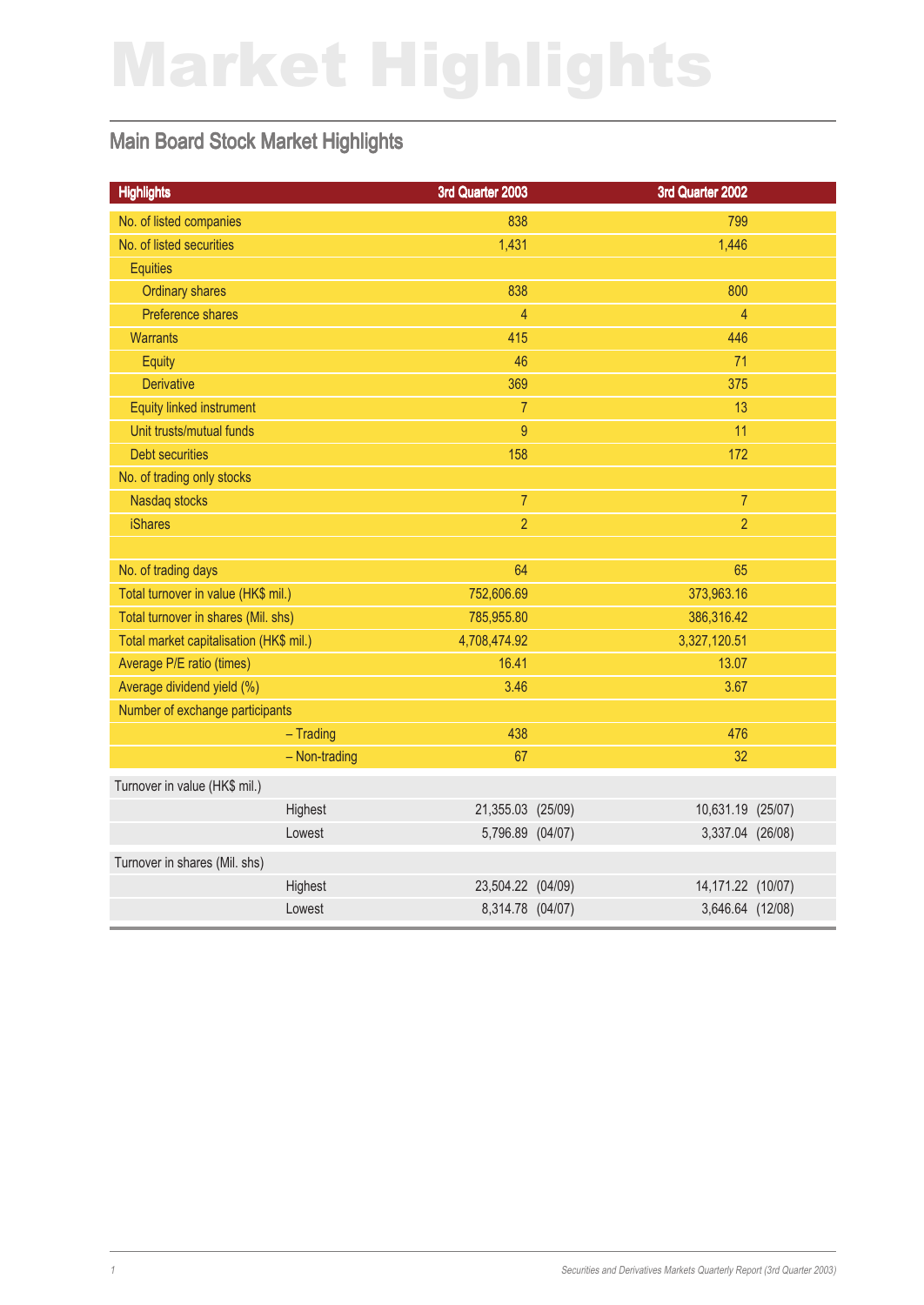# Market Highlights

### Market Highlights – Growth Enterprise Market (GEM)

| <b>Highlights</b>                       | 3rd Quarter 2003 |                | 3rd Quarter 2002 |                |
|-----------------------------------------|------------------|----------------|------------------|----------------|
| No. of listed companies                 | 179              |                | 153              |                |
| No. of listed securities                | 181              |                | 157              |                |
| <b>Equities</b>                         | 179              |                | 153              |                |
| <b>Warrants</b>                         | $\overline{2}$   |                | $\overline{4}$   |                |
|                                         |                  |                |                  |                |
| No. of trading days                     | 64               |                | 65               |                |
| Total turnover in value (HK\$ mil.)     | 14,177.15        |                | 10,030.77        |                |
| Total turnover in shares (Mil. shs)     | 18,302.16        |                | 13,380.01        |                |
| Total market capitalisation (HK\$ mil.) | 67,986.89        |                | 53,398.08        |                |
| Average P/E ratio (times)               | 35.11            |                | 21.79            |                |
| Average dividend yield (%)              | 0.88             |                | 0.99             |                |
| Turnover in value (HK\$ mil.)           |                  |                |                  |                |
| Highest                                 | 1,339.97 (04/07) |                | 1,563.26 (16/07) |                |
| Lowest                                  |                  | 106.10 (26/09) |                  | 47.65 (30/09)  |
| Turnover in shares (Mil. shs)           |                  |                |                  |                |
| Highest                                 | 693.16 (04/07)   |                |                  | 873.45 (16/07) |
| Lowest                                  |                  | 143.09 (26/09) |                  | 85.51 (30/09)  |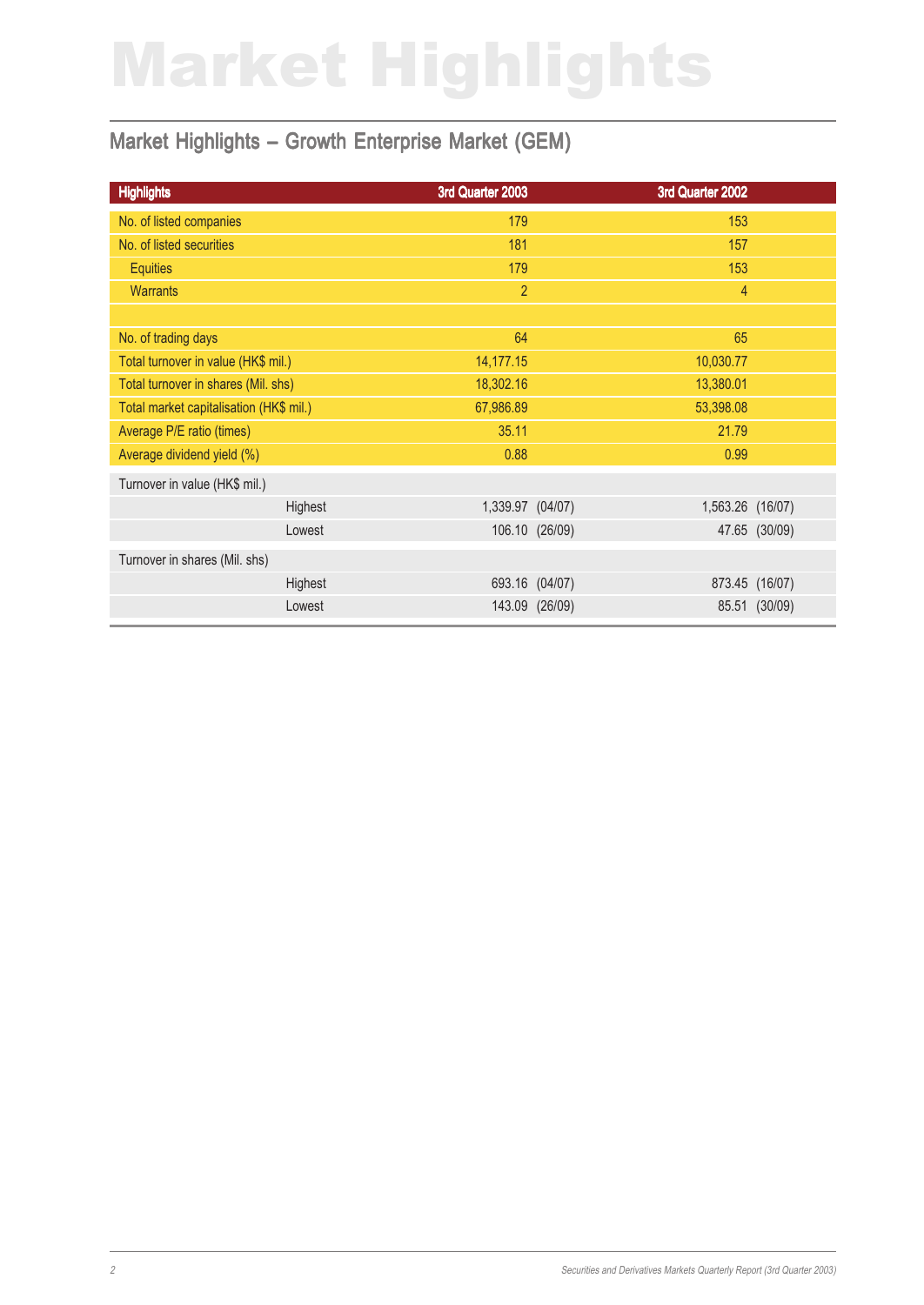# Market Highlights

#### Derivatives Market Highlights

|                                                            | <b>3rd Quarter</b> | <b>3rd Quarter</b> |
|------------------------------------------------------------|--------------------|--------------------|
| <b>Highlights</b>                                          | 2003               | 2002               |
| All futures and options products (excluding stock options) |                    |                    |
| No. of trading days                                        | 63.5               | 64.5               |
| <b>Total contract volume</b>                               | 2,891,880          | 2,010,192          |
| Equity index products                                      | 2,879,846          | 1,979,292          |
| <b>Equity products</b>                                     | 5,807              | 4,828              |
| Interest rates products                                    | 6,227              | 26,072             |
| Average daily contract volume <sup>1</sup>                 | 45,541             | 31,166             |
| Total open interest as at the quarter end (contracts)      | 158,352            | 116,845            |
| Equity index products                                      | 153,657            | 102,374            |
| <b>Equity products</b>                                     | 715                | 497                |
| Interest rates products                                    | 3,980              | 13,974             |
| <b>Stock options</b>                                       |                    |                    |
| No. of newly introduced stock options classes              | -                  | $\mathbf{3}$       |
| No. of stock options as at the quarter end                 |                    |                    |
| <b>Class</b>                                               | 33                 | 33                 |
| <b>Series</b>                                              | 2,748              | 2,504              |
| Total premium (HK\$ mil.)                                  | 795.34             | 1,689.88           |
| Call                                                       | 514.07             | 567.29             |
| Put                                                        | 281.27             | 1,122.58           |
| Average daily premium (HK\$ mil.)                          | 12.53              | 26.20              |
| <b>Total contract volume</b>                               | 1,035,891          | 1,111,055          |
| Call                                                       | 515,208            | 522,661            |
| Put                                                        | 520,683            | 588,394            |
| Average daily contract volume                              | 16,313             | 17,226             |
| Total open interest as at the quarter end (contracts)      | 382,895            | 430,494            |
| Call                                                       | 155,235            | 251,355            |
| Put                                                        | 227,660            | 179,139            |
| Total number of trades                                     | 31,221             | 27,820             |
| Average daily number of trades                             | 492                | 431                |
| <b>Total contracts exercised</b>                           | 208,651            | 151,103            |
| Average premium per contract (HK\$)                        | 768                | 1,521              |
| Average contract per trade (contracts)                     | 33                 | 40                 |
| Put volume/call volume                                     | 1.01               | 1.13               |
| Average daily contract volume/open interest                | 4.3%               | 4.0%               |
| Options volume (shares)/underlying stock volume            | 1.8%               | 4.4%               |
| All futures and options products                           |                    |                    |
| Total contract volume                                      | 3,927,771          | 3,121,247          |
| Total open interest as at the quarter end (contracts)      | 541,247            | 547,339            |

1 Average daily contract volume is calculated based on the number of trading days of the Hong Kong Market.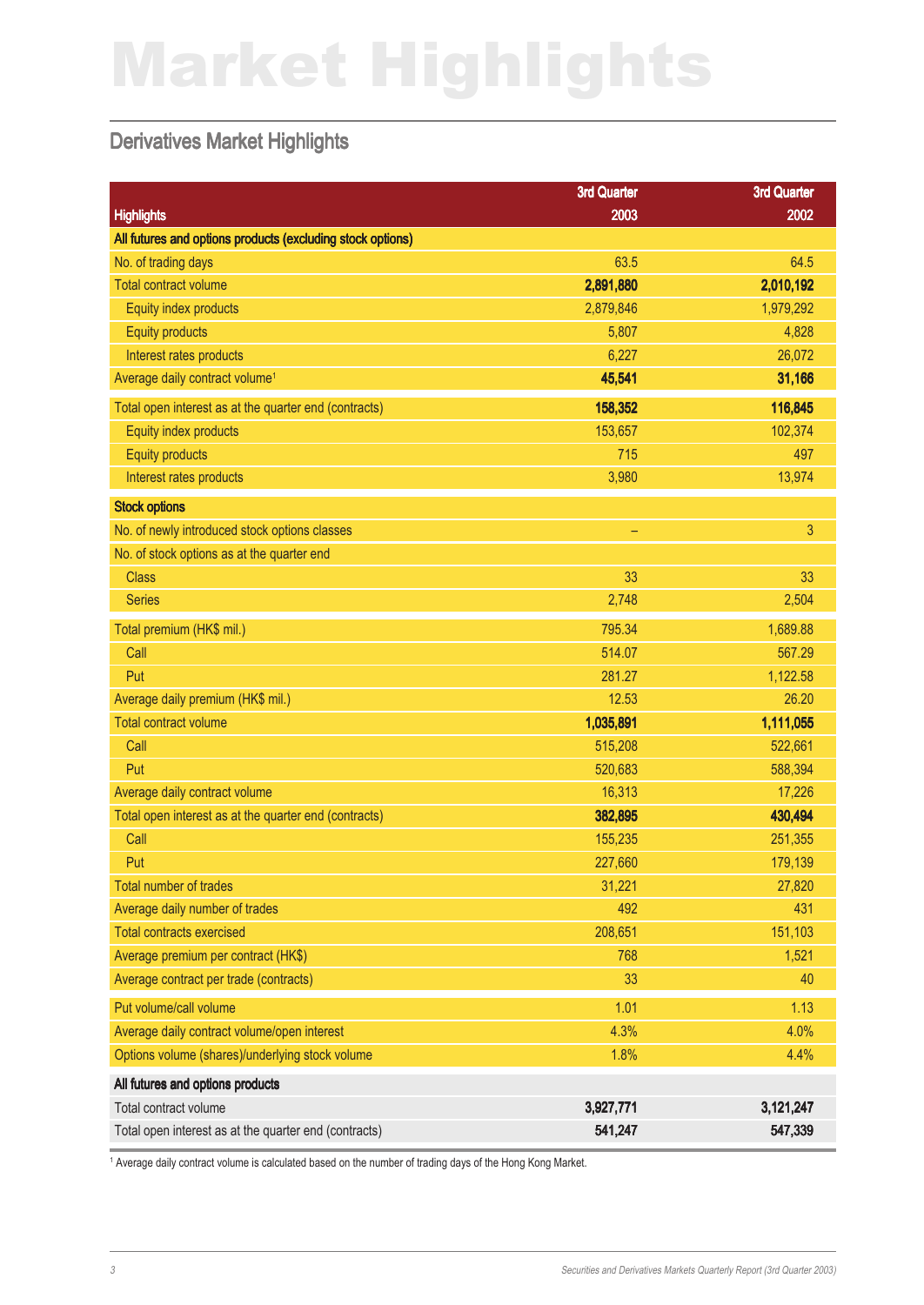### Equity Turnover

|      |    | Share (Mil. shs) | Value (HK\$ mil.) | No. of deals |
|------|----|------------------|-------------------|--------------|
| 2002 | Q3 | 223,310.48       | 336,667.98        | 3,469,647    |
|      | Q4 | 146,543.65       | 313,391.02        | 3,241,318    |
| 2003 | Q1 | 154,624.02       | 331,796.46        | 3,301,062    |
|      | Q2 | 180.379.58       | 429,666.12        | 4,242,485    |
|      | Q3 | 420,617.08       | 676,265.43        | 7,210,633    |

## Equity Trading Statistics

|      |                | No. of       | Average daily turnover | Average value |
|------|----------------|--------------|------------------------|---------------|
|      |                | trading days | (HK\$ mil.)            | per deal      |
| 2002 | Q <sub>3</sub> | 65           | 5,179.51               | 97,032        |
|      | Q4             | 62           | 5,054.69               | 96,686        |
| 2003 | Q1             | 61           | 5,439.29               | 100,512       |
|      | Q <sub>2</sub> | 60           | 7,161.10               | 101,277       |
|      | Q <sub>3</sub> | 64           | 10,566.65              | 93,787        |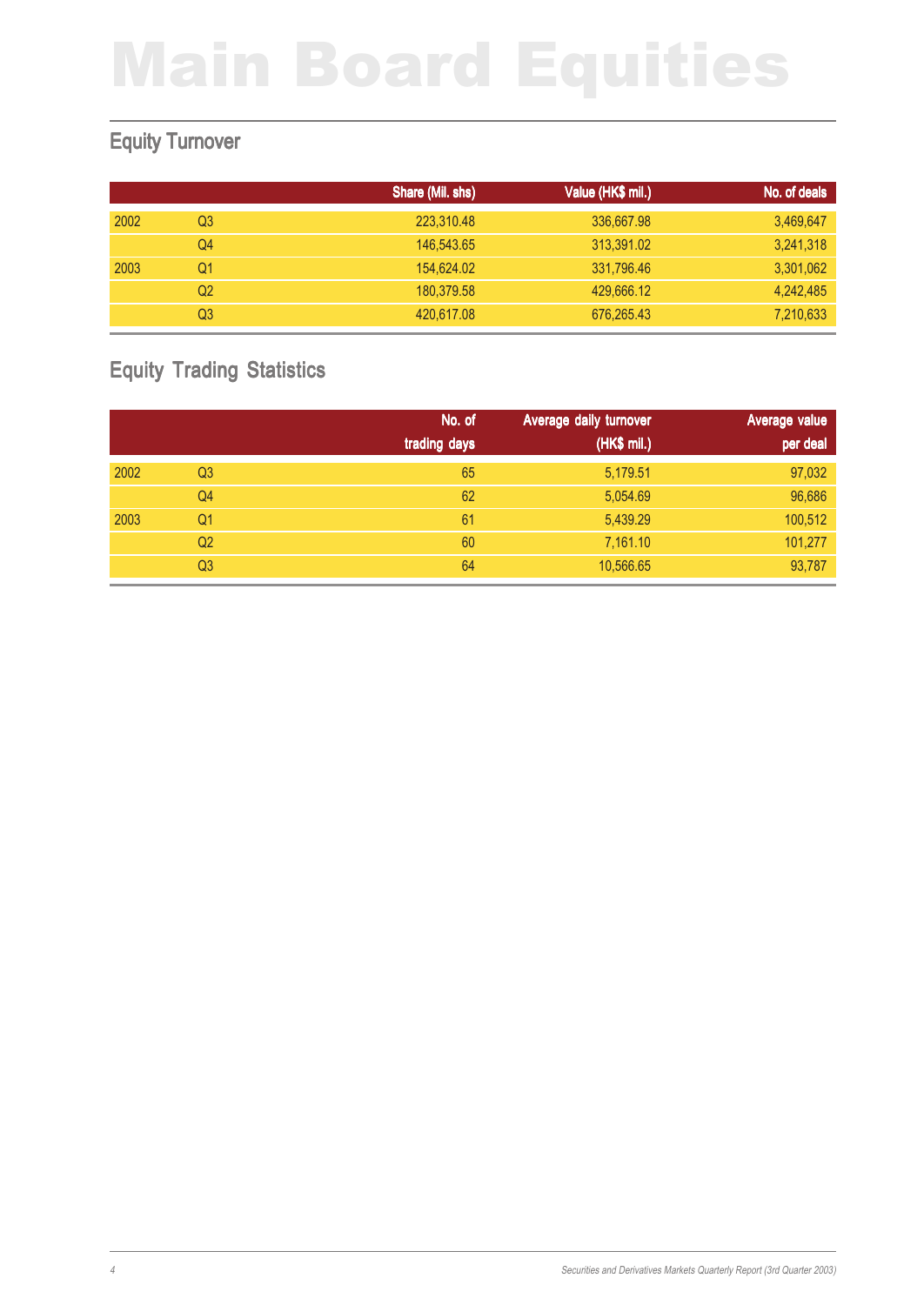#### 20 Most Advanced Stocks

for 3rd quarter 2003

|                |       | <b>Closing price</b>   |                 |                 |                          |
|----------------|-------|------------------------|-----------------|-----------------|--------------------------|
| Rank           | Code  | <b>Stock</b>           | End of Sep 2003 | End of Jun 2003 | % Up                     |
| 1              | 00340 | <b>INNOMAXX BIOTEC</b> | 0.520           | 0.102           | 409.80                   |
| $\overline{2}$ | 00355 | <b>CENTURY C INT'L</b> | 0.079           | 0.019           | 315.79                   |
| 3              | 00721 | <b>PRIME INVEST</b>    | 0.520           | 0.130           | 300.00                   |
| $\overline{4}$ | 00336 | <b>LEAPTEK</b>         | 0.040           | 0.010           | 300.00                   |
| 5              | 00112 | <b>CHI CHEUNG</b>      | 0.040           | 0.010           | 300.00                   |
| $6\phantom{1}$ | 00487 | <b>CHINA DEV CORP</b>  | 0.425           | 0.110           | 286.36                   |
| $\overline{7}$ | 00365 | <b>SUN EAST TECH</b>   | 0.690           | 0.182           | 279.12                   |
| 8              | 00488 | <b>LAI SUN DEV</b>     | 0.110           | 0.030           | 266.67                   |
| $9\,$          | 00078 | <b>REGAL INT'L</b>     | 0.176           | 0.049           | 259.18                   |
| 10             | 00035 | FE CONSORT INTL        | 1.110           | 0.315           | 252.38                   |
| 11             | 00185 | <b>HENG FUNG HOLD</b>  | 3.500           | 1.050           | 233.33                   |
| 12             | 00647 | <b>JOYCE BOUTIQUE</b>  | 0.350           | 0.105           | 233.33                   |
| 13             | 01200 | <b>MIDLAND REALTY</b>  | 1.800           | 0.560           | 221.43                   |
| 14             | 00686 | <b>GAY GIANO INT'L</b> | 0.280           | 0.092           | 204.35                   |
| 15             | 00214 | <b>ASIA ORIENT</b>     | 2.800           | 0.940           | 197.87                   |
| 16             | 00296 | <b>EMPEROR (CHINA)</b> | 2.500           | 0.840           | 197.62                   |
| 17             | 00383 | <b>CHINA ONLINE</b>    | 1.480           | 0.500           | $\overline{A}$<br>196.00 |
| 18             | 00559 | <b>FT HOLDINGS</b>     | 0.130           | 0.044           | 195.45                   |
| 19             | 00059 | <b>RENREN HOLDINGS</b> | 0.056           | 0.019           | 194.74                   |
| 20             | 00674 | <b>UNITED POWER</b>    | 0.220           | 0.075           | 193.33                   |

A Adjusted

#### 20 Most Declined Stocks

for 3rd quarter 2003

|                |       |                        | <b>Closing price</b> |                 |                |          |
|----------------|-------|------------------------|----------------------|-----------------|----------------|----------|
| Rank           | Code  | <b>Stock</b>           | End of Sep 2003      | End of Jun 2003 |                | % Down   |
| 1              | 00959 | A-MAX                  | 0.760                | 4.000           | $\mathsf{A}$   | $-81.00$ |
| $\overline{2}$ | 00835 | <b>WANJI PHARMA</b>    | 0.048                | 0.130           |                | $-63.08$ |
| 3              | 01064 | <b>ZHONG HUA INT'L</b> | 0.057                | 0.122           |                | $-53.28$ |
| 4              | 00818 | <b>HI SUN GROUP</b>    | 0.340                | 0.570           |                | $-40.35$ |
| 5              | 00353 | <b>JACKLEY HOLDING</b> | 0.182                | 0.300           |                | $-39.33$ |
| 6              | 00479 | <b>CIL HOLDINGS</b>    | 0.014                | 0.023           |                | $-39.13$ |
| 7              | 01228 | <b>TAK SHUN TECH</b>   | 0.234                | 0.380           |                | $-38.42$ |
| 8              | 00261 | <b>CCT TECH INT'L</b>  | 0.015                | 0.023           |                | $-34.78$ |
| 9              | 00132 | <b>CHINA INV HOLD</b>  | 0.168                | 0.230           |                | $-26.96$ |
| 10             | 00146 | <b>TAI PING CARPET</b> | 1.170                | 1.580           |                | $-25.95$ |
| 11             | 01049 | <b>CELESTIAL ASIA</b>  | 0.780                | 1.040           |                | $-25.00$ |
| 12             | 00162 | <b>I-WOOD INT'L</b>    | 0.280                | 0.370           |                | $-24.32$ |
| 13             | 00456 | <b>NEW CITY</b>        | 0.198                | 0.260           |                | $-23.85$ |
| 14             | 01139 | <b>VICTORY GROUP</b>   | 0.032                | 0.042           |                | $-23.81$ |
| 15             | 00629 | YUE DA HOLDINGS        | 0.420                | 0.550           |                | $-23.64$ |
| 16             | 01182 | <b>FOUNDATION</b>      | 0.250                | 0.325           | $\overline{A}$ | $-23.08$ |
| 17             | 00202 | <b>INTERCHINA HOLD</b> | 0.550                | 0.710           |                | $-22.54$ |
| 18             | 00166 | <b>NEW TIMES GROUP</b> | 0.380                | 0.480           |                | $-20.83$ |
| 19             | 00690 | <b>NEW SPRING HOLD</b> | 0.700                | 0.860           |                | $-18.60$ |
| 20             | 01178 | <b>VITOP BIOENERGY</b> | 0.180                | 0.220           |                | $-18.18$ |

A Adjusted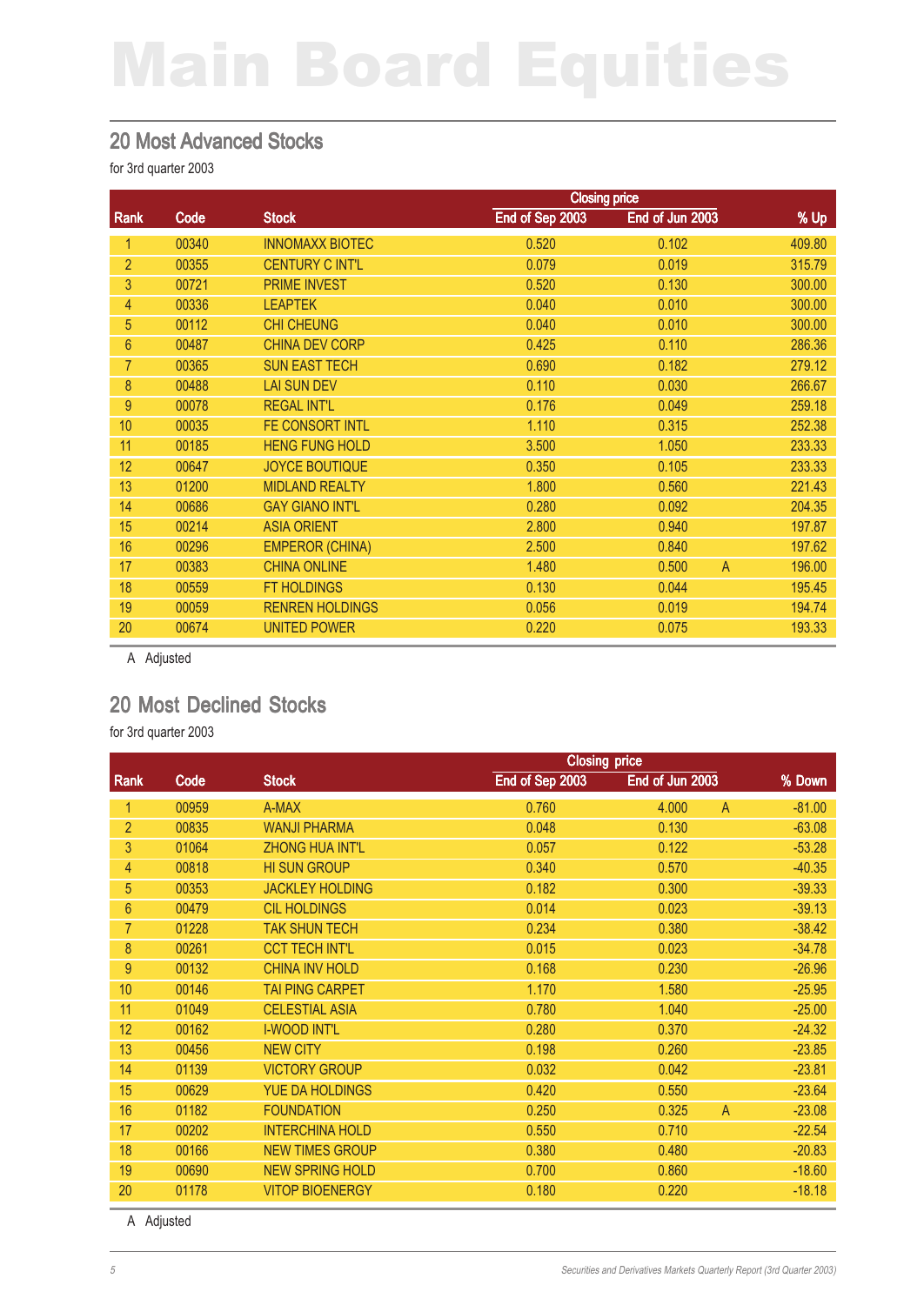#### 20 Most Active Stocks by Value

#### for 3rd quarter 2003

| Rank           | Code  | <b>Stock</b>                    | Turnover (HK\$ mil.) | % of Total |
|----------------|-------|---------------------------------|----------------------|------------|
| 1              | 00005 | <b>HSBC HOLDINGS</b>            | 61,122.64            | 9.04       |
| $\overline{2}$ | 00941 | <b>CHINA MOBILE</b>             | 33,786.58            | 5.00       |
| 3              | 00013 | <b>HUTCHISON</b>                | 31,317.82            | 4.63       |
| 4              | 00016 | <b>SHK PPT</b>                  | 25,917.06            | 3.83       |
| 5              | 00001 | <b>CHEUNG KONG</b>              | 22,736.41            | 3.36       |
| $6\phantom{1}$ | 00857 | PETROCHINA - H SHARES           | 21,960.70            | 3.25       |
| $\overline{7}$ | 02388 | <b>BOC HONG KONG</b>            | 18,531.06            | 2.74       |
| 8              | 00008 | <b>PCCW</b>                     | 16,829.63            | 2.49       |
| 9              | 00011 | <b>HANG SENG BANK</b>           | 14,877.64            | 2.20       |
| 10             | 00883 | <b>CNOOC</b>                    | 11,034.13            | 1.63       |
| 11             | 00728 | <b>CHINA TELECOM - H SHARES</b> | 10,634.89            | 1.57       |
| 12             | 00386 | SINOPEC CORP - H SHARES         | 9,306.84             | 1.38       |
| 13             | 00323 | <b>MAANSHAN IRON - H SHARES</b> | 8,887.15             | 1.31       |
| 14             | 00762 | <b>CHINA UNICOM</b>             | 8,663.95             | 1.28       |
| 15             | 00006 | <b>HK ELECTRIC</b>              | 8,025.06             | 1.19       |
| 16             | 00902 | <b>HUANENG POWER - H SHARES</b> | 7,025.79             | 1.04       |
| 17             | 00002 | <b>CLP HOLDINGS</b>             | 6,890.72             | 1.02       |
| 18             | 00019 | <b>SWIRE PACIFIC 'A'</b>        | 6,659.45             | 0.98       |
| 19             | 00293 | <b>CATHAY PAC AIR</b>           | 6,523.32             | 0.96       |
| 20             | 00012 | <b>HENDERSON LAND</b>           | 6,514.45             | 0.96       |
| <b>Total</b>   |       |                                 | 337,245.29           | 49.87      |

### 20 Most Active Stock by Shares

| Rank           | Code  | <b>Stock</b>                    | <b>Turnover (Mil. shs)</b> | % of Total |
|----------------|-------|---------------------------------|----------------------------|------------|
| 1              | 00448 | <b>HANG TEN GROUP</b>           | 29,753.06                  | 7.07       |
| $\overline{2}$ | 00897 | <b>WAI YUEN TONG</b>            | 28,497.41                  | 6.78       |
| 3              | 00078 | <b>REGAL INT'L</b>              | 17,804.44                  | 4.23       |
| 4              | 00603 | <b>CHINA CITY GAS</b>           | 13,736.39                  | 3.27       |
| 5              | 00355 | <b>CENTURY C INT'L</b>          | 11,536.26                  | 2.74       |
| $6\phantom{1}$ | 00857 | PETROCHINA - H SHARES           | 9,072.48                   | 2.16       |
| 7              | 00648 | <b>SOFTBANK INV</b>             | 5,546.65                   | 1.32       |
| 8              | 01180 | <b>LIFETEC GROUP</b>            | 5,361.27                   | 1.27       |
| 9              | 00323 | <b>MAANSHAN IRON - H SHARES</b> | 5,313.67                   | 1.26       |
| 10             | 00152 | <b>SHENZHEN INT'L</b>           | 5,305.38                   | 1.26       |
| 11             | 00728 | <b>CHINA TELECOM - H SHARES</b> | 5,131.07                   | 1.22       |
| 12             | 01203 | <b>GUANGNAN (HOLD)</b>          | 4,526.21                   | 1.08       |
| 13             | 00386 | SINOPEC CORP - H SHARES         | 4,375.76                   | 1.04       |
| 14             | 00261 | <b>CCT TECH INT'L</b>           | 4,263.11                   | 1.01       |
| 15             | 00276 | <b>NEW WORLD CYBER</b>          | 3,962.34                   | 0.94       |
| 16             | 00680 | <b>SOUTH SEA HOLD</b>           | 3,697.98                   | 0.88       |
| 17             | 00008 | <b>PCCW</b>                     | 3,669.49                   | 0.87       |
| 18             | 00715 | <b>HUTCH HARB RING</b>          | 3,524.50                   | 0.84       |
| 19             | 00343 | <b>CULTURECOM HOLD</b>          | 3,264.19                   | 0.78       |
| 20             | 00866 | <b>SUNDAY COMM</b>              | 3,114.62                   | 0.74       |
| <b>Total</b>   |       |                                 | 171,456.29                 | 40.76      |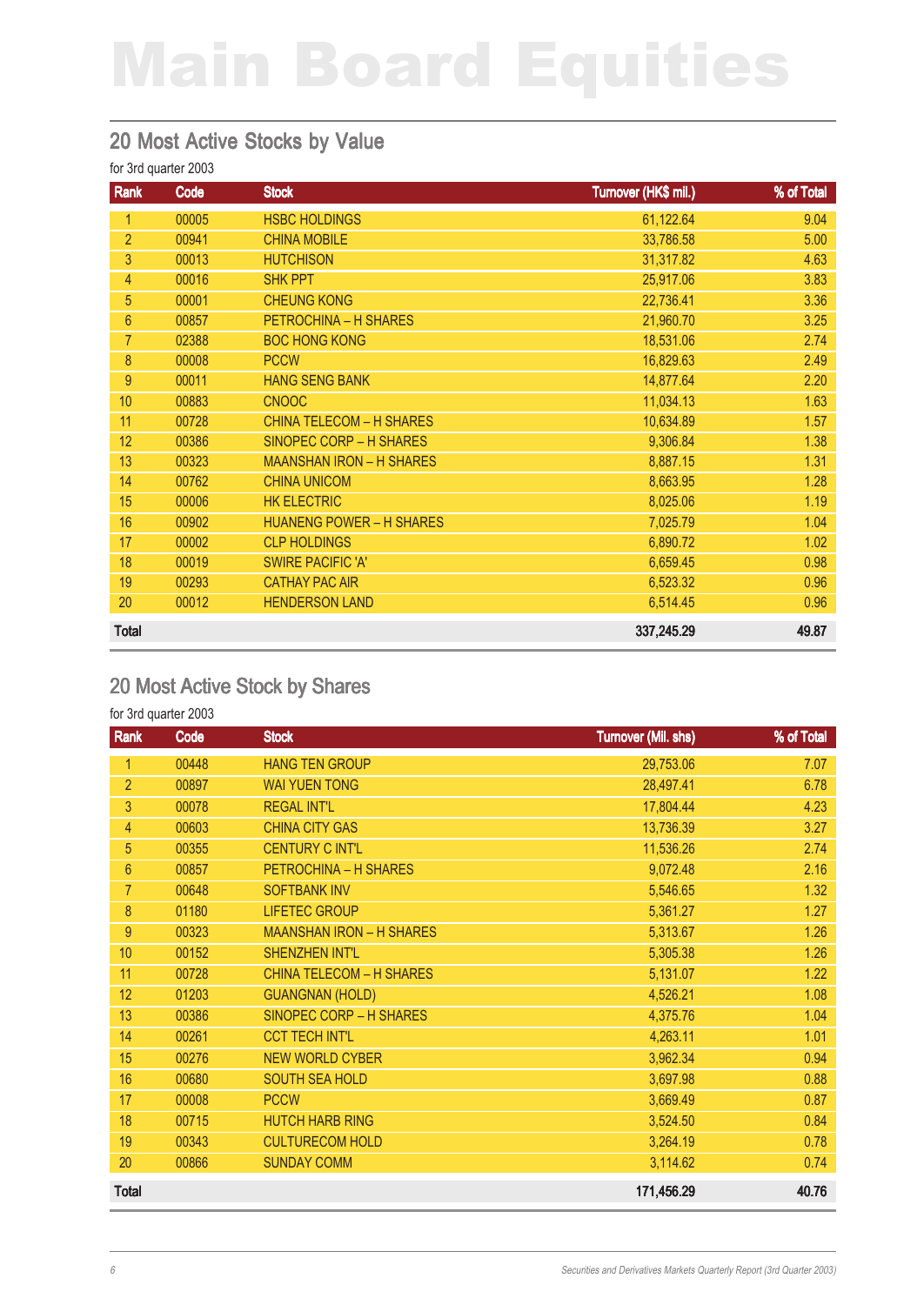#### Market Capitalisation of Domestic Companies

|                | HK\$ mil.    |
|----------------|--------------|
| Q <sub>3</sub> | 3,327,120.51 |
| Q4             | 3,559,099.08 |
| Q1             | 3,377,574.60 |
| Q2             | 3,907,286.66 |
| Q <sub>3</sub> | 4,708,474.92 |
|                |              |

## Market Capitalisation by Classifications

As at the 3rd quarter end 2003

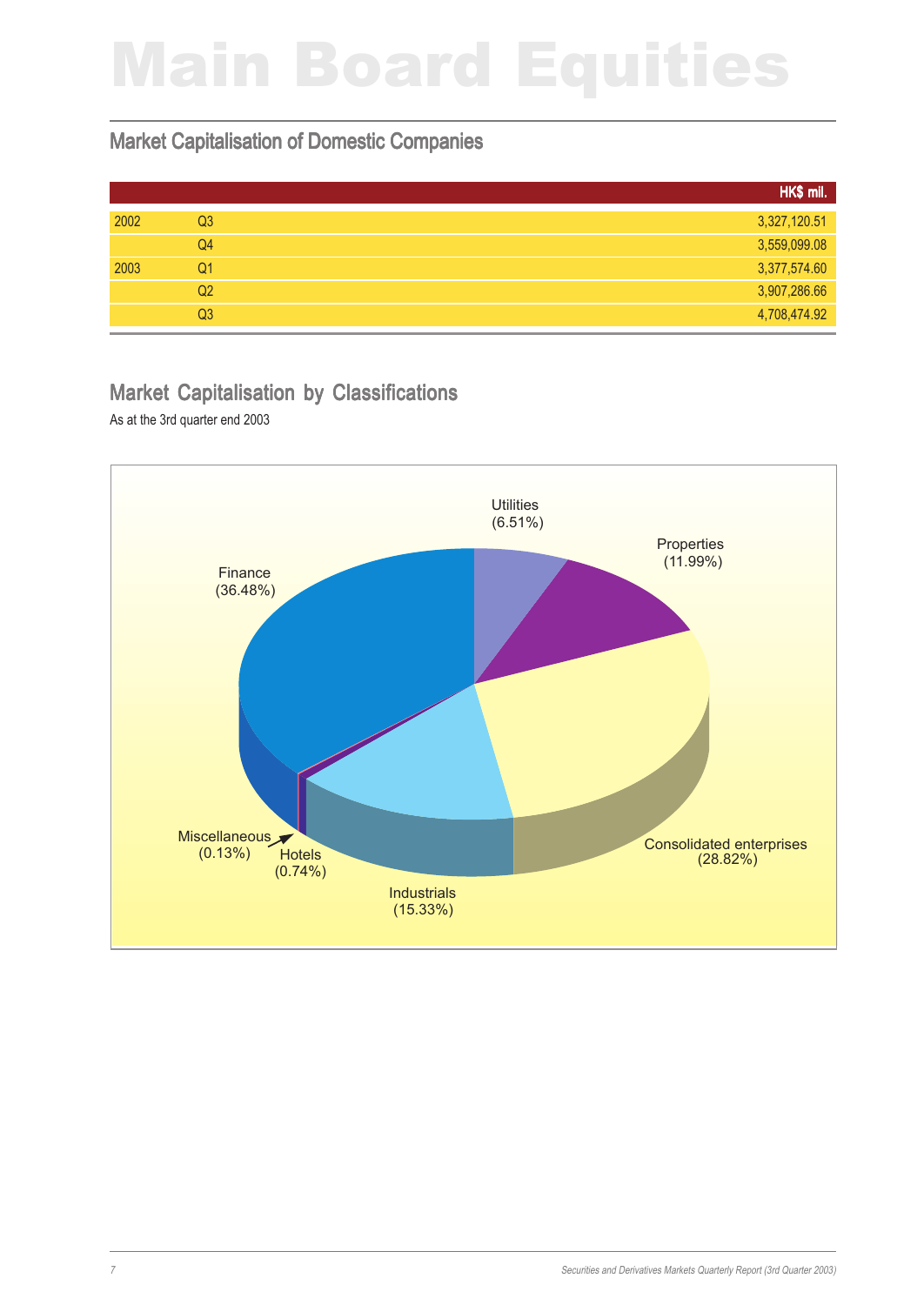#### 50 Leading Companies in Market Capitalisation

as at the 3rd quarter end 2003

| <b>HSBC Holdings plc</b><br>1,130,293.06<br>1<br>$\overline{2}$<br>China Mobile (Hong Kong) Ltd.<br>401,301.74<br>3<br>Hutchison Whampoa Ltd.<br>240,880.45<br>$\overline{4}$<br>Hang Seng Bank Ltd.<br>181,625.06<br>5<br>Sun Hung Kai Properties Ltd.<br>150,656.94<br>$6\phantom{a}$<br>Cheung Kong (Holdings) Ltd.<br>141,865.07<br>$\overline{7}$<br><b>Standard Chartered PLC</b><br>128,953.25<br>$\bf 8$<br>BOC Hong Kong (Holdings) Ltd.<br>118,415.14<br>$9\,$<br>CNOOC Ltd.<br>108,426.99<br>10<br>CLP Holdings Ltd.<br>81,880.36<br>11<br>China Unicom Ltd.<br>79,711.53<br>12<br>Hongkong Electric Holdings Ltd.<br>63,707.71<br>13<br>Swire Pacific Ltd.<br>63,542.56<br>14<br>Hong Kong and China Gas Co. Ltd., The<br>58,693.98<br>15<br>Henderson Land Development Co. Ltd.<br>55,969.55<br>16<br><b>MTR Corporation Ltd.</b><br>54,793.12<br>17<br>Wharf (Holdings) Ltd., The<br>49,439.03<br>18<br>PetroChina Co. Ltd. - H Shares<br>46, 153.85<br>19<br>Cathay Pacific Airways Ltd.<br>43,733.26<br>20<br>Johnson Electric Holdings Ltd.<br>43,718.09<br>21<br>Yue Yuen Industrial (Holdings) Ltd.<br>36,931.10<br>22<br>China Petroleum & Chemical Corporation - H Shares<br>36,078.05<br>23<br>Cheung Kong Infrastructure Holdings Ltd.<br>0.77<br>36,067.36<br>24<br>Li & Fung Ltd.<br>0.76<br>35,589.19<br>25<br><b>CITIC Pacific Ltd.</b><br>34,687.09<br>0.74<br>26<br>Bank of East Asia, Ltd., The<br>28,910.05<br>0.61<br>27<br>Hang Lung Properties Ltd.<br>28,315.47<br>0.60<br>28<br>Esprit Holdings Ltd.<br>28,014.78<br>0.59<br>29<br><b>PCCW Ltd.</b><br>0.59<br>27,649.08<br>30<br>Henderson Investment Ltd.<br>23,383.82<br>0.50<br>31<br>Legend Group Ltd.<br>23,151.41<br>0.49<br>32<br>China Merchants Holdings (International) Co. Ltd<br>18,960.98<br>0.40<br>33<br><b>COSCO Pacific Ltd.</b><br>18,893.71<br>0.40<br>34<br>Wheelock and Co. Ltd.<br>17,778.68<br>0.38<br>35<br>China Resources Enterprise, Ltd.<br>17,476.83<br>0.37<br>36<br>0.37<br>Hong Kong Exchanges and Clearing Ltd.<br>17,292.54<br>37<br>Guoco Group Ltd.<br>16,933.19<br>0.36<br>38<br>Denway Motors Ltd.<br>16,386.57<br>39<br>Sino Land Co. Ltd.<br>16,322.60<br>40<br>Huaneng Power International, Inc. - H Shares<br>16,193.31<br>41<br>China Telecom Corporation Ltd. - H Shares<br>16,054.82<br>42<br><b>Television Broadcasts Ltd.</b><br>15,242.40<br>43<br>Kowloon Motor Bus Holdings Ltd., The<br>15,055.75<br>44<br>Shangri-La Asia Ltd.<br>14,712.68<br>45<br>New World Development Co. Ltd.<br>13,761.18<br>46<br>Shanghai Industrial Holdings Ltd.<br>13,183.56<br>47<br>Kerry Properties Ltd.<br>12,559.86<br>48<br>Techtronic Industries Co. Ltd.<br>12,489.13<br>49<br>Hang Lung Group Ltd.<br>12,322.99<br>50<br>Hopewell Highway Infrastructure Ltd.<br>12,096.08<br><b>Total</b><br>3,876,254.98 | Rank                | Company | Market capitalisation (HK\$ mil.) | % of market total |
|------------------------------------------------------------------------------------------------------------------------------------------------------------------------------------------------------------------------------------------------------------------------------------------------------------------------------------------------------------------------------------------------------------------------------------------------------------------------------------------------------------------------------------------------------------------------------------------------------------------------------------------------------------------------------------------------------------------------------------------------------------------------------------------------------------------------------------------------------------------------------------------------------------------------------------------------------------------------------------------------------------------------------------------------------------------------------------------------------------------------------------------------------------------------------------------------------------------------------------------------------------------------------------------------------------------------------------------------------------------------------------------------------------------------------------------------------------------------------------------------------------------------------------------------------------------------------------------------------------------------------------------------------------------------------------------------------------------------------------------------------------------------------------------------------------------------------------------------------------------------------------------------------------------------------------------------------------------------------------------------------------------------------------------------------------------------------------------------------------------------------------------------------------------------------------------------------------------------------------------------------------------------------------------------------------------------------------------------------------------------------------------------------------------------------------------------------------------------------------------------------------------------------------------------------------------------------------------------------------------------------------------------------------------------------------------------------------------------------------------------------------------------------------------------------------------------------------------|---------------------|---------|-----------------------------------|-------------------|
|                                                                                                                                                                                                                                                                                                                                                                                                                                                                                                                                                                                                                                                                                                                                                                                                                                                                                                                                                                                                                                                                                                                                                                                                                                                                                                                                                                                                                                                                                                                                                                                                                                                                                                                                                                                                                                                                                                                                                                                                                                                                                                                                                                                                                                                                                                                                                                                                                                                                                                                                                                                                                                                                                                                                                                                                                                          |                     |         |                                   | 24.01             |
|                                                                                                                                                                                                                                                                                                                                                                                                                                                                                                                                                                                                                                                                                                                                                                                                                                                                                                                                                                                                                                                                                                                                                                                                                                                                                                                                                                                                                                                                                                                                                                                                                                                                                                                                                                                                                                                                                                                                                                                                                                                                                                                                                                                                                                                                                                                                                                                                                                                                                                                                                                                                                                                                                                                                                                                                                                          |                     |         |                                   | 8.52              |
|                                                                                                                                                                                                                                                                                                                                                                                                                                                                                                                                                                                                                                                                                                                                                                                                                                                                                                                                                                                                                                                                                                                                                                                                                                                                                                                                                                                                                                                                                                                                                                                                                                                                                                                                                                                                                                                                                                                                                                                                                                                                                                                                                                                                                                                                                                                                                                                                                                                                                                                                                                                                                                                                                                                                                                                                                                          |                     |         |                                   | 5.12              |
|                                                                                                                                                                                                                                                                                                                                                                                                                                                                                                                                                                                                                                                                                                                                                                                                                                                                                                                                                                                                                                                                                                                                                                                                                                                                                                                                                                                                                                                                                                                                                                                                                                                                                                                                                                                                                                                                                                                                                                                                                                                                                                                                                                                                                                                                                                                                                                                                                                                                                                                                                                                                                                                                                                                                                                                                                                          |                     |         |                                   | 3.86              |
|                                                                                                                                                                                                                                                                                                                                                                                                                                                                                                                                                                                                                                                                                                                                                                                                                                                                                                                                                                                                                                                                                                                                                                                                                                                                                                                                                                                                                                                                                                                                                                                                                                                                                                                                                                                                                                                                                                                                                                                                                                                                                                                                                                                                                                                                                                                                                                                                                                                                                                                                                                                                                                                                                                                                                                                                                                          |                     |         |                                   | 3.20              |
|                                                                                                                                                                                                                                                                                                                                                                                                                                                                                                                                                                                                                                                                                                                                                                                                                                                                                                                                                                                                                                                                                                                                                                                                                                                                                                                                                                                                                                                                                                                                                                                                                                                                                                                                                                                                                                                                                                                                                                                                                                                                                                                                                                                                                                                                                                                                                                                                                                                                                                                                                                                                                                                                                                                                                                                                                                          |                     |         |                                   | 3.01              |
|                                                                                                                                                                                                                                                                                                                                                                                                                                                                                                                                                                                                                                                                                                                                                                                                                                                                                                                                                                                                                                                                                                                                                                                                                                                                                                                                                                                                                                                                                                                                                                                                                                                                                                                                                                                                                                                                                                                                                                                                                                                                                                                                                                                                                                                                                                                                                                                                                                                                                                                                                                                                                                                                                                                                                                                                                                          |                     |         |                                   | 2.74              |
|                                                                                                                                                                                                                                                                                                                                                                                                                                                                                                                                                                                                                                                                                                                                                                                                                                                                                                                                                                                                                                                                                                                                                                                                                                                                                                                                                                                                                                                                                                                                                                                                                                                                                                                                                                                                                                                                                                                                                                                                                                                                                                                                                                                                                                                                                                                                                                                                                                                                                                                                                                                                                                                                                                                                                                                                                                          |                     |         |                                   | 2.51              |
|                                                                                                                                                                                                                                                                                                                                                                                                                                                                                                                                                                                                                                                                                                                                                                                                                                                                                                                                                                                                                                                                                                                                                                                                                                                                                                                                                                                                                                                                                                                                                                                                                                                                                                                                                                                                                                                                                                                                                                                                                                                                                                                                                                                                                                                                                                                                                                                                                                                                                                                                                                                                                                                                                                                                                                                                                                          |                     |         |                                   | 2.30              |
|                                                                                                                                                                                                                                                                                                                                                                                                                                                                                                                                                                                                                                                                                                                                                                                                                                                                                                                                                                                                                                                                                                                                                                                                                                                                                                                                                                                                                                                                                                                                                                                                                                                                                                                                                                                                                                                                                                                                                                                                                                                                                                                                                                                                                                                                                                                                                                                                                                                                                                                                                                                                                                                                                                                                                                                                                                          |                     |         |                                   | 1.74              |
|                                                                                                                                                                                                                                                                                                                                                                                                                                                                                                                                                                                                                                                                                                                                                                                                                                                                                                                                                                                                                                                                                                                                                                                                                                                                                                                                                                                                                                                                                                                                                                                                                                                                                                                                                                                                                                                                                                                                                                                                                                                                                                                                                                                                                                                                                                                                                                                                                                                                                                                                                                                                                                                                                                                                                                                                                                          |                     |         |                                   | 1.69              |
|                                                                                                                                                                                                                                                                                                                                                                                                                                                                                                                                                                                                                                                                                                                                                                                                                                                                                                                                                                                                                                                                                                                                                                                                                                                                                                                                                                                                                                                                                                                                                                                                                                                                                                                                                                                                                                                                                                                                                                                                                                                                                                                                                                                                                                                                                                                                                                                                                                                                                                                                                                                                                                                                                                                                                                                                                                          |                     |         |                                   | 1.35              |
|                                                                                                                                                                                                                                                                                                                                                                                                                                                                                                                                                                                                                                                                                                                                                                                                                                                                                                                                                                                                                                                                                                                                                                                                                                                                                                                                                                                                                                                                                                                                                                                                                                                                                                                                                                                                                                                                                                                                                                                                                                                                                                                                                                                                                                                                                                                                                                                                                                                                                                                                                                                                                                                                                                                                                                                                                                          |                     |         |                                   | 1.35              |
|                                                                                                                                                                                                                                                                                                                                                                                                                                                                                                                                                                                                                                                                                                                                                                                                                                                                                                                                                                                                                                                                                                                                                                                                                                                                                                                                                                                                                                                                                                                                                                                                                                                                                                                                                                                                                                                                                                                                                                                                                                                                                                                                                                                                                                                                                                                                                                                                                                                                                                                                                                                                                                                                                                                                                                                                                                          |                     |         |                                   | 1.25              |
|                                                                                                                                                                                                                                                                                                                                                                                                                                                                                                                                                                                                                                                                                                                                                                                                                                                                                                                                                                                                                                                                                                                                                                                                                                                                                                                                                                                                                                                                                                                                                                                                                                                                                                                                                                                                                                                                                                                                                                                                                                                                                                                                                                                                                                                                                                                                                                                                                                                                                                                                                                                                                                                                                                                                                                                                                                          |                     |         |                                   | 1.19              |
|                                                                                                                                                                                                                                                                                                                                                                                                                                                                                                                                                                                                                                                                                                                                                                                                                                                                                                                                                                                                                                                                                                                                                                                                                                                                                                                                                                                                                                                                                                                                                                                                                                                                                                                                                                                                                                                                                                                                                                                                                                                                                                                                                                                                                                                                                                                                                                                                                                                                                                                                                                                                                                                                                                                                                                                                                                          |                     |         |                                   | 1.16              |
|                                                                                                                                                                                                                                                                                                                                                                                                                                                                                                                                                                                                                                                                                                                                                                                                                                                                                                                                                                                                                                                                                                                                                                                                                                                                                                                                                                                                                                                                                                                                                                                                                                                                                                                                                                                                                                                                                                                                                                                                                                                                                                                                                                                                                                                                                                                                                                                                                                                                                                                                                                                                                                                                                                                                                                                                                                          |                     |         |                                   | 1.05              |
|                                                                                                                                                                                                                                                                                                                                                                                                                                                                                                                                                                                                                                                                                                                                                                                                                                                                                                                                                                                                                                                                                                                                                                                                                                                                                                                                                                                                                                                                                                                                                                                                                                                                                                                                                                                                                                                                                                                                                                                                                                                                                                                                                                                                                                                                                                                                                                                                                                                                                                                                                                                                                                                                                                                                                                                                                                          |                     |         |                                   | 0.98              |
|                                                                                                                                                                                                                                                                                                                                                                                                                                                                                                                                                                                                                                                                                                                                                                                                                                                                                                                                                                                                                                                                                                                                                                                                                                                                                                                                                                                                                                                                                                                                                                                                                                                                                                                                                                                                                                                                                                                                                                                                                                                                                                                                                                                                                                                                                                                                                                                                                                                                                                                                                                                                                                                                                                                                                                                                                                          |                     |         |                                   | 0.93              |
|                                                                                                                                                                                                                                                                                                                                                                                                                                                                                                                                                                                                                                                                                                                                                                                                                                                                                                                                                                                                                                                                                                                                                                                                                                                                                                                                                                                                                                                                                                                                                                                                                                                                                                                                                                                                                                                                                                                                                                                                                                                                                                                                                                                                                                                                                                                                                                                                                                                                                                                                                                                                                                                                                                                                                                                                                                          |                     |         |                                   | 0.93              |
|                                                                                                                                                                                                                                                                                                                                                                                                                                                                                                                                                                                                                                                                                                                                                                                                                                                                                                                                                                                                                                                                                                                                                                                                                                                                                                                                                                                                                                                                                                                                                                                                                                                                                                                                                                                                                                                                                                                                                                                                                                                                                                                                                                                                                                                                                                                                                                                                                                                                                                                                                                                                                                                                                                                                                                                                                                          |                     |         |                                   | 0.78              |
|                                                                                                                                                                                                                                                                                                                                                                                                                                                                                                                                                                                                                                                                                                                                                                                                                                                                                                                                                                                                                                                                                                                                                                                                                                                                                                                                                                                                                                                                                                                                                                                                                                                                                                                                                                                                                                                                                                                                                                                                                                                                                                                                                                                                                                                                                                                                                                                                                                                                                                                                                                                                                                                                                                                                                                                                                                          |                     |         |                                   | 0.77              |
|                                                                                                                                                                                                                                                                                                                                                                                                                                                                                                                                                                                                                                                                                                                                                                                                                                                                                                                                                                                                                                                                                                                                                                                                                                                                                                                                                                                                                                                                                                                                                                                                                                                                                                                                                                                                                                                                                                                                                                                                                                                                                                                                                                                                                                                                                                                                                                                                                                                                                                                                                                                                                                                                                                                                                                                                                                          |                     |         |                                   |                   |
|                                                                                                                                                                                                                                                                                                                                                                                                                                                                                                                                                                                                                                                                                                                                                                                                                                                                                                                                                                                                                                                                                                                                                                                                                                                                                                                                                                                                                                                                                                                                                                                                                                                                                                                                                                                                                                                                                                                                                                                                                                                                                                                                                                                                                                                                                                                                                                                                                                                                                                                                                                                                                                                                                                                                                                                                                                          |                     |         |                                   |                   |
|                                                                                                                                                                                                                                                                                                                                                                                                                                                                                                                                                                                                                                                                                                                                                                                                                                                                                                                                                                                                                                                                                                                                                                                                                                                                                                                                                                                                                                                                                                                                                                                                                                                                                                                                                                                                                                                                                                                                                                                                                                                                                                                                                                                                                                                                                                                                                                                                                                                                                                                                                                                                                                                                                                                                                                                                                                          |                     |         |                                   |                   |
|                                                                                                                                                                                                                                                                                                                                                                                                                                                                                                                                                                                                                                                                                                                                                                                                                                                                                                                                                                                                                                                                                                                                                                                                                                                                                                                                                                                                                                                                                                                                                                                                                                                                                                                                                                                                                                                                                                                                                                                                                                                                                                                                                                                                                                                                                                                                                                                                                                                                                                                                                                                                                                                                                                                                                                                                                                          |                     |         |                                   |                   |
|                                                                                                                                                                                                                                                                                                                                                                                                                                                                                                                                                                                                                                                                                                                                                                                                                                                                                                                                                                                                                                                                                                                                                                                                                                                                                                                                                                                                                                                                                                                                                                                                                                                                                                                                                                                                                                                                                                                                                                                                                                                                                                                                                                                                                                                                                                                                                                                                                                                                                                                                                                                                                                                                                                                                                                                                                                          |                     |         |                                   |                   |
|                                                                                                                                                                                                                                                                                                                                                                                                                                                                                                                                                                                                                                                                                                                                                                                                                                                                                                                                                                                                                                                                                                                                                                                                                                                                                                                                                                                                                                                                                                                                                                                                                                                                                                                                                                                                                                                                                                                                                                                                                                                                                                                                                                                                                                                                                                                                                                                                                                                                                                                                                                                                                                                                                                                                                                                                                                          |                     |         |                                   |                   |
|                                                                                                                                                                                                                                                                                                                                                                                                                                                                                                                                                                                                                                                                                                                                                                                                                                                                                                                                                                                                                                                                                                                                                                                                                                                                                                                                                                                                                                                                                                                                                                                                                                                                                                                                                                                                                                                                                                                                                                                                                                                                                                                                                                                                                                                                                                                                                                                                                                                                                                                                                                                                                                                                                                                                                                                                                                          |                     |         |                                   |                   |
|                                                                                                                                                                                                                                                                                                                                                                                                                                                                                                                                                                                                                                                                                                                                                                                                                                                                                                                                                                                                                                                                                                                                                                                                                                                                                                                                                                                                                                                                                                                                                                                                                                                                                                                                                                                                                                                                                                                                                                                                                                                                                                                                                                                                                                                                                                                                                                                                                                                                                                                                                                                                                                                                                                                                                                                                                                          |                     |         |                                   |                   |
|                                                                                                                                                                                                                                                                                                                                                                                                                                                                                                                                                                                                                                                                                                                                                                                                                                                                                                                                                                                                                                                                                                                                                                                                                                                                                                                                                                                                                                                                                                                                                                                                                                                                                                                                                                                                                                                                                                                                                                                                                                                                                                                                                                                                                                                                                                                                                                                                                                                                                                                                                                                                                                                                                                                                                                                                                                          |                     |         |                                   |                   |
|                                                                                                                                                                                                                                                                                                                                                                                                                                                                                                                                                                                                                                                                                                                                                                                                                                                                                                                                                                                                                                                                                                                                                                                                                                                                                                                                                                                                                                                                                                                                                                                                                                                                                                                                                                                                                                                                                                                                                                                                                                                                                                                                                                                                                                                                                                                                                                                                                                                                                                                                                                                                                                                                                                                                                                                                                                          |                     |         |                                   |                   |
|                                                                                                                                                                                                                                                                                                                                                                                                                                                                                                                                                                                                                                                                                                                                                                                                                                                                                                                                                                                                                                                                                                                                                                                                                                                                                                                                                                                                                                                                                                                                                                                                                                                                                                                                                                                                                                                                                                                                                                                                                                                                                                                                                                                                                                                                                                                                                                                                                                                                                                                                                                                                                                                                                                                                                                                                                                          |                     |         |                                   |                   |
|                                                                                                                                                                                                                                                                                                                                                                                                                                                                                                                                                                                                                                                                                                                                                                                                                                                                                                                                                                                                                                                                                                                                                                                                                                                                                                                                                                                                                                                                                                                                                                                                                                                                                                                                                                                                                                                                                                                                                                                                                                                                                                                                                                                                                                                                                                                                                                                                                                                                                                                                                                                                                                                                                                                                                                                                                                          |                     |         |                                   |                   |
|                                                                                                                                                                                                                                                                                                                                                                                                                                                                                                                                                                                                                                                                                                                                                                                                                                                                                                                                                                                                                                                                                                                                                                                                                                                                                                                                                                                                                                                                                                                                                                                                                                                                                                                                                                                                                                                                                                                                                                                                                                                                                                                                                                                                                                                                                                                                                                                                                                                                                                                                                                                                                                                                                                                                                                                                                                          |                     |         |                                   |                   |
|                                                                                                                                                                                                                                                                                                                                                                                                                                                                                                                                                                                                                                                                                                                                                                                                                                                                                                                                                                                                                                                                                                                                                                                                                                                                                                                                                                                                                                                                                                                                                                                                                                                                                                                                                                                                                                                                                                                                                                                                                                                                                                                                                                                                                                                                                                                                                                                                                                                                                                                                                                                                                                                                                                                                                                                                                                          |                     |         |                                   |                   |
|                                                                                                                                                                                                                                                                                                                                                                                                                                                                                                                                                                                                                                                                                                                                                                                                                                                                                                                                                                                                                                                                                                                                                                                                                                                                                                                                                                                                                                                                                                                                                                                                                                                                                                                                                                                                                                                                                                                                                                                                                                                                                                                                                                                                                                                                                                                                                                                                                                                                                                                                                                                                                                                                                                                                                                                                                                          |                     |         |                                   | 0.35              |
|                                                                                                                                                                                                                                                                                                                                                                                                                                                                                                                                                                                                                                                                                                                                                                                                                                                                                                                                                                                                                                                                                                                                                                                                                                                                                                                                                                                                                                                                                                                                                                                                                                                                                                                                                                                                                                                                                                                                                                                                                                                                                                                                                                                                                                                                                                                                                                                                                                                                                                                                                                                                                                                                                                                                                                                                                                          |                     |         |                                   | 0.35              |
|                                                                                                                                                                                                                                                                                                                                                                                                                                                                                                                                                                                                                                                                                                                                                                                                                                                                                                                                                                                                                                                                                                                                                                                                                                                                                                                                                                                                                                                                                                                                                                                                                                                                                                                                                                                                                                                                                                                                                                                                                                                                                                                                                                                                                                                                                                                                                                                                                                                                                                                                                                                                                                                                                                                                                                                                                                          |                     |         |                                   | 0.34              |
|                                                                                                                                                                                                                                                                                                                                                                                                                                                                                                                                                                                                                                                                                                                                                                                                                                                                                                                                                                                                                                                                                                                                                                                                                                                                                                                                                                                                                                                                                                                                                                                                                                                                                                                                                                                                                                                                                                                                                                                                                                                                                                                                                                                                                                                                                                                                                                                                                                                                                                                                                                                                                                                                                                                                                                                                                                          |                     |         |                                   | 0.34              |
|                                                                                                                                                                                                                                                                                                                                                                                                                                                                                                                                                                                                                                                                                                                                                                                                                                                                                                                                                                                                                                                                                                                                                                                                                                                                                                                                                                                                                                                                                                                                                                                                                                                                                                                                                                                                                                                                                                                                                                                                                                                                                                                                                                                                                                                                                                                                                                                                                                                                                                                                                                                                                                                                                                                                                                                                                                          |                     |         |                                   | 0.32              |
|                                                                                                                                                                                                                                                                                                                                                                                                                                                                                                                                                                                                                                                                                                                                                                                                                                                                                                                                                                                                                                                                                                                                                                                                                                                                                                                                                                                                                                                                                                                                                                                                                                                                                                                                                                                                                                                                                                                                                                                                                                                                                                                                                                                                                                                                                                                                                                                                                                                                                                                                                                                                                                                                                                                                                                                                                                          |                     |         |                                   | 0.32              |
|                                                                                                                                                                                                                                                                                                                                                                                                                                                                                                                                                                                                                                                                                                                                                                                                                                                                                                                                                                                                                                                                                                                                                                                                                                                                                                                                                                                                                                                                                                                                                                                                                                                                                                                                                                                                                                                                                                                                                                                                                                                                                                                                                                                                                                                                                                                                                                                                                                                                                                                                                                                                                                                                                                                                                                                                                                          |                     |         |                                   | 0.31              |
|                                                                                                                                                                                                                                                                                                                                                                                                                                                                                                                                                                                                                                                                                                                                                                                                                                                                                                                                                                                                                                                                                                                                                                                                                                                                                                                                                                                                                                                                                                                                                                                                                                                                                                                                                                                                                                                                                                                                                                                                                                                                                                                                                                                                                                                                                                                                                                                                                                                                                                                                                                                                                                                                                                                                                                                                                                          |                     |         |                                   | 0.29              |
|                                                                                                                                                                                                                                                                                                                                                                                                                                                                                                                                                                                                                                                                                                                                                                                                                                                                                                                                                                                                                                                                                                                                                                                                                                                                                                                                                                                                                                                                                                                                                                                                                                                                                                                                                                                                                                                                                                                                                                                                                                                                                                                                                                                                                                                                                                                                                                                                                                                                                                                                                                                                                                                                                                                                                                                                                                          |                     |         |                                   | 0.28              |
|                                                                                                                                                                                                                                                                                                                                                                                                                                                                                                                                                                                                                                                                                                                                                                                                                                                                                                                                                                                                                                                                                                                                                                                                                                                                                                                                                                                                                                                                                                                                                                                                                                                                                                                                                                                                                                                                                                                                                                                                                                                                                                                                                                                                                                                                                                                                                                                                                                                                                                                                                                                                                                                                                                                                                                                                                                          |                     |         |                                   | 0.27              |
|                                                                                                                                                                                                                                                                                                                                                                                                                                                                                                                                                                                                                                                                                                                                                                                                                                                                                                                                                                                                                                                                                                                                                                                                                                                                                                                                                                                                                                                                                                                                                                                                                                                                                                                                                                                                                                                                                                                                                                                                                                                                                                                                                                                                                                                                                                                                                                                                                                                                                                                                                                                                                                                                                                                                                                                                                                          |                     |         |                                   | 0.27              |
|                                                                                                                                                                                                                                                                                                                                                                                                                                                                                                                                                                                                                                                                                                                                                                                                                                                                                                                                                                                                                                                                                                                                                                                                                                                                                                                                                                                                                                                                                                                                                                                                                                                                                                                                                                                                                                                                                                                                                                                                                                                                                                                                                                                                                                                                                                                                                                                                                                                                                                                                                                                                                                                                                                                                                                                                                                          |                     |         |                                   | 0.26              |
|                                                                                                                                                                                                                                                                                                                                                                                                                                                                                                                                                                                                                                                                                                                                                                                                                                                                                                                                                                                                                                                                                                                                                                                                                                                                                                                                                                                                                                                                                                                                                                                                                                                                                                                                                                                                                                                                                                                                                                                                                                                                                                                                                                                                                                                                                                                                                                                                                                                                                                                                                                                                                                                                                                                                                                                                                                          |                     |         |                                   | 0.26              |
|                                                                                                                                                                                                                                                                                                                                                                                                                                                                                                                                                                                                                                                                                                                                                                                                                                                                                                                                                                                                                                                                                                                                                                                                                                                                                                                                                                                                                                                                                                                                                                                                                                                                                                                                                                                                                                                                                                                                                                                                                                                                                                                                                                                                                                                                                                                                                                                                                                                                                                                                                                                                                                                                                                                                                                                                                                          |                     |         |                                   | 82.33             |
|                                                                                                                                                                                                                                                                                                                                                                                                                                                                                                                                                                                                                                                                                                                                                                                                                                                                                                                                                                                                                                                                                                                                                                                                                                                                                                                                                                                                                                                                                                                                                                                                                                                                                                                                                                                                                                                                                                                                                                                                                                                                                                                                                                                                                                                                                                                                                                                                                                                                                                                                                                                                                                                                                                                                                                                                                                          | <b>Market total</b> |         | 4,708,474.92                      | 100.00            |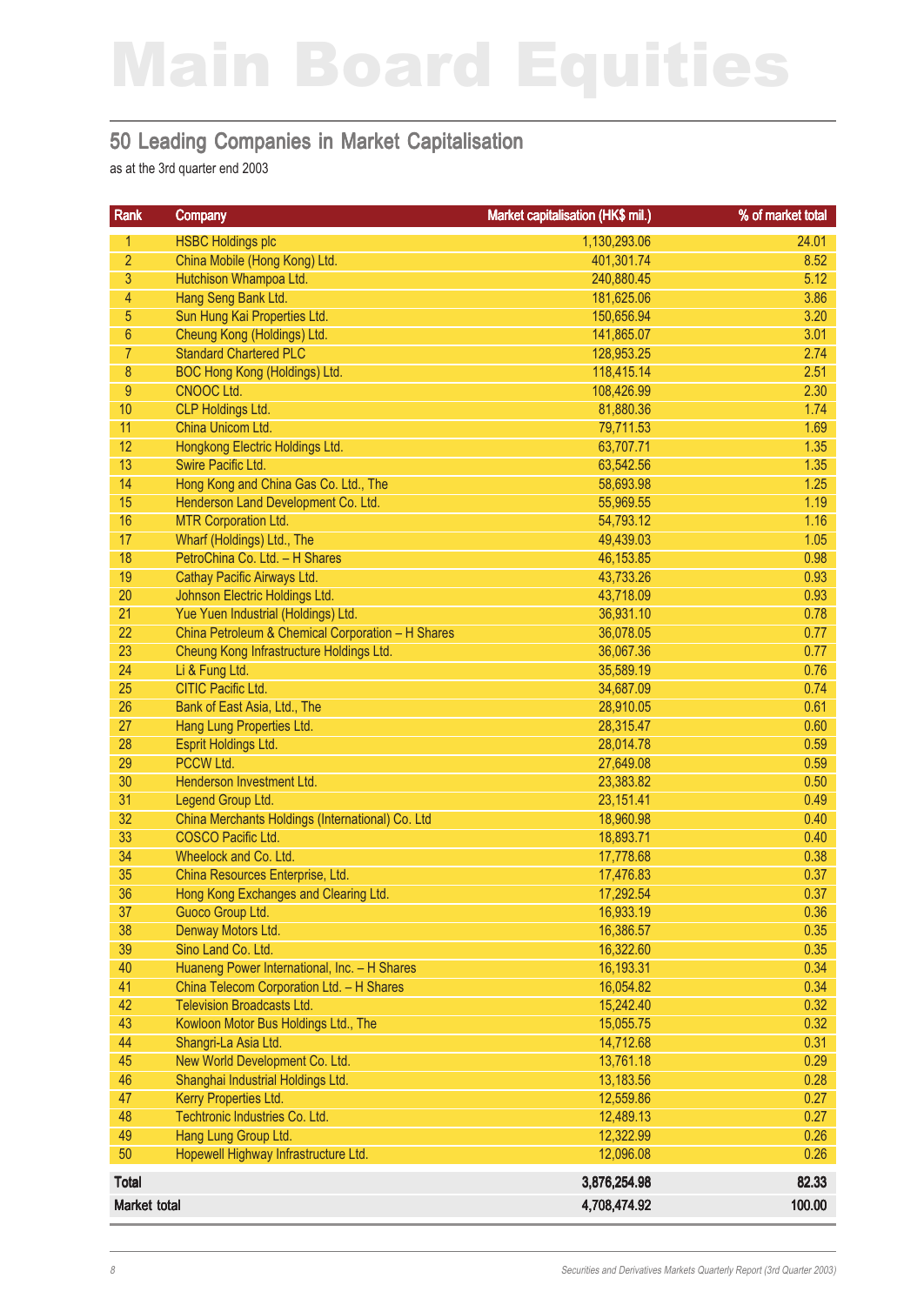### Short Selling (value)

|      |    | Short selling turnover (HK\$ mil.) | Equity turnover (HK\$ mil.) | % of equity total |
|------|----|------------------------------------|-----------------------------|-------------------|
| 2002 | Q3 | 21,936.90                          | 336,667.98                  | 6.52              |
|      | Q4 | 16.316.26                          | 313,391.02                  | 5.21              |
| 2003 | Q1 | 19,763.66                          | 331,796.46                  | 5.96              |
|      | Q2 | 19,155.16                          | 429,666.12                  | 4.46              |
|      | Q3 | 19.852.71                          | 676,265.43                  | 2.94              |

### Short Selling (share)

|      |                | Short selling turnover (Mil. shs) | Equity turnover (Mil. shs) | % of equity total |
|------|----------------|-----------------------------------|----------------------------|-------------------|
| 2002 | Q <sub>3</sub> | 1,377.98                          | 223,310.48                 | 0.62              |
|      | Q4             | 1,623.08                          | 146,543.65                 | 1.11              |
| 2003 | Q1             | 2,143.39                          | 154,624.02                 | 1.39              |
|      | Q2             | 2.683.22                          | 180,379.58                 | 1.49              |
|      | Q3             | 2,405.95                          | 420,617.08                 | 0.57              |

### New Listing Companies Statistics

|      |                | No. of newly listed companies | Funds raised (HK\$ mil.) |
|------|----------------|-------------------------------|--------------------------|
| 2002 | Q <sub>3</sub> | 12                            | 22,617.96                |
|      | Q4             | 14                            | 18,820.22                |
| 2003 | Q1             | 9                             | 4,163.97                 |
|      | Q <sub>2</sub> |                               | 2,464.15                 |
|      | Q3             | 15                            | 7,559.13                 |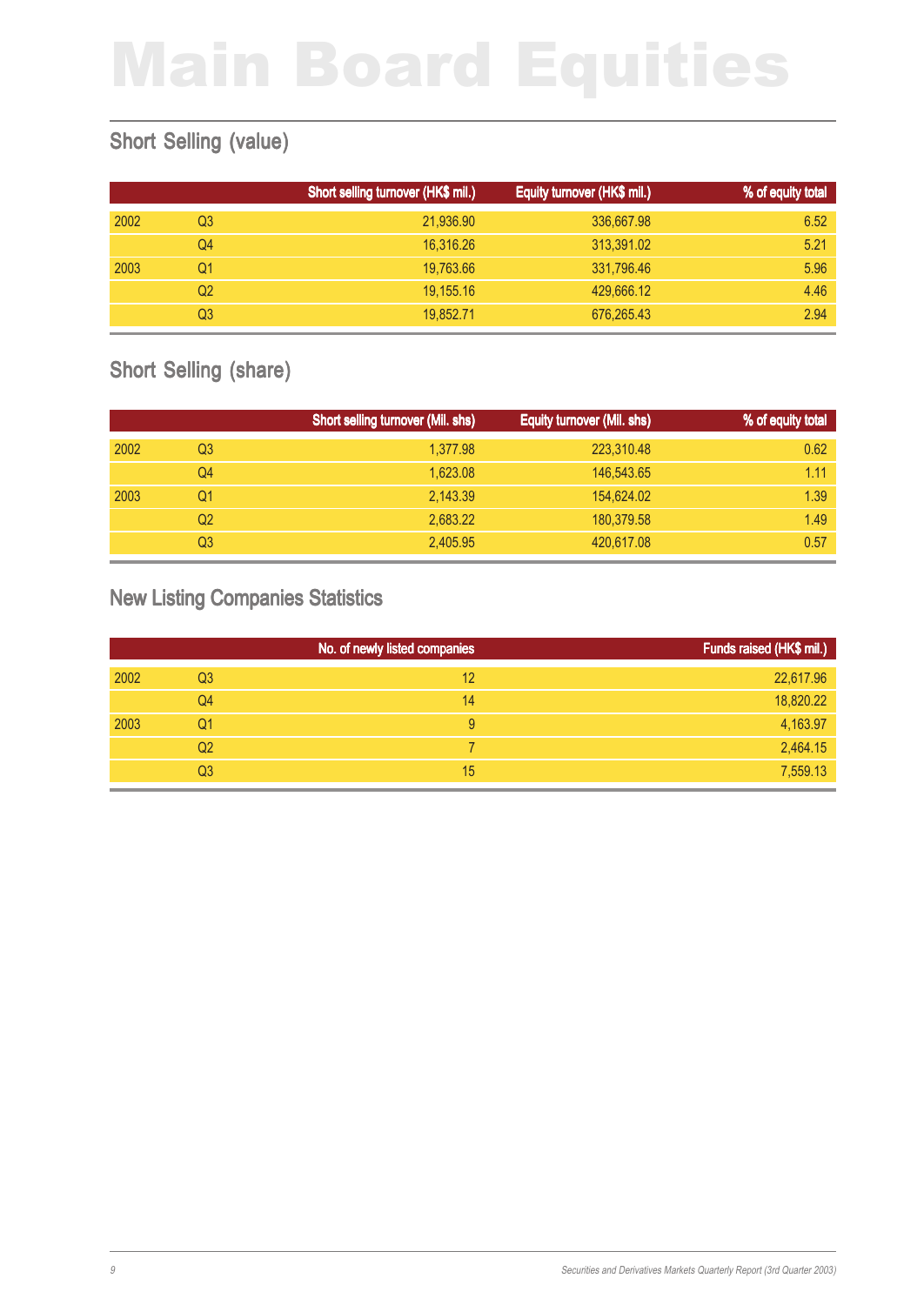#### Newly Listed Companies

for 3rd quarter 2003

| Code         | Company name                                  | <b>Listing date</b> | No. of issued shares | Funds raised (HK\$ mil.) |
|--------------|-----------------------------------------------|---------------------|----------------------|--------------------------|
| 00572        | Spread Prospects Holdings Ltd.                | 2003/07/02          | 382,800,000          | 122.75                   |
| 02310        | Kwang Sung Electronics H.K. Co. Ltd.          | 2003/07/04          | 313,300,000          | 134.55                   |
| 00387        | Leeport (Holdings) Ltd.                       | 2003/07/10          | 200,000,000          | 50.40                    |
| 02348        | Dawnrays Pharmaceutical (Holdings) Ltd.       | 2003/07/11          | 800,000,000          | 198.40                   |
| 02342        | Comba Telecom Systems Holdings Ltd.           | 2003/07/15          | 830,000,000          | 432.40                   |
| 00653        | <b>Bonjour Holdings Ltd.</b>                  | 2003/07/16          | 218,800,000          | 59.08                    |
| 00309        | Lo's Enviro-Pro Holdings Ltd.                 | 2003/07/25          | 300,000,000          | 50.40                    |
| 00712        | China Resources Cement Holdings Ltd.          | 2003/07/29          | 362,807,461          |                          |
| 01164        | Vital BioTech Holdings Ltd.*                  | 2003/08/04          | 1,277,462,169        |                          |
| 00737        | Hopewell Highway Infrastructure Ltd.          | 2003/08/06          | 2,880,000,000        | 3,009.60                 |
| 02368        | Eagle Nice (International) Holdings Ltd.      | 2003/08/22          | 200,000,000          | 50.00                    |
| 00565        | Art Textile Technology International Co. Ltd. | 2003/09/10          | 875,000,000          | 109.38                   |
| 02320        | Hop Fung Group Holdings Ltd.                  | 2003/09/24          | 360,000,000          | 118.80                   |
| 02698        | Weigiao Textile Co. Ltd. - H Shares           | 2003/09/24          | 287,235,500          | 2,441.50                 |
| 02314        | Lee & Man Paper Manufacturing Ltd.            | 2003/09/26          | 750,000,000          | 781.88                   |
| <b>Total</b> |                                               |                     |                      | 7,559.13                 |

\* Withdrawal of listing from GEM and transfer to Main Board as newly listed company by way of introduction.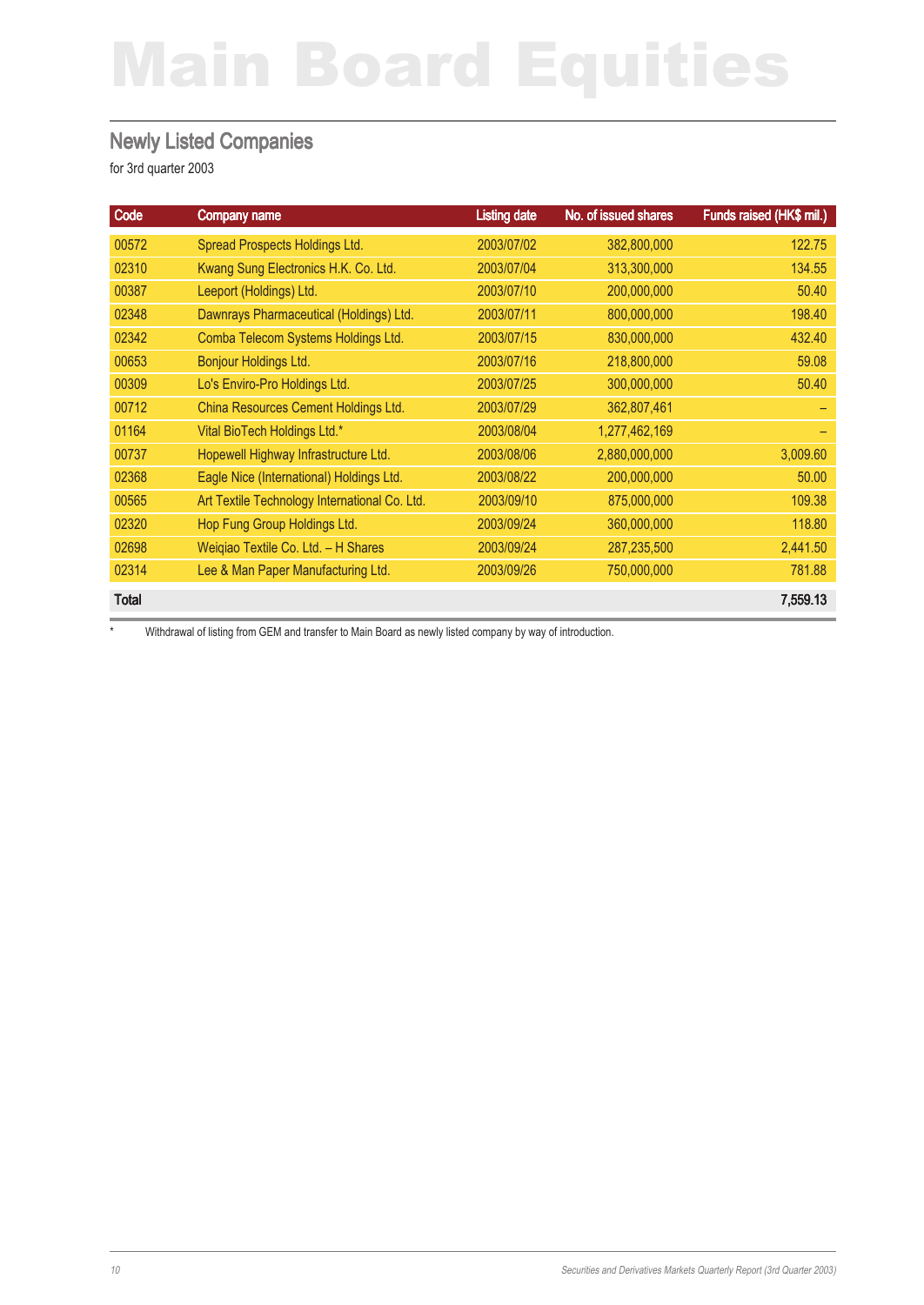#### Company Name Changes

for 3rd quarter 2003

| Code  | Old name                                | New name                                         | <b>Effective date</b> | <b>Adoption date</b> |
|-------|-----------------------------------------|--------------------------------------------------|-----------------------|----------------------|
| 00193 | Yoshiya International Corporation, Ltd. | Capital Estate Ltd.                              | 2003/06/30            | 2003/07/07           |
| 00217 | China Logistics Group Ltd.              | China Chengtong Development Group Ltd.2003/07/09 |                       | 2003/07/14           |
| 00382 | <b>GZITIC Hualing Holdings Ltd.</b>     | <b>Hualing Holdings Ltd</b>                      | 2003/07/11            | 2003/07/17           |
| 00984 | Jusco Stores (Hong Kong) Co., Ltd.      | AEON Stores (Hong Kong) Co., Ltd.                | 2003/07/11            | 2003/07/17           |
| 00250 | Sino-i.com Ltd. *                       | Sino-i Technology Ltd.                           | 2003/07/18            | 2003/07/23           |
| 00855 | Cedar Base Electronic (Group) Ltd.      | China Silver Dragon Group Ltd.                   | 2003/06/09            | 2003/07/25           |
| 01124 | Coastal Realty Group Ltd.               | <b>Coastal Greenland Ltd.</b>                    | 2003/06/10            | 2003/07/28           |
| 00205 | Sino InfoTech Holdings Ltd.             | SEEC Media Group Ltd.                            | 2003/06/18            | 2003/07/28           |
| 00542 | MUI Hong Kong Ltd.                      | Morning Star Resources Ltd.                      | 2003/07/24            | 2003/07/30           |
| 00835 | ehealthcareasia Ltd.                    | Wanji Pharmaceutical Holdings Ltd.               | 2003/07/14            | 2003/08/04           |
| 01182 | Oriental Union Holdings Ltd.            | Foundation Group Ltd.                            | 2003/07/17            | 2003/08/05           |
| 00121 | Hong Kong Fortune Ltd.                  | Chia Tai Enterprises International Ltd.          | 2003/06/18            | 2003/08/06           |
| 00364 | <b>Huafeng Environmental Protection</b> | Huafeng Textile International Group Ltd.         | 2003/07/22            | 2003/08/13           |
|       | Textile Int'l Group Ltd.                |                                                  |                       |                      |
| 00746 | Lee & Man Handbag International Ltd.    | Lee & Man Holding Ltd.                           | 2003/08/19            | 2003/09/04           |

Change of English name only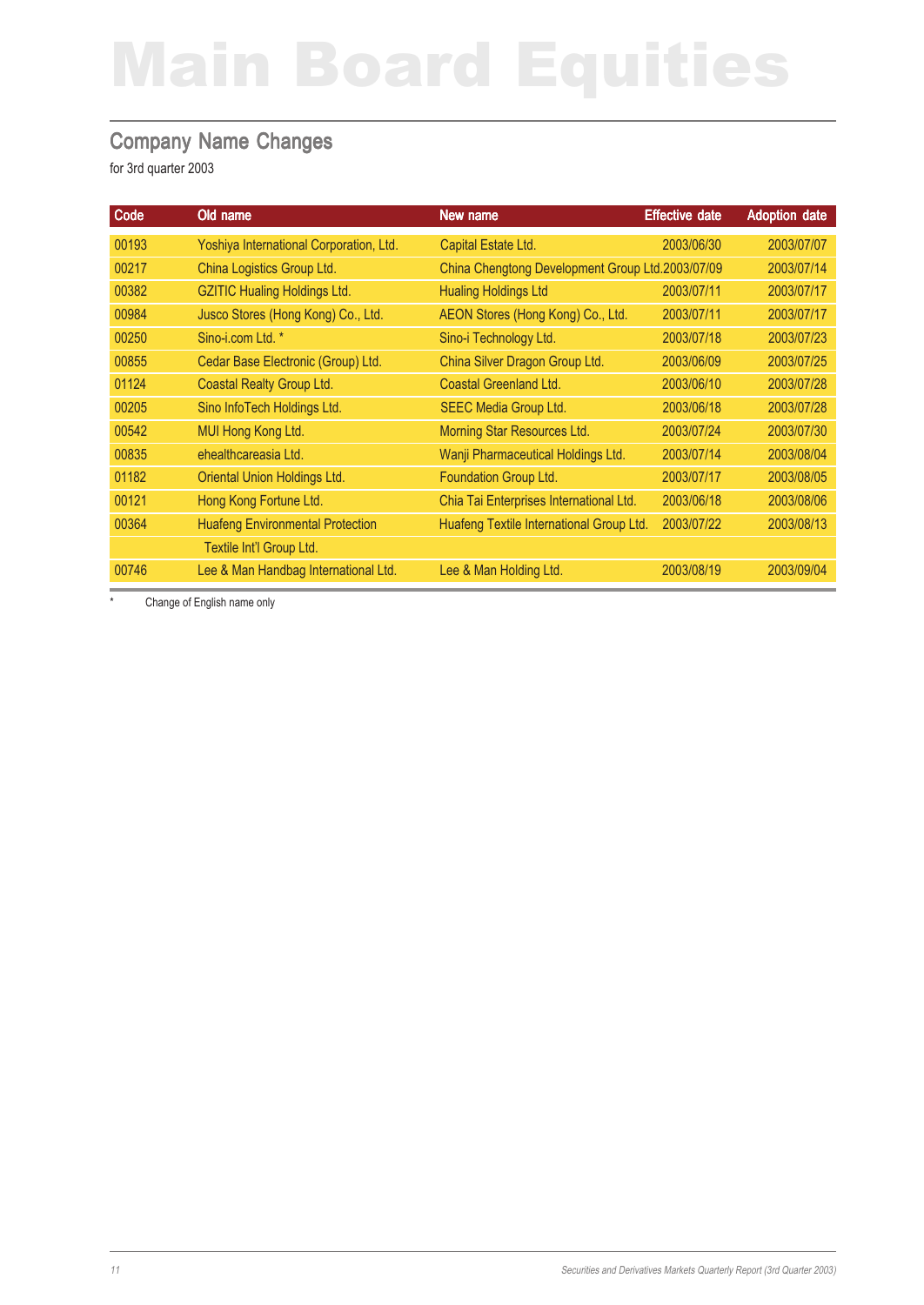#### Bonus Issues/Bonus Warrants

for 3rd quarter 2003

| Code  | Company                             | <b>Particulars</b>    | Ex-date    |
|-------|-------------------------------------|-----------------------|------------|
| 00706 | Start Technology Co. Ltd.           | Bonus 1 for 3 rts shs | 2003/07/02 |
| 00304 | Peace Mark (Holdings) Ltd           | Bonus 1 2005 wt for 5 | 2003/07/28 |
| 00938 | Man Sang International Ltd          | Bonus 1 for 10        | 2003/07/29 |
| 00878 | Soundwill Holdings Ltd              | Bonus 1 2006 wt for 5 | 2003/08/19 |
| 00720 | Wo Kee Hong (Holdings) Ltd          | Bonus 3 for 1 rts sh  | 2003/08/25 |
| 01142 | Rontex International Holdings Ltd   | Bonus 1 for 1         | 2003/09/11 |
| 00412 | Heritage International Holdings Ltd | Bonus 1 2005 wt for 5 | 2003/09/22 |

### Share Split/Consolidation

| Code  | <b>Company</b>                             | <b>Particulars</b>       | <b>Effective date</b> |
|-------|--------------------------------------------|--------------------------|-----------------------|
| 01182 | Foundation Group Ltd.                      | Consolidation 10 into 1  | 2003/07/10            |
| 00383 | China Online (Bermuda) Ltd.                | Consolidation 25 into 1  | 2003/07/15            |
| 00855 | China Silver Dragon Group Ltd.             | Consolidation 20 into 1  | 2003/07/25            |
| 00663 | Swank International Manufacturing Co. Ltd. | Consolidation 10 into 1  | 2003/07/30            |
| 00959 | A-Max Holdings Ltd.                        | Consolidation 400 into 1 | 2003/08/01            |
| 01223 | Symphony Holdings Ltd.                     | Split 1 into 4           | 2003/09/04            |
| 00616 | i100 Ltd.                                  | Consolidation 40 into 1  | 2003/09/09            |
| 00283 | Matsunichi Communication Holdings Ltd.     | Consolidation 5 into 1   | 2003/09/09            |
| 00451 | Same Time Holdings Ltd.                    | Consolidation 20 into 1  | 2003/09/16            |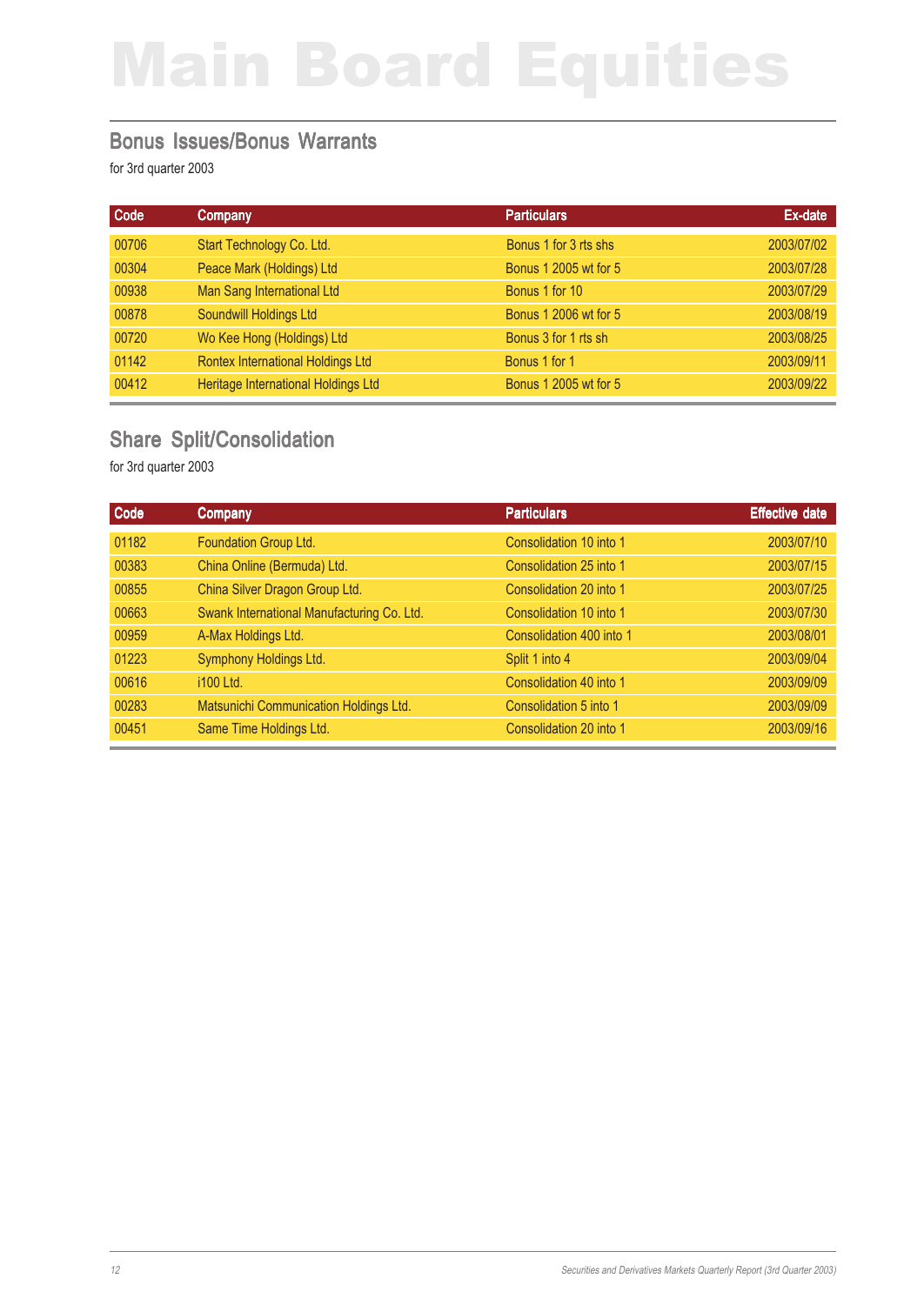#### Rights Issues & Open Offers

| <b>Month</b> | Code  | Company                                  | Ratio                           | Funds raised (HK\$ mil.) |
|--------------|-------|------------------------------------------|---------------------------------|--------------------------|
| Jul          | 00310 | GR Investment International Ltd.         | Open offer 3 for 1 @\$0.10      | 32.40                    |
|              |       |                                          | (after consolidation 10 into 1) |                          |
|              | 01180 | LifeTec Group Ltd.                       | Rts 1 for 2 @\$0.10             | 85.89                    |
| Aug          | 01188 | Compass Pacific Holdings Ltd.            | Open Offer 1 for 2 @\$0.106     | 66.97                    |
|              | 00120 | Cosmopolitan International Holdings Ltd. | Open offer 2 for 5 @\$0.10      | 12.96                    |
|              | 01182 | <b>Foundation Group Ltd</b>              | Rts 1 for 1 @\$0.30             | 45.65                    |
|              |       |                                          | (afer consolidation 10 into 1)  |                          |
| Sep          | 00616 | i100 Ltd.                                | Rts 1 for 2 @\$1.00             | 13.77                    |
|              |       |                                          | (after consolidation 40 into 1) |                          |
|              | 00283 | Matsunichi Communication Holdings Ltd.   | Rts 2 for 1 @\$1.00             | 339.39                   |
|              |       |                                          | (after consolidation 5 into 1)  |                          |
|              | 00200 | Melco International Development Ltd.     | Rts 1 for 2 @\$1.45             | 105.33                   |
|              | 01046 | Universe International Holdings Ltd.     | Rts 1 for 2 @\$0.08             | 38.26                    |
|              | 00720 | Wo Kee Hong (Holdings) Ltd.              | Rts 2 for 5 @\$0.10             | 34.09                    |
|              |       |                                          | (with bonus 3 for 1 rts sh)     |                          |
|              | 01141 | Xin Corporation Ltd.                     | Open Offer 4 for 1 @\$0.06      | 51.73                    |
| Total        |       |                                          |                                 | 826.44                   |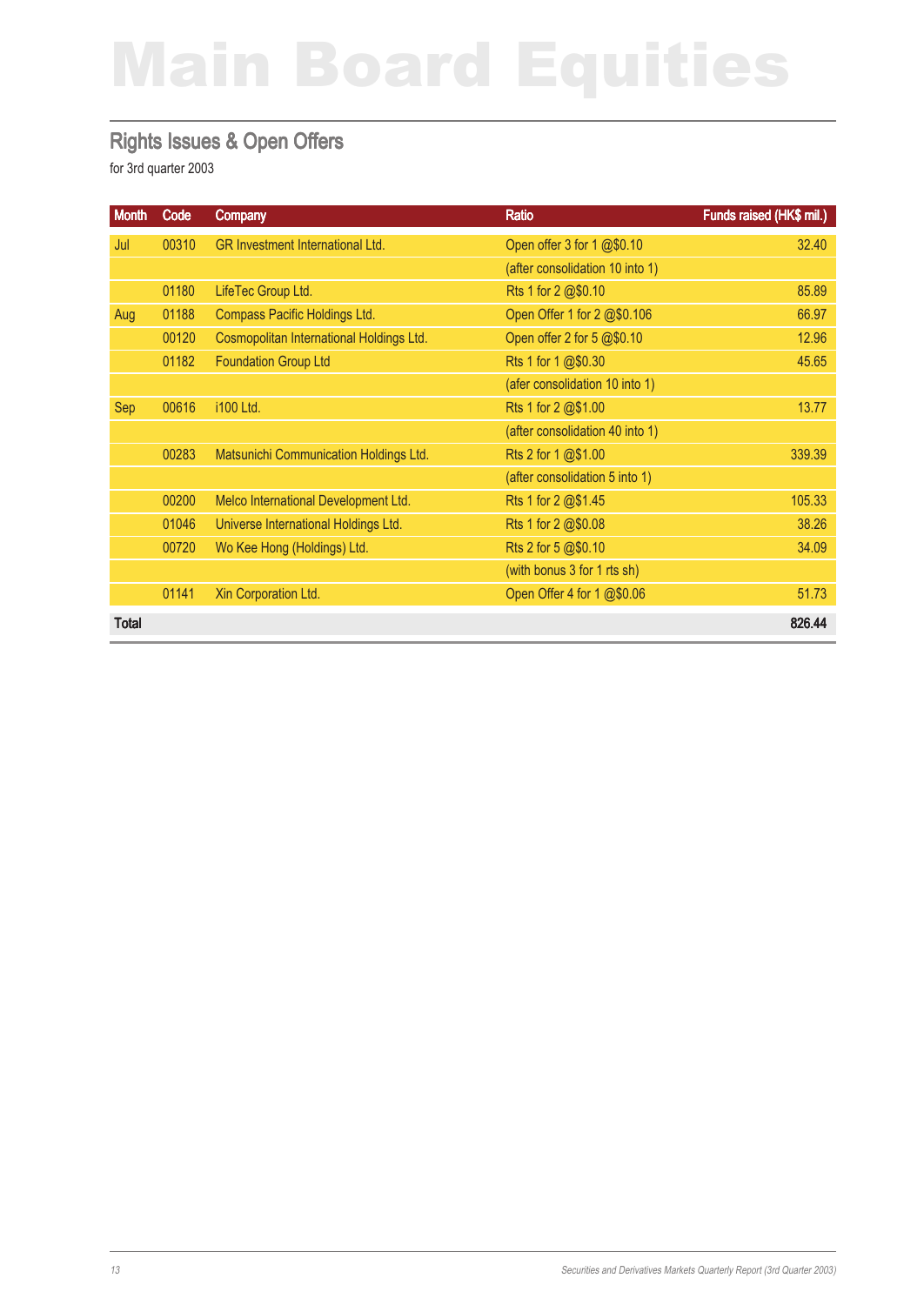### Placing\*

|              |       |                        | No. of            | <b>Placing price</b> | <b>Funds raised</b> |
|--------------|-------|------------------------|-------------------|----------------------|---------------------|
| <b>Month</b> | Code  | <b>Company</b>         | new shares placed | (HK\$)               | (HK\$ mil.)         |
| 2003         |       |                        |                   |                      |                     |
| Jun **       | 00959 | A-MAX                  | 2,056,000,000     | 0.003                | 6.17                |
|              | 01049 | <b>CELESTIAL ASIA</b>  | 60,000,000        | 0.275                | 16.50               |
|              | 01051 | <b>DNA SECURITY</b>    | 193,934,000       | 0.016                | 3.10                |
|              | 00148 | <b>KINGBOARD CHEM</b>  | 60,000,000        | 6.500                | 390.00              |
|              | 01031 | <b>MEDTECH GROUP</b>   | 807,854,000       | 0.010                | 8.08                |
|              | 00563 | <b>NEO-TECH GLOBAL</b> | 1,200,000,000     | 0.025                | 30.00               |
|              | 01013 | <b>PLUS HOLDINGS</b>   | 100,000,000       | 0.100                | 10.00               |
|              | 00078 | <b>REGAL INT'L</b>     | 210,000,000       | 0.048                | 10.08               |
|              | 00209 | <b>SEWCO INT'L</b>     | 48,000,000        | 0.570                | 27.36               |
|              | 00103 | <b>SHOUGANG CENT</b>   | 190,476,000       | 0.315                | 60.00               |
|              | 00245 | <b>SING H K PPT</b>    | 60,000,000        | 0.100                | 6.00                |
|              | 00198 | <b>STAR EAST HOLD</b>  | 300,000,000       | 0.040                | 12.00               |
|              | 00912 | <b>SUGA INT'L</b>      | 20,000,000        | 1.400                | 28.00               |
|              | 00859 | <b>ZIDA COMPUTER</b>   | 16,000,000        | 0.238                | 3.81                |
| Jul          | 00487 | <b>CHINA DEV CORP</b>  | 1,341,200,000     | 0.067                | 89.99               |
|              | 00493 | <b>CHINA EAGLE</b>     | 323,000,000       | 0.120                | 38.76               |
|              | 00985 | <b>CHINA SCI-TECH</b>  | 1,150,000,000     | 0.020                | 23.00               |
|              | 00186 | <b>GRANDE HOLDINGS</b> | 60,000,000        | 9.600                | 576.00              |
|              | 00412 | <b>HERITAGE INT'L</b>  | 311,330,000       | 0.100                | 31.13               |
|              | 00376 | <b>MANSION HOUSE</b>   | 24,957,815        | 0.450                | 11.23               |
|              | 00008 | <b>PCCW</b>            | 715,000,000       | 4.400                | 3,146.00            |
|              | 00078 | <b>REGAL INT'L</b>     | 180,000,000       | 0.048                | 8.64                |
|              | 00198 | <b>STAR EAST HOLD</b>  | 1,600,000,000     | 0.040                | 64.00               |
|              | 01223 | <b>SYMPHONY HOLD</b>   | 41,000,000        | 2.380                | 97.58               |
|              | 00611 | <b>TACK HSIN HOLD</b>  | 60,000,000        | 0.105                | 6.30                |
|              | 00491 | <b>TERABIT ACCESS</b>  | 300,000,000       | 0.017                | 5.10                |
|              | 00627 | U-RIGHT INT'L          | 49,000,000        | 0.330                | 16.17               |
| Aug          | 00959 | A-MAX                  | 9,918,000         | 0.400                | 3.97                |
|              | 00326 | <b>CHINA STAR ENT</b>  | 45,702,273        | 0.520                | 23.77               |
|              | 01132 | <b>GOLDEN HARVEST</b>  | 83,400,000        | 0.280                | 23.35               |
|              | 00364 | <b>HUAFENG</b>         | 67,200,000        | 1.000                | 67.20               |
|              | 00340 | <b>INNOMAXX BIOTEC</b> | 287,000,000       | 0.100                | 28.70               |
|              | 00223 | <b>KENFAIR INT'L</b>   | 6,000,000         | 1.200                | 7.20                |
|              | 00925 | PEAKTOP INT'L          | 117,000,000       | 0.100                | 11.70               |
|              | 00485 | <b>STARLIGHT INT'L</b> | 300,000,000       | 0.220                | 66.00               |
|              | 01063 | <b>SUNCORP TECH</b>    | 26,900,000        | 0.960                | 25.82               |
| Sep          | 00116 | <b>CHOW SANG SANG</b>  | 61,600,000        | 2.280                | 140.45              |
|              | 00340 | <b>INNOMAXX BIOTEC</b> | 280,000,000       | 0.100                | 28.00               |
| <b>Total</b> |       |                        |                   |                      | 5,151.16            |

\* Due to the reporting time-lag, placing figures for the quarter are provisional.

\*\* Supplementary information update for previous quarters.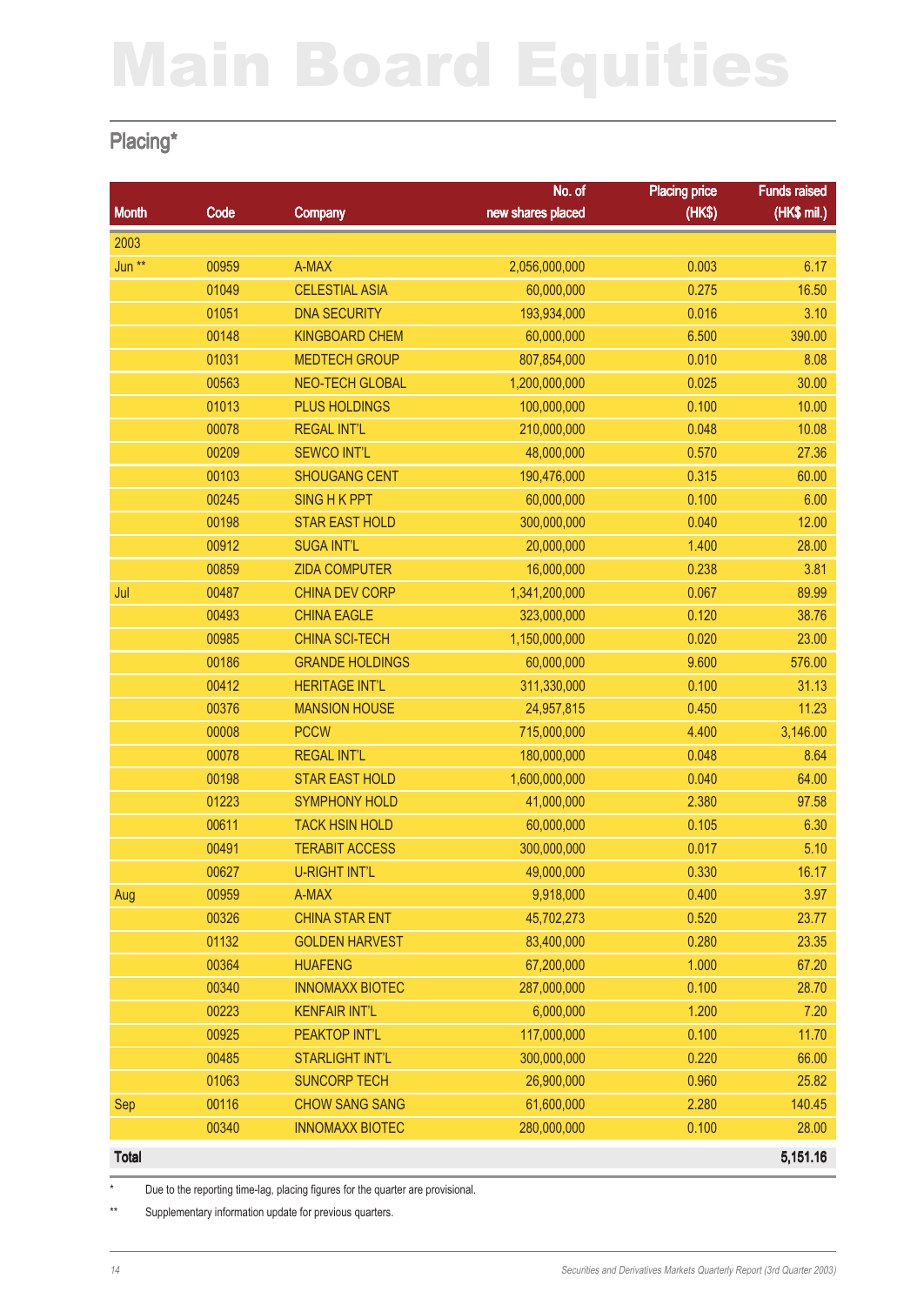### Warrant Trading Statistics

|      |                | <b>Equity wts</b> | <b>Derivative wts</b> | <b>Total</b> |
|------|----------------|-------------------|-----------------------|--------------|
|      |                | (HK\$ mil.)       | (HK\$ mil.)           | (HK\$ mil.)  |
| 2002 | Q <sub>3</sub> | 233.19            | 33,493.81             | 33,727.00    |
|      | Q <sub>4</sub> | 131.62            | 27,715.65             | 27,847.27    |
| 2003 | Q1             | 125.01            | 30,844.48             | 30,969.49    |
|      | Q <sub>2</sub> | 71.99             | 44,140.54             | 44,212.54    |
|      | Q <sub>3</sub> | 572.61            | 71,869.98             | 72,442.59    |

### Warrant Market Value

|      |                |               | Derivative wts<br><b>Equity wts</b> |               |             | <b>Total</b> |             |
|------|----------------|---------------|-------------------------------------|---------------|-------------|--------------|-------------|
|      |                | <b>Number</b> | (HK\$ mil.)                         | <b>Number</b> | (HK\$ mil.) | Total no.    | (HK\$ mil.) |
| 2002 | Q <sub>3</sub> | 71            | 1.492.10                            | 375           | 23,812.14   | 446          | 25,304.24   |
|      | Q <sub>4</sub> | 67            | 1.081.99                            | 347           | 18,298.73   | 414          | 19,380.72   |
| 2003 | Q <sub>1</sub> | 59            | 1.051.61                            | 313           | 15.224.84   | 372          | 16,276.44   |
|      | Q <sub>2</sub> | 52            | 968.19                              | 296           | 19.077.09   | 348          | 20,045.28   |
|      | Q3             | 46            | 1.511.71                            | 369           | 48,167.28   | 415          | 49.678.98   |

#### New Listing Statistics – Warrants

|      |                | No. of newly listed | No. of newly listed | <b>Amount raised</b> |
|------|----------------|---------------------|---------------------|----------------------|
|      |                | equity wts          | derivative wts      | (HK\$ mil.)          |
| 2002 | Q <sub>3</sub> | 8                   | 142                 | 14,646.31            |
|      | Q4             |                     | 117                 | 10,877.89            |
| 2003 | Q1             |                     | 111                 | 8,949.49             |
|      | Q <sub>2</sub> | -                   | 105                 | 10,142.28            |
|      | Q <sub>3</sub> | 4                   | 186                 | 16,611.00            |

### Newly Listed Equity Warrants

|              |                                                   | <b>Initial issued</b> |                     |               | <b>Amount raised</b> |
|--------------|---------------------------------------------------|-----------------------|---------------------|---------------|----------------------|
| Code         | <b>Equity warrants</b>                            | amount (HK\$)         | <b>Listing date</b> | <b>Expiry</b> | (HK\$ mi.)           |
| 02306        | Culturecom Holdings Ltd Warrants 2005             | 70,950,000            | 2003/07/08          | 2005/07/07    | 25.80                |
| 00951        | Hopewell Highway Infrastructure Ltd Warrants 2006 | 365,892,078           | 2003/08/06          | 2006/08/05    |                      |
| 02346        | Peace Mark (Holdings) Ltd Warrants 2005           | 82,126,178            | 2003/08/07          | 2005/08/04    |                      |
| 02311        | Soundwill Holdings Ltd Warrants 2006              | 24,931,216            | 2003/09/03          | 2006/03/02    |                      |
| <b>Total</b> |                                                   |                       |                     |               | 25.80                |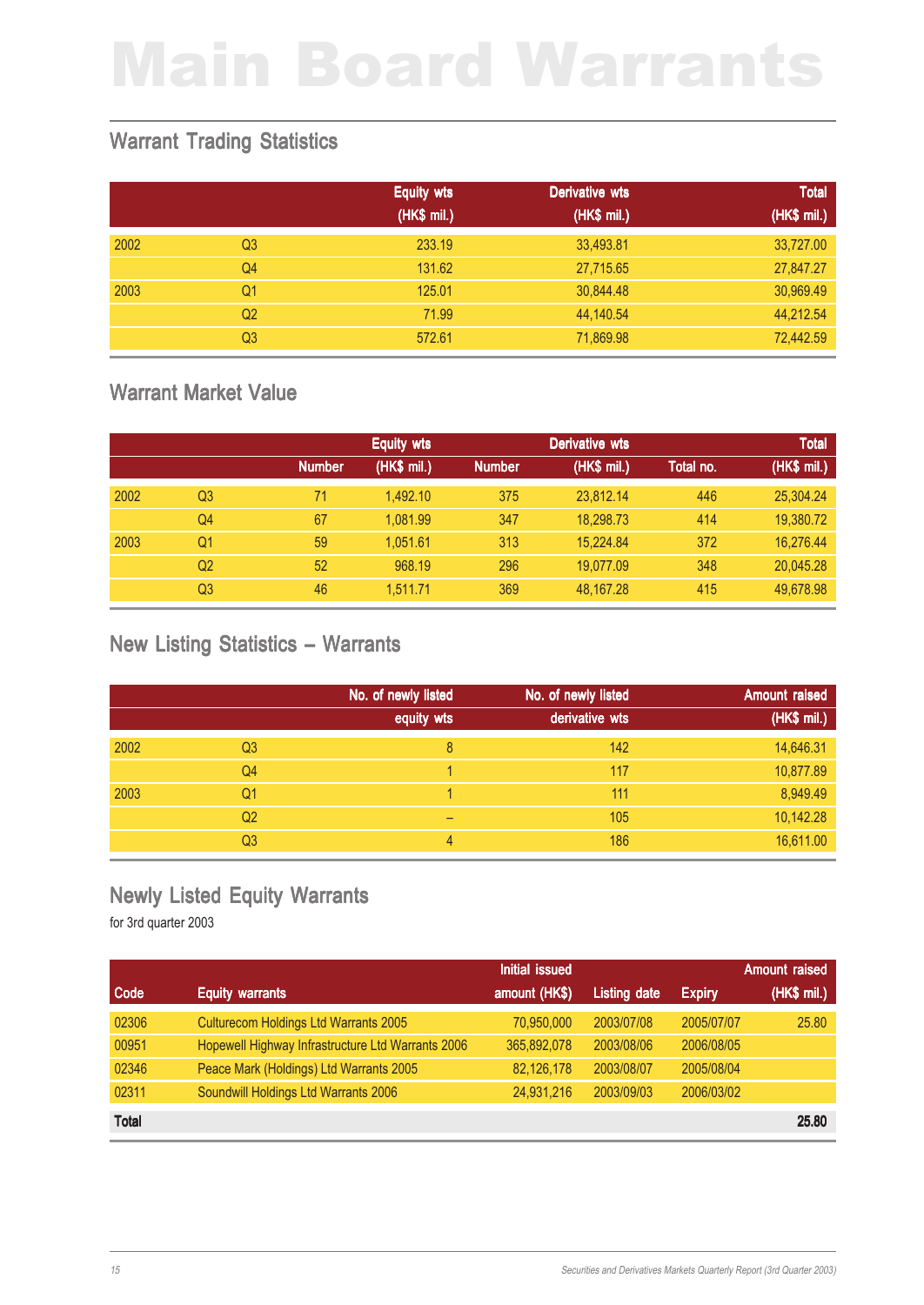#### Newly Listed Derivative Warrants

|        |                                                                                       | No. of issue |                     |               | Amount raised |
|--------|---------------------------------------------------------------------------------------|--------------|---------------------|---------------|---------------|
| Code   | <b>Derivative warrants</b>                                                            | (units)      | <b>Listing date</b> | <b>Expiry</b> | (HK\$ mil.)   |
| 09899  | BNP Paribas Arbit Issu B.V. - China Tel European Warrants Jul 2004                    | 120,000,000  | 2003/07/04          | 2004/07/19    | 30.84         |
| 09749# | SGA Societe Generale Acceptance N.V. - HSI European Warrants Aug 2003 A               | 200,000,000  | 2003/07/04          | 2003/08/23    | 21.60         |
| 09900  | KBC Fin Products Int'l Ltd - HSI European Put Warrants Jan 2004                       | 400,000,000  | 2003/07/08          | 2004/01/08    | 100.00        |
| 09789# | Macquarie Bank Ltd - HSI European Put Warrants Sep 2003                               | 700,000,000  | 2003/07/14          | 2003/09/29    | 111.30        |
| 09901  | BNP Paribas Arbit Issu B.V. - PetroChina European Warrants Aug 2004                   | 200,000,000  | 2003/07/16          | 2004/08/30    | 50.00         |
| 09902  | SGA Societe Generale Acceptance N.V. - China Mobile European Warrants Feb 2004        | 200,000,000  | 2003/07/16          | 2004/02/23    | 50.00         |
| 09903  | SGA Societe Generale Acceptance N.V. - HSBC European Put Warrants Jan 2004            | 65,000,000   | 2003/07/16          | 2004/01/19    | 50.05         |
| 09904  | SGA Societe Generale Acceptance N.V. - HWL European Warrants Feb 2004                 | 122,000,000  | 2003/07/16          | 2004/02/23    | 50.02         |
| 09905  | SGA Societe Generale Acceptance N.V. - HWL European Put Warrants Jan 2004             | 109,000,000  | 2003/07/16          | 2004/01/19    | 50.14         |
| 09906  | SGA Societe Generale Acceptance N.V. - SHK Ppt European Put Warrants Jan 2004         | 132,000,000  | 2003/07/16          | 2004/01/19    | 50.16         |
| 09907  | Credit Lyonnais F P (G) Ltd - SHK Ppt European Spread Warrants Jan 2004               | 400,000,000  | 2003/07/16          | 2004/01/16    | 144.00        |
| 09908  | BNP Paribas Arbit Issu B.V. - HSBC European Warrants Jan 2004                         | 95,000,000   | 2003/07/17          | 2004/01/19    | 30.40         |
| 09920  | Credit Lyonnais F P (G) Ltd - Cheung Kong European Spread Warrants Jan 2004           | 400,000,000  | 2003/07/18          | 2004/01/19    | 140.00        |
| 09909  | Macquarie Bank Ltd - Sinopec European Warrants July 2004                              | 228,000,000  | 2003/07/18          | 2004/07/02    | 58.14         |
| 09910  | Macquarie Bank Ltd - China Tel European Warrants June 2004                            | 228,000,000  | 2003/07/18          | 2004/06/21    | 58.14         |
| 09912  | Macquarie Bank Ltd - HKEx European Warrants May 2004                                  | 88,000,000   | 2003/07/18          | 2004/05/03    | 77.18         |
| 09913  | Macquarie Bank Ltd - Huaneng European Warrants June 2004                              | 88,000,000   | 2003/07/18          | 2004/06/07    | 78.32         |
| 09916  | Macquarie Bank Ltd - PetroChina European Warrants June 2004                           | 188,000,000  | 2003/07/18          | 2004/06/30    | 48.13         |
| 09915  | Macquarie Bank Ltd - Li & Fung European Warrants May 2004                             | 388,000,000  | 2003/07/18          | 2004/05/17    | 98.16         |
| 09914  | Macquarie Bank Ltd - HWL European Warrants Jan 2004                                   | 288,000,000  | 2003/07/18          | 2004/01/26    | 82.66         |
| 09911  | Macquarie Bank Ltd - HS Bank European Warrants Apr 2004                               | 188,000,000  | 2003/07/18          | 2004/04/06    | 54.33         |
| 09917  | SGA Societe Generale Acceptance N.V. - CNOOC European Warrants July 2004              | 200,000,000  | 2003/07/18          | 2004/07/12    | 50.00         |
| 09918  | SGA Societe Generale Acceptance N.V. - Huaneng European Warrants July 2004            | 200,000,000  | 2003/07/18          | 2004/07/12    | 50.00         |
| 09919  | SGA Societe Generale Acceptance N.V. - Li & Fung European Warrants Jul 2004           | 200,000,000  | 2003/07/18          | 2004/07/12    | 50.00         |
|        | 09522 # KBC Fin Products Int'l Ltd - BOC HK European (Locked-in Return) Wts Jan 2004  | 600,000,000  | 2003/07/18          | 2004/01/02    | 28.80         |
| 09921  | KBC Fin Products Int'l Ltd - HSI European Warrants Jan 2004                           | 400,000,000  | 2003/07/21          | 2004/01/29    | 100.00        |
|        | 09782 # SGA Societe Generale Acceptance N.V. - HSI European Put Warrants Sep 2003     | 260,000,000  | 2003/07/23          | 2003/09/29    | 10.14         |
|        | 09762# KBC Fin Products Int'l Ltd - PCCW European (Locked-in Return) Wts Oct 2004     | 250,000,000  | 2003/07/25          | 2004/10/04    | 71.25         |
|        | 09783 # SGA Societe Generale Acceptance N.V. - SHK Ppt European Put Warrants Sep 2003 | 200,000,000  | 2003/07/25          | 2003/09/26    | 17.80         |
| 09922  | KBC Fin Products Int'l Ltd - China Mobile European Put Wts Feb 2004                   | 268,000,000  | 2003/07/28          | 2004/02/02    | 82.54         |
| 09923  | KBC Fin Products Int'l Ltd - HSBC European Warrants Apr 2004                          | 248,000,000  | 2003/07/28          | 2004/04/19    | 80.85         |
| 09924  | Credit Lyonnais F P (G) Ltd - HSBC European Spread Warrants Jan 2004                  | 400,000,000  | 2003/07/28          | 2004/01/28    | 164.00        |
| 09925  | SGA Societe Generale Acceptance N.V. - HSI European Spread Warrants Jan 2004          | 200,000,000  | 2003/07/29          | 2004/01/29    | 50.00         |
| 09927  | KBC Fin Products Int'l Ltd - HWL European Put Warrants Feb 2004                       | 168,000,000  | 2003/07/29          | 2004/02/02    | 81.98         |
| 09926  | Credit Lyonnais F P (G) Ltd - HSI European Put Spread Warrants Jan 2004               | 600,000,000  | 2003/07/29          | 2004/01/29    | 162.00        |
| 09928  | BNP Paribas Arbit Issu B.V. - HSI European Warrants Feb 2004                          | 150,000,000  | 2003/07/30          | 2004/02/26    | 39.30         |
| 09932  | BNP Paribas Arbit Issu B.V. - HSI European Put Warrants Feb 2004                      | 150,000,000  | 2003/07/30          | 2003/02/26    | 38.70         |
| 09929  | KBC Fin Products Int'l Ltd - China Mobile European Warrants Apr 2004                  | 268,000,000  | 2003/08/01          | 2004/04/14    | 67.00         |
| 09934  | Credit Suisse First Boston - PetroChina European (Locked-in Return) Warrants Dec 2004 | 360,000,000  | 2003/08/04          | 2004/12/28    | 93.60         |
| 09930  | Credit Suisse First Boston - Sinopec European (Locked-in Return) Warrants Dec 2004    | 390,000,000  | 2003/08/04          | 2004/12/28    | 101.01        |
| 09931  | Credit Suisse First Boston - CNOOC European (Locked-in Return) Warrants Dec 2004      | 650,000,000  | 2003/08/04          | 2004/12/28    | 168.35        |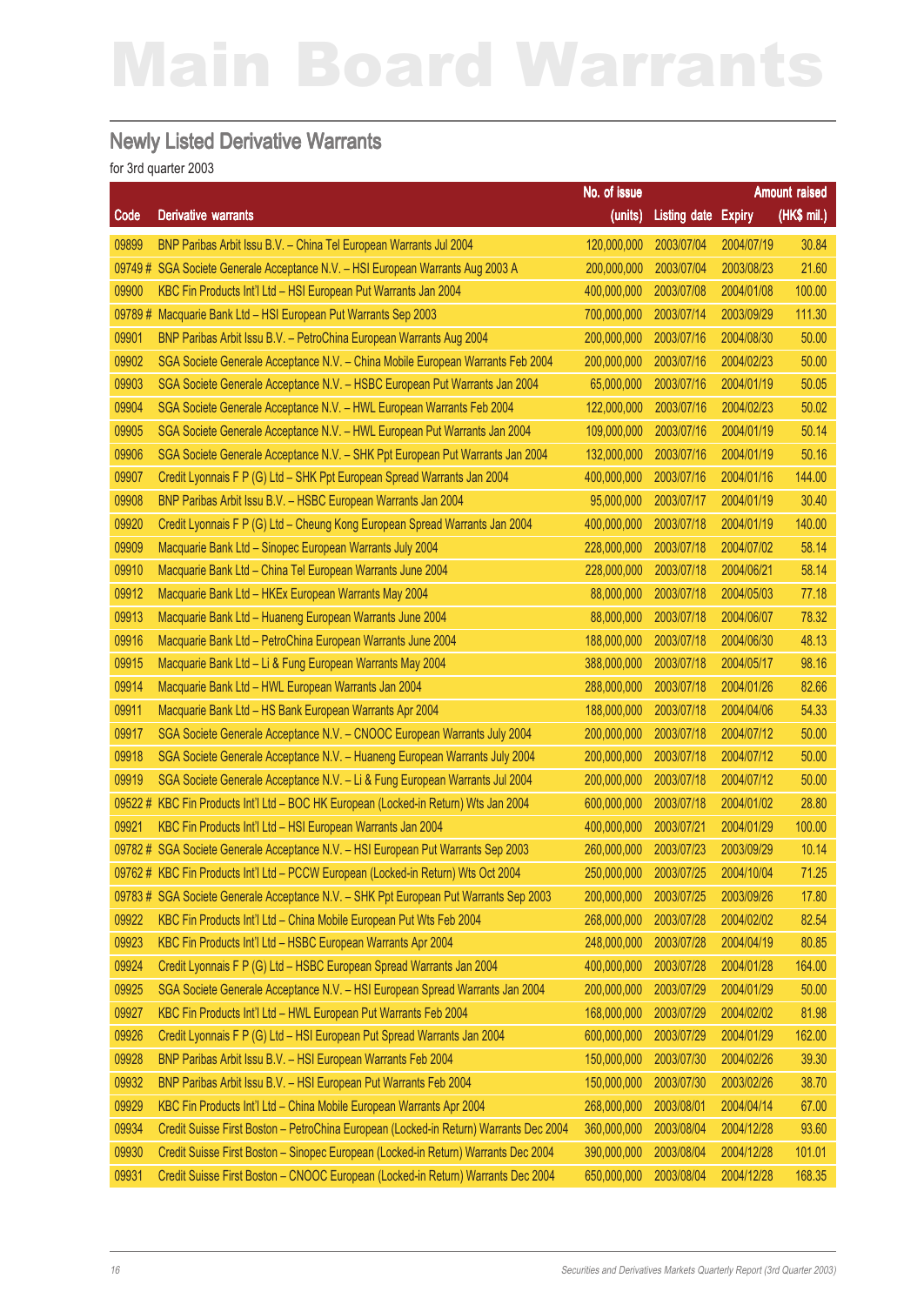|        |                                                                                                         |                         |                     |               | Amount raised |
|--------|---------------------------------------------------------------------------------------------------------|-------------------------|---------------------|---------------|---------------|
| Code   | <b>Derivative warrants</b>                                                                              | No. of issue<br>(units) | <b>Listing date</b> | <b>Expiry</b> | $(HKS$ mil.)  |
| 09933  | Credit Suisse First Boston - Huaneng European (Lock-in-Return) Warrants Dec 2004                        | 800,000,000             | 2003/08/04          | 2004/12/28    | 205.60        |
| 09938  | Credit Suisse First Boston - PCCW European (Lock-in-Return) Warrants Aug 2004                           | 160,000,000             | 2003/08/05          | 2004/08/18    | 65.12         |
| 09936  | Credit Suisse First Boston - China Unicom European (Lock-in-Return) Warrants Aug 2004                   | 120,000,000             | 2003/08/05          | 2004/08/18    | 57.84         |
| 09935  | Credit Suisse First Boston - China Telecom European (Lock-in-Return) Warrants Aug 2004                  | 350,000,000             | 2003/08/05          | 2004/08/18    | 99.05         |
| 09937  | Credit Suisse First Boston - Legend European (Lock-in-Return) Warrants Aug 2004                         | 230,000,000             | 2003/08/05          | 2004/08/18    | 90.16         |
| 09939  | KBC Fin Products Int'l Ltd - China Mobile European (Lock-in-Return) Warrants Jan 2005                   | 300,000,000             | 2003/08/05          | 2005/01/14    | 77.10         |
| 09940  | SGA Societe Generale Acceptance N.V. - HSBC European Warrants Feb 2004                                  | 128,200,000             | 2003/08/06          | 2004/02/26    | 50.00         |
| 09001  | SGA Societe Generale Acceptance N.V. - SHK Ppt European Warrants Feb 2004                               | 147,000,000             | 2003/08/06          | 2004/02/16    | 49.98         |
| 09004  | Credit Suisse First Boston - HSBC European (Lock-in-Return) Warrants Jun 2004                           | 75,000,000              | 2003/08/06          | 2004/06/28    | 27.15         |
| 09002  | Credit Suisse First Boston - Hang Seng Bank European (Lock-in-Return) Warrants Jun 2004                 | 92,000,000              | 2003/08/06          | 2004/06/28    | 31.74         |
| 09003  | Credit Suisse First Boston - Henderson Land Dev European (Lock-in-Return) Warrants Jun 2004 310,000,000 |                         | 2003/08/06          | 2004/06/28    | 79.36         |
| 09005  | Credit Suisse First Boston - Swire Pac A Euro (Lock-in-Return) Warrants Jun 2004                        | 210,000,000             | 2003/08/06          | 2004/06/28    | 60.90         |
| 09006  | BNP Paribas Arbit Issu B.V. - BOC HK European Warrants Feb 2004                                         | 100,000,000             | 2003/08/07          | 2004/02/27    | 37.00         |
| 09012  | Credit Suisse First Boston - Hutchison European (Lock-in-Return) Warrants Jun 2004                      | 145,000,000             | 2003/08/07          | 2004/06/18    | 55.54         |
| 09013  | Credit Suisse First Boston - MTR European (Lock-in-Return) Warrants Jun 2004                            | 75,000,000              | 2003/08/07          | 2004/06/18    | 26.33         |
| 09011  | Credit Suisse First Boston - China Res Ent European (Lock-in-Return) Warrants Jun 2004                  | 95,000,000              | 2003/08/07          | 2004/06/18    | 33.35         |
| 09014  | Credit Suisse First Boston - PetroChina European (Lock-in-Return) Warrants Aug 2004                     | 320,000,000             | 2003/08/07          | 2004/08/18    | 83.52         |
| 09007  | KBC Fin Products Int'l Ltd - HSCEI European Warrants Aug 2006                                           | 168,000,000             | 2003/08/07          | 2006/08/31    | 55.44         |
| 09008  | KBC Fin Products Int'l Ltd - HSCEI European Warrants Aug 2004                                           | 168,000,000             | 2003/08/07          | 2004/08/31    | 44.18         |
| 09009  | KBC Fin Products Int'l Ltd - HSBC European (Lock-in-Return) Warrants Apr 2005 A                         | 88,000,000              | 2003/08/07          | 2005/04/01    | 50.16         |
| 09010  | KBC Fin Products Int'l Ltd - PCCW European (Lock-in-Return) Warrants Apr 2005                           | 100,000,000             | 2003/08/07          | 2005/04/01    | 75.00         |
| 09845# | SGA Societe Generale Acceptance N.V. - HSBC European Warrants Dec 2003                                  | 100,000,000             | 2003/08/07          | 2003/12/02    | 47.50         |
| 09016  | Credit Suisse First Boston - Cheung Kong European (Lock-in-Return) Warrants Jun 2004                    | 140,000,000             | 2003/08/08          | 2004/06/28    | 55.44         |
| 09018  | Credit Suisse First Boston - HKEx European (Lock-in-Return) Warrants Dec 2005                           | 630,000,000             | 2003/08/08          | 2005/12/08    | 159.39        |
| 09017  | Credit Suisse First Boston - COSCO Pac European (Lock-in-Return) Warrants Jun 2004                      | 85,000,000              | 2003/08/08          | 2004/06/28    | 60.86         |
| 09015  | KBC Fin Products Int'l Ltd - HSI European Warrants Mar 2004                                             | 200,000,000             | 2003/08/08          | 2004/03/30    | 50.00         |
| 09019  | KBC Fin Products Int'l Ltd - HSI European Warrants Mar 2004                                             | 200,000,000             | 2003/08/08          | 2004/03/30    | 51.20         |
| 09020  | Credit Suisse First Boston - CHALCO European (Lock-in-Return) Warrants Jun 2004                         | 320,000,000 2003/08/11  |                     | 2004/06/08    | 112.00        |
| 09021  | Credit Suisse First Boston - HSBC European (Lock-in-Return) Put Warrants Nov 2004                       | 85,000,000              | 2003/08/11          | 2004/11/18    | 49.05         |
| 09022  | Credit Suisse First Boston - Hutchison European (Lock-in-Return) Put Warrants Nov 2004                  | 165,000,000             | 2003/08/11          | 2004/11/18    | 67.98         |
| 09023  | Credit Suisse First Boston - Wharf European (Lock-in-Return) Warrants Jan 2005                          | 510,000,000             | 2003/08/11          | 2005/01/18    | 131.07        |
| 09025  | KBC Fin Products Int'l Ltd - HSBC European Put Warrants Apr 2004                                        | 88,000,000              | 2003/08/11          | 2004/04/14    | 81.66         |
| 09026  | KBC Fin Products Int'l Ltd - SHK Ppt European Put Warrants Feb 2004                                     | 138,000,000             | 2003/08/11          | 2004/02/11    | 66.52         |
| 09028  | Credit Suisse First Boston - HSCEI European Warrants Aug 2005                                           | 380,000,000             | 2003/08/12          | 2005/08/18    | 107.16        |
| 09027  | Credit Suisse First Boston - HSCEI European Warrants Aug 2004                                           | 380,000,000             | 2003/08/12          | 2004/08/18    | 97.28         |
| 09029  | KBC Fin Products Int'l Ltd - HSCEI European Warrants Feb 2004                                           | 188,000,000             | 2003/08/12          | 2004/02/20    | 48.32         |
| 09030  | BNP Paribas Arbit Issu B.V. - Hutchison European Warrants Mar 2004                                      | 80,000,000              | 2003/08/13          | 2004/03/30    | 25.60         |
| 09031  | Macquarie Bank Ltd - BOC HK European Warrants May 2004                                                  | 288,000,000             | 2003/08/14          | 2004/05/31    | 91.58         |
| 09032  | Macquarie Bank Ltd - CNOOC European Warrants Jun 2004                                                   | 288,000,000             | 2003/08/14          | 2004/06/14    | 72.29         |
| 09033  | Macquarie Bank Ltd - HSBC European Warrants Mar 2004                                                    | 333,000,000             | 2003/08/14          | 2004/03/31    | 94.24         |
| 09034  | Macquarie Bank Ltd - SHK Ppt European Warrants Apr 2004                                                 | 238,000,000             | 2003/08/14          | 2004/04/30    | 94.96         |
| 09035  | Macquarie Bank Ltd - SHK Ppt European Put Warrants Feb 2004                                             | 238,000,000             | 2003/08/14          | 2004/02/27    | 102.58        |
| 09036  | Credit Suisse First Boston - DJIA European Put Warrants Aug 2004                                        | 450,000,000             | 2003/08/18          | 2004/08/18    | 117.45        |
| 09039  | BNP Paribas Arbit Issu B.V. - Beijing Datang Power European Warrants Feb 2004                           | 57,000,000              | 2003/08/18          | 2004/02/27    | 25.65         |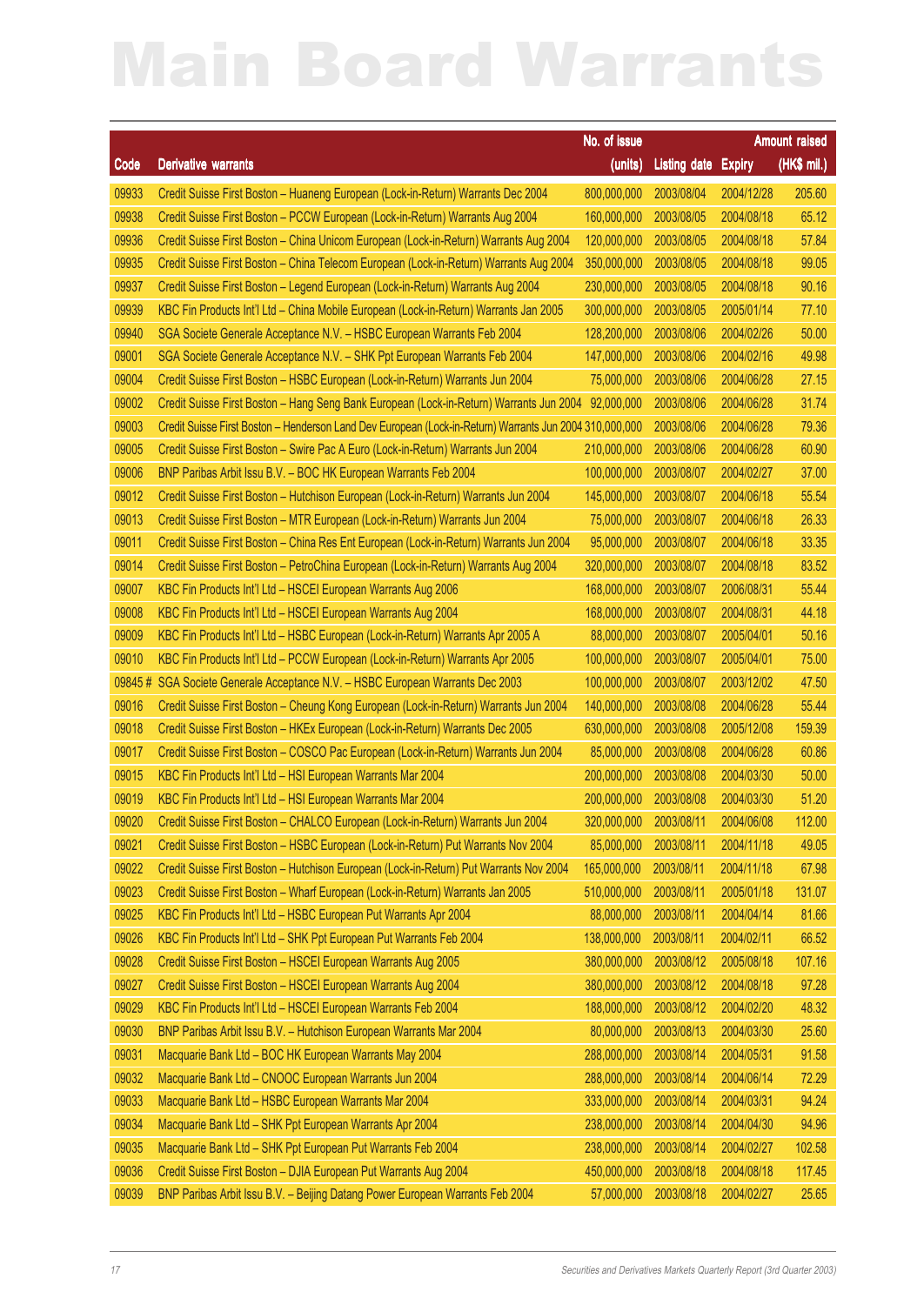|        |                                                                                            | No. of issue           |                     |               | Amount raised |
|--------|--------------------------------------------------------------------------------------------|------------------------|---------------------|---------------|---------------|
| Code   | <b>Derivative warrants</b>                                                                 | (units)                | <b>Listing date</b> | <b>Expiry</b> | (HK\$ mil.)   |
| 09037  | SGA Societe Generale Acceptance N.V. - BOC HK European Warrants Feb 2004                   | 100,000,000            | 2003/08/18          | 2004/02/23    | 50.00         |
| 09038  | SGA Societe Generale Acceptance N.V. - China Mobile European Put Warrants Feb 2004         | 193,000,000            | 2003/08/18          | 2004/02/24    | 50.18         |
| 09040  | SGA Societe Generale Acceptance N.V. - HSI European Warrants Feb 2004                      | 200,000,000            | 2003/08/19          | 2004/02/26    | 50.00         |
| 09041  | SGA Societe Generale Acceptance N.V. - HSI European Warrants Mar 2004 B                    | 200,000,000            | 2003/08/19          | 2004/03/30    | 50.00         |
| 09044  | SGA Societe Generale Acceptance N.V. - HSI European Put Warrants Feb 2004                  | 200,000,000            | 2003/08/19          | 2004/02/26    | 50.00         |
| 09045  | SGA Societe Generale Acceptance N.V. - HSI European Put Warrants Mar 2004                  | 200,000,000            | 2003/08/19          | 2004/03/30    | 50.00         |
| 09042  | KBC Fin Products Int'l Ltd - BOC HK European (Locked-in Return) Wts Apr 2005               | 100,000,000            | 2003/08/19          | 2005/04/01    | 65.00         |
| 09043  | BNP Paribas Arbit Issu B.V. - HSBC European Put Warrants Feb 2004                          | 50,000,000             | 2003/08/20          | 2004/02/27    | 42.50         |
| 09046  | Credit Lyonnais F P (G) Ltd - China Mobile European Warrants Feb 2004                      | 400,000,000            | 2003/08/20          | 2004/02/20    | 102.00        |
| 09047  | KBC Fin Products Int'l Ltd - HSI European Warrants Mar 2004 D                              | 200,000,000            | 2003/08/20          | 2004/03/30    | 50.00         |
| 09855# | SGA Societe Generale Acceptance N.V. - HSI European Put Warrants Dec 2003                  | 200,000,000            | 2003/08/21          | 2003/12/30    | 20.80         |
| 09048  | SGA Societe Generale Acceptance N.V. - HSCEI European Warrants Feb 2004                    | 193,000,000            | 2003/08/22          | 2004/02/26    | 52.11         |
| 09049  | SGA Societe Generale Acceptance N.V. - HSCEI European Warrants Aug 2004                    | 193,000,000            | 2003/08/22          | 2004/08/30    | 52.11         |
| 09906# | SGA Societe Generale Acceptance N.V. - SHK Ppt European Put Warrants Jan 2004              | 150,000,000            | 2003/08/22          | 2004/01/19    | 19.50         |
| 09898# | KBC Fin Products Int'l Ltd - HSI European Put Warrants Dec 2003E                           | 800,000,000            | 2003/08/22          | 2003/12/30    | 84.80         |
| 09789# | Macquarie Bank Ltd - HSI European Put Warrants Sep 2003                                    | 800,000,000            | 2003/08/22          | 2003/09/29    | 40.80         |
| 09051  | Macquarie Bank Ltd - HSI European Warrants Feb 2004 A                                      | 668,000,000            | 2003/08/25          | 2004/02/26    | 167.00        |
| 09052  | Macquarie Bank Ltd - HSI European Warrants Feb 2004 B                                      | 668,000,000            | 2003/08/25          | 2004/02/26    | 169.00        |
| 09055  | Macquarie Bank Ltd - HSI European Put Warrants Feb 2004 C                                  | 668,000,000            | 2003/08/25          | 2004/02/26    | 177.69        |
| 09056  | Macquarie Bank Ltd - HSI European Put Warrants Feb 2004 D                                  | 668,000,000            | 2003/08/25          | 2004/02/26    | 177.69        |
| 09053  | SGA Societe Generale Acceptance N.V. - HSI European Warrants Feb 2004 C                    | 200,000,000            | 2003/08/25          | 2004/02/26    | 50.00         |
| 09057  | SGA Societe Generale Acceptance N.V. - HSI European Put Warrants Feb 2004 D                | 200,000,000            | 2003/08/25          | 2004/02/26    | 50.00         |
| 09054  | KBC Fin Products Int'l Ltd - HSI European Put Warrants Mar 2004 F                          | 200,000,000            | 2003/08/25          | 2004/03/30    | 50.00         |
| 09058  | KBC Fin Products Int'l Ltd - HWL European Warrants Jul 2004                                | 108,000,000            | 2003/08/25          | 2004/07/02    | 61.45         |
| 09050  | BNP Paribas Arbit Issu B.V. - Zhejiang Expressway European Warrants Mar 2004               | 55,000,000             | 2003/08/25          | 2004/03/22    | 30.80         |
| 09062  | KBC Fin Products Int'l Ltd - HSI European Warrants Mar 2004 E                              | 200,000,000            | 2003/08/26          | 2004/03/30    | 50.00         |
| 09063  | KBC Fin Products Int'l Ltd - HSI European Put Warrants Feb 2004                            | 200,000,000            | 2003/08/26          | 2004/02/26    | 51.60         |
|        | 09393 # KBC Fin Products Int'l Ltd - SHK Ppt European (Locked-in Return) Wts Jan 2004      | 600,000,000 2003/08/26 |                     | 2004/01/02    | 32.40         |
| 09059  | BNP Paribas Arbit Issu B.V. - BOC HK European Warrants Mar 2004                            | 65,000,000             | 2003/08/26          | 2004/03/22    | 31.85         |
| 09060  | Credit Lyonnais F P (G) Ltd - HSI European Spread Warrants Feb 2004                        | 600,000,000            | 2003/08/26          | 2004/02/26    | 156.00        |
| 09064  | Credit Lyonnais F P (G) Ltd - HSI European Spread Put Warrants Feb 2004                    | 600,000,000            | 2003/08/26          | 2004/02/26    | 157.80        |
| 09061  | Credit Lyonnais F P (G) Ltd - HSBC European Put Warrants Feb 2004                          | 400,000,000            | 2003/08/26          | 2004/02/26    | 316.00        |
| 09065  | SGA Societe Generale Acceptance N.V. - Cheung Kong European Warrants Mar 2004              | 143,000,000            | 2003/08/27          | 2004/03/01    | 50.05         |
| 09066  | SGA Societe Generale Acceptance N.V. - HWL European Warrants Apr 2004                      | 136,000,000            | 2003/08/27          | 2004/04/06    | 50.32         |
| 09896# | SGA Societe Generale Acceptance N.V. - HSI European Put Warrants Dec 2003H                 | 200,000,000            | 2003/08/27          | 2003/12/30    | 22.00         |
| 09070  | BNP Paribas Arbit Issu B.V. - Denway Motors European Warrants Mar 2004                     | 70,000,000             | 2003/08/28          | 2004/03/22    | 28.00         |
| 09067  | Credit Suisse First Boston - BJ Power European (Locked-in-Return) Wts Jul 2004             | 165,000,000            | 2003/08/28          | 2004/07/28    | 75.57         |
| 09069  | Credit Suisse First Boston - HLand Dev European (Locked-in-Return) Put Wts Dec 2004        | 290,000,000            | 2003/08/28          | 2004/12/08    | 82.36         |
| 09068  | Credit Suisse First Boston - Cheung Kong European (Locked-in-Return) Put Wts Dec 2004      | 150,000,000            | 2003/08/28          | 2004/12/08    | 76.20         |
| 09071  | Credit Lyonnais F P (G) Ltd - SHK Ppt European Spread Warrants Mar 2004                    | 400,000,000            | 2003/08/28          | 2004/03/01    | 156.00        |
| 09072  | SGA Societe Generale Acceptance N.V. - BOC HK European Warrants Apr 2004                   | 93,000,000             | 2003/08/28          | 2004/04/26    | 50.22         |
|        | 09389 # KBC Fin Products Int'l Ltd - China Mobile European (Locked-in Return) Wts Jan 2004 | 800,000,000            | 2003/08/28          | 2004/01/02    | 26.40         |
| 09073  | KBC Fin Products Int'l Ltd - BOC HK European Warrants May 2004                             | 108,000,000            | 2003/08/29          | 2004/05/17    | 73.01         |
| 09074  | KBC Fin Products Int'l Ltd - Cheung Kong European Warrants Jun 2004                        | 108,000,000            | 2003/08/29          | 2004/06/01    | 69.98         |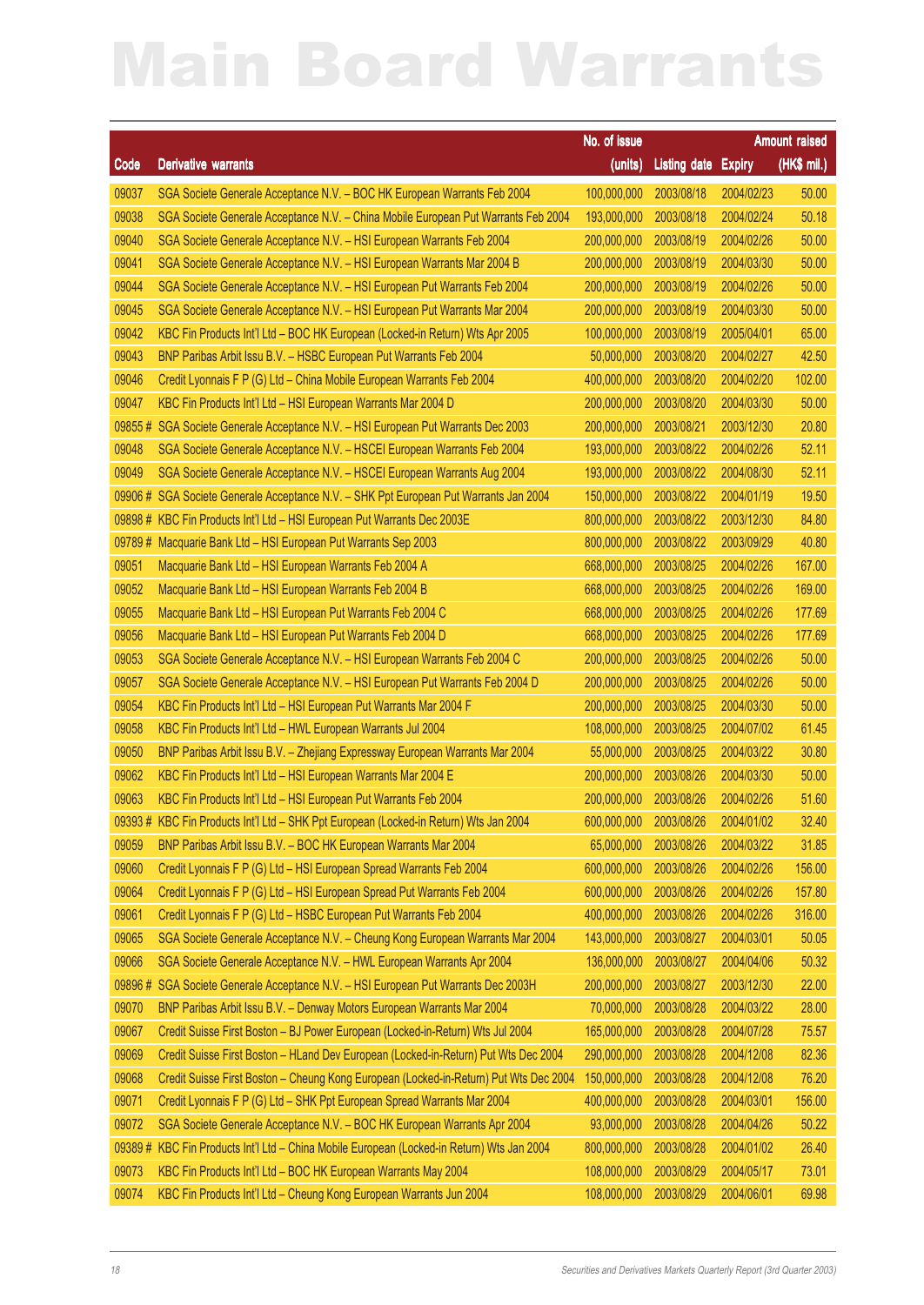|        |                                                                                     | No. of issue           |                     |               | Amount raised |
|--------|-------------------------------------------------------------------------------------|------------------------|---------------------|---------------|---------------|
| Code   | <b>Derivative warrants</b>                                                          | (units)                | <b>Listing date</b> | <b>Expiry</b> | $(HKS$ mil.)  |
| 09075  | KBC Fin Products Int'l Ltd - Cheung Kong European Put Warrants Mar 2004             | 118,000,000            | 2003/08/29          | 2004/03/05    | 50.86         |
| 09076  | KBC Fin Products Int'l Ltd - HSBC European Warrants Sep 2004                        | 168,000,000            | 2003/08/29          | 2004/09/01    | 72.58         |
| 09077  | Credit Lyonnais F P (G) Ltd - Hutchison European Spread Warrants Mar 2004           | 400,000,000            | 2003/08/29          | 2004/03/01    | 160.00        |
| 09078  | KBC Fin Products Int'l Ltd - Cheung Kong European (Locked-in Return) Wts Apr 2005   | 108,000,000            | 2003/09/01          | 2005/04/01    | 78.84         |
| 09079  | KBC Fin Products Int'l Ltd - China Telecom European (Locked-in Return) Wts Apr 2005 | 108,000,000            | 2003/09/01          | 2005/04/01    | 44.28         |
| 09080  | KBC Fin Products Int'l Ltd - Huaneng European (Locked-in Return) Wts Apr 2005       | 188,000,000            | 2003/09/01          | 2005/04/01    | 47.00         |
| 09081  | KBC Fin Products Int'l Ltd - HWL European (Locked-in Return) Wts Apr 2005           | 158,000,000            | 2003/09/01          | 2005/04/01    | 102.70        |
| 09082  | Credit Lyonnais F P (G) Ltd - BOC HK European Warrants Mar 2004                     | 400,000,000            | 2003/09/01          | 2004/03/01    | 316.00        |
| 09026# | KBC Fin Products Int'l Ltd - SHK Ppt European Put Warrants Feb 2004                 | 162,000,000            | 2003/09/01          | 2004/02/11    | 38.56         |
| 09083  | Macquarie Bank Ltd - Cheung Kong European Warrants May 2004                         | 168,000,000            | 2003/09/02          | 2004/05/31    | 91.90         |
| 09084  | Macquarie Bank Ltd - Cheung Kong European Put Warrants Mar 2004                     | 288,000,000            | 2003/09/02          | 2004/03/08    | 90.72         |
| 09085  | Macquarie Bank Ltd - HWL European Warrants Apr 2004                                 | 188,000,000            | 2003/09/02          | 2004/04/19    | 87.98         |
| 09086  | Macquarie Bank Ltd - Wharf European Warrants Nov 2004                               | 388,000,000            | 2003/09/02          | 2004/11/29    | 97.00         |
| 09087  | SGA Societe Generale Acceptance N.V. - Cheung Kong European Put Warrants Mar 2004   | 80,000,000             | 2003/09/02          | 2004/03/08    | 50.40         |
| 09088  | SGA Societe Generale Acceptance N.V. - HWL European Put Warrants Mar 2004           | 85,000,000             | 2003/09/02          | 2004/03/08    | 50.15         |
| 09089  | SGA Societe Generale Acceptance N.V. - SHK Ppt European Put Warrants Mar 2004       | 85,000,000             | 2003/09/02          | 2004/03/08    | 50.15         |
| 09902# | SGA Societe Generale Acceptance N.V. - China Mobile European Warrants Feb 2004      | 200,000,000            | 2003/09/02          | 2004/02/23    | 30.00         |
| 09388# | KBC Fin Products Int'l Ltd - Cheung Kong European (Locked-in Return) Wts Jan 2004   | 600,000,000            | 2003/09/02          | 2004/01/02    | 54.60         |
| 09656# | Credit Suisse First Boston - China Mobile European Warrants Dec 2003                | 400,000,000            | 2003/09/03          | 2003/12/18    | 31.20         |
| 09093  | KBC Fin Products Int'l Ltd - HWL European Put Warrants May 2004                     | 88,000,000             | 2003/09/03          | 2004/05/03    | 63.54         |
| 09091  | Credit Suisse First Boston - China Mobile European (Locked-in Return) Wts Sep 2004  | 390,000,000            | 2003/09/03          | 2004/09/28    | 98.67         |
| 09090  | Credit Suisse First Boston - BOC HK European (Locked-in-Return) Wts Sep 2004        | 70,000,000             | 2003/09/03          | 2004/09/28    | 39.48         |
| 09092  | Credit Suisse First Boston - Denway Motors European (Locked-in-Return) Wts Sep 2004 | 165,000,000            | 2003/09/03          | 2004/09/28    | 84.81         |
| 09094  | SGA Societe Generale Acceptance N.V. - PetroChina European Warrants Apr 2004        | 162,000,000            | 2003/09/04          | 2004/04/19    | 50.22         |
| 09095  | SGA Societe Generale Acceptance N.V. - SHK Ppt European Warrants Apr 2004           | 208,000,000            | 2003/09/04          | 2004/04/19    | 99.84         |
| 09096  | KBC Fin Products Int'l Ltd - HSI European Warrants Mar 2005                         | 400,000,000            | 2003/09/04          | 2005/03/30    | 100.80        |
| 09097  | KBC Fin Products Int'l Ltd - Cheung Kong European (Locked-in Return) Wts Apr 2005   | 78,000,000             | 2003/09/08          | 2005/04/01    | 87.36         |
| 09098  | KBC Fin Products Int'l Ltd - SHK Ppt European (Locked-in Return) Wts Apr 2005 A     | 128,000,000 2003/09/08 |                     | 2005/04/01    | 70.40         |
| 09099  | BNP Paribas Arbit Issu B.V. - HSI European Warrants Jun 2004                        | 150,000,000            | 2003/09/09          | 2004/06/29    | 38.25         |
| 09100  | BNP Paribas Arbit Issu B.V. - HSI European Put Warrants Jun 2004                    | 150,000,000            | 2003/09/09          | 2004/05/28    | 38.25         |
| 09102  | KBC Fin Products Int'l Ltd - Cheung Kong European (Locked-in Return) Wts Apr 2005   | 108,000,000            | 2003/09/10          | 2005/04/01    | 72.36         |
| 09103  | KBC Fin Products Int'l Ltd - HWL European (Locked-in Return) Wts Apr 2005           | 128,000,000            | 2003/09/10          | 2005/04/01    | 67.84         |
| 09101  | Credit Lyonnais F P (G) Ltd - Cheung Kong European Spread Warrants Mar 2004         | 400,000,000            | 2003/09/10          | 2004/03/10    | 176.00        |
| 09896# | SGA Societe Generale Acceptance N.V. - HSI European Put Warrants Dec 2003H          | 400,000,000            | 2003/09/10          | 2003/12/30    | 23.60         |
| 09110  | KBC Fin Products Int'l Ltd - China Mobile European (Locked-in Return) Wts Apr 2005  | 288,000,000            | 2003/09/11          | 2005/04/01    | 72.00         |
| 09111  | KBC Fin Products Int'l Ltd - HSI European (Locked-in Return) Wts Mar 2005           | 400,000,000            | 2003/09/11          | 2005/03/30    | 100.00        |
| 09104  | SGA Societe Generale Acceptance N.V. - HSI European Warrants Mar 2004 D             | 400,000,000            | 2003/09/11          | 2004/03/30    | 100.00        |
| 09105  | SGA Societe Generale Acceptance N.V. - HWL European Warrants May 2004               | 213,000,000            | 2003/09/11          | 2004/05/31    | 100.11        |
| 09106  | SGA Societe Generale Acceptance N.V. - Cheung Kong European Warrants Apr 2004       | 196,000,000            | 2003/09/11          | 2004/04/30    | 99.96         |
| 09107  | SGA Societe Generale Acceptance N.V. - SHK Ppt European Warrants May 2004           | 192,000,000            | 2003/09/11          | 2004/05/31    | 99.84         |
| 09108  | SGA Societe Generale Acceptance N.V. - HSI European Put Warrants Mar 2004E          | 200,000,000            | 2003/09/11          | 2004/03/30    | 50.00         |
| 09109  | Credit Lyonnais F P (G) Ltd - HSI European Warrants Mar 2004                        | 600,000,000            | 2003/09/11          | 2004/03/30    | 162.00        |
| 09112  | BNP Paribas Arbit Issu B.V. - China Mobile European Warrants Jul 2004               | 170,000,000            | 2003/09/15          | 2004/07/15    | 42.50         |
| 09113  | BNP Paribas Arbit Issu B.V. - China Mobile European Put Warrants Mar 2004           | 170,000,000            | 2003/09/15          | 2004/03/25    | 58.65         |
| 09114  | Credit Lyonnais F P (G) Ltd - SHK Ppt European Spread Warrants Apr 2004             | 400,000,000            | 2003/09/15          | 2004/04/16    | 204.00        |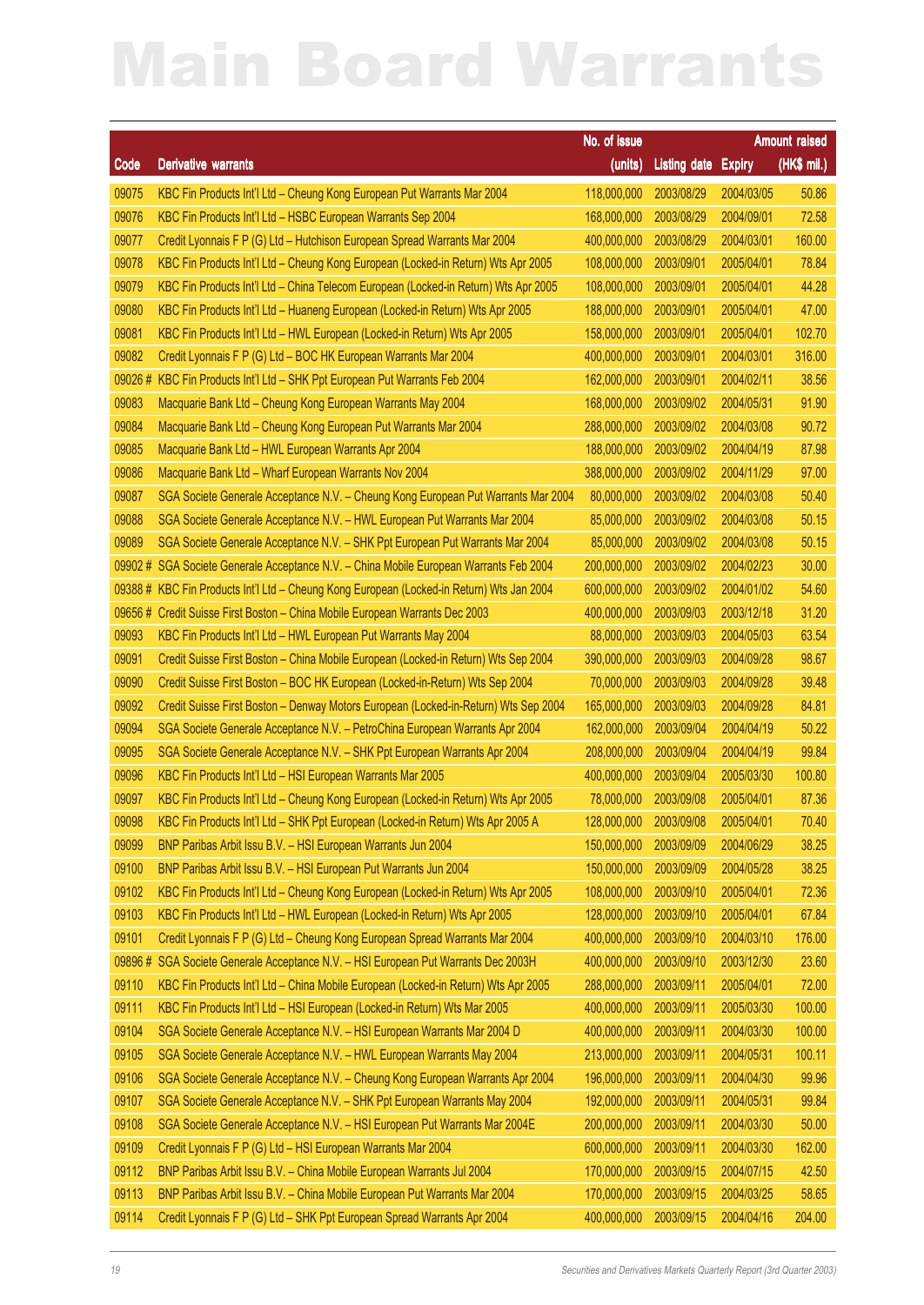|        |                                                                                   | No. of issue           |                     |                      | Amount raised |
|--------|-----------------------------------------------------------------------------------|------------------------|---------------------|----------------------|---------------|
| Code   | <b>Derivative warrants</b>                                                        | (units)                | <b>Listing date</b> | <b>Expiry</b>        | (HK\$ mil.)   |
| 09115  | Macquarie Bank Ltd - BOC HK European Warrants May 2004 B                          | 208,000,000            | 2003/09/16          | 2004/05/18           | 117.52        |
| 09116  | Macquarie Bank Ltd - China Mobile European Warrants Apr 2004                      | 388,000,000            | 2003/09/16          | 2004/04/19           | 97.39         |
| 09117  | Macquarie Bank Ltd - HSBC European Put Warrants Mar 2004                          | 208,000,000            | 2003/09/16          | 2004/03/16           | 90.06         |
| 09118  | Macquarie Bank Ltd - SHK Ppt European Warrants May 2004                           | 188,000,000            | 2003/09/16          | 2004/05/10           | 82.53         |
| 09119  | Macquarie Bank Ltd - SHK Ppt European Put Warrants Apr 2004                       | 222,000,000            | 2003/09/16          | 2004/04/30           | 99.90         |
| 09120  | Macquarie Bank Ltd - China Mobile European Put Warrants Apr 2004                  | 388,000,000            | 2003/09/16          | 2004/04/23           | 109.03        |
| 09121  | KBC Fin Products Int'l Ltd - BOC HK European (Locked-in Return) Wts Apr 2005 B    | 88,000,000             | 2003/09/16          | 2005/04/01           | 66.00         |
| 09122  | KBC Fin Products Int'l Ltd - HSI European Warrants May 2004                       | 200,000,000            | 2003/09/16          | 2004/05/28           | 50.00         |
| 09124  | Credit Lyonnais F P (G) Ltd - SHK Ppt European Spread Put Warrants Mar 2004       | 400,000,000            | 2003/09/17          | 2004/03/17           | 196.00        |
| 09123  | Credit Lyonnais F P (G) Ltd - HSBC European Spread Warrants Mar 2004              | 400,000,000            | 2003/09/17          | 2004/03/17           | 140.00        |
| 09125  | KBC Fin Products Int'l Ltd - PetroChina European (Locked-in Return) Wts Apr 2005  | 268,000,000            | 2003/09/19          | 2005/04/01           | 67.27         |
| 09392# | KBC Fin Products Int'l Ltd - Hutchison European (Locked-in Return) Wts Jan 2004   | 600,000,000            | 2003/09/19          | 2004/01/02           | 45.60         |
| 09126  | KBC Fin Products Int'l Ltd - SHK Ppt European (Locked-in-Return) Wts Apr 2005 B   | 100,000,000            | 2003/09/23          | 2005/04/01           | 79.00         |
| 09127  | BNP Paribas Arbit Issu B.V. - Cheung Kong European Warrants Jun 2004              | 150,000,000            | 2003/09/24          | 2004/06/28           | 40.50         |
| 09130  | Macquarie Bank Ltd - HSI European Warrants Mar 2004 C                             | 668,000,000            | 2003/09/24          | 2004/03/30           | 168.34        |
| 09129  | Macquarie Bank Ltd - HSI European Warrants Mar 2004 B                             | 668,000,000            | 2003/09/24          | 2004/03/30           | 175.02        |
| 09128  | Macquarie Bank Ltd - HSI European Warrants Mar 2004 A                             | 668,000,000            | 2003/09/24          | 2004/03/30           | 183.03        |
| 09133  | Macquarie Bank Ltd - HSI European Put Warrants Mar 2004 E                         | 668,000,000            | 2003/09/24          | 2004/03/30           | 177.69        |
| 09132  | Macquarie Bank Ltd - HSI European Put Warrants Mar 2004 D                         | 668,000,000            | 2003/09/24          | 2004/03/30           | 171.01        |
| 09131  | Macquarie Bank Ltd - China Resources European Warrants Jul 2004                   | 168,000,000            | 2003/09/24          | 2004/07/09           | 119.11        |
| 09134  | Macquarie Bank Ltd - Li & Fung European Warrants Jul 2004                         | 388,000,000            | 2003/09/24          | 2004/07/30           | 109.80        |
| 09135  | BNP Paribas Arbit Issu B.V. - HSBC European Warrants Jun 2004                     | 130,000,000            | 2003/09/25          | 2004/06/29           | 36.40         |
| 09137  | KBC Fin Products Int'l Ltd - HSI European Put Warrants Mar 2004 G                 | 200,000,000            | 2003/09/26          | 2004/03/30           | 50.00         |
| 09136  | SGA Societe Generale Acceptance N.V. - HSBC European Warrants Apr 2004            | 270,000,000            | 2003/09/26          | 2004/04/06           | 99.90         |
| 09140  | SGA Societe Generale Acceptance N.V. - HSBC European Put Warrants Apr 2004        | 178,000,000            | 2003/09/26          | 2004/04/07           | 99.68         |
| 09138  | KBC Fin Products Int'l Ltd - HSBC European (Locked-in Return) Warrants Apr 2005 B | 128,000,000            | 2003/09/29          | 2005/04/01           | 75.52         |
| 09144  | Credit Lyonnais F P (G) Ltd - HSI European Spread Put Warrants Mar 2004           | 600,000,000            | 2003/09/30          | 2004/03/30           | 156.00        |
| 09145  | KBC Fin Products Int'l Ltd - HSI European Put Warrants May 2004                   | 200,000,000 2003/09/30 |                     | 2004/05/28           | 50.40         |
| 09063# | KBC Fin Products Int'l Ltd - HSI European Put Warrants Feb 2004                   | 800,000,000            | 2003/09/30          | 2004/02/26           | 132.00        |
| 09139  | Macquarie Bank Ltd - CITIC European Warrants Oct 2004                             | 368,000,000            | 2003/09/30          | 2004/10/25           | 95.31         |
| 09141  | Macquarie Bank Ltd - Hutchison European Warrants Apr 2004                         | 268,000,000            | 2003/09/30          | 2004/04/23           | 81.20         |
| 09142  | SGA Societe Generale Acceptance N.V. - HSI European Warrants Apr 2004             | 400,000,000            | 2003/09/30          | 2004/04/29           | 100.00        |
| 09143  | SGA Societe Generale Acceptance N.V. - HSI European Put Warrants Mar 2004         | 384,000,000            | 2003/09/30          | 2004/03/30 16,630.80 |               |
|        |                                                                                   |                        |                     |                      | 0.00000       |

# Further issue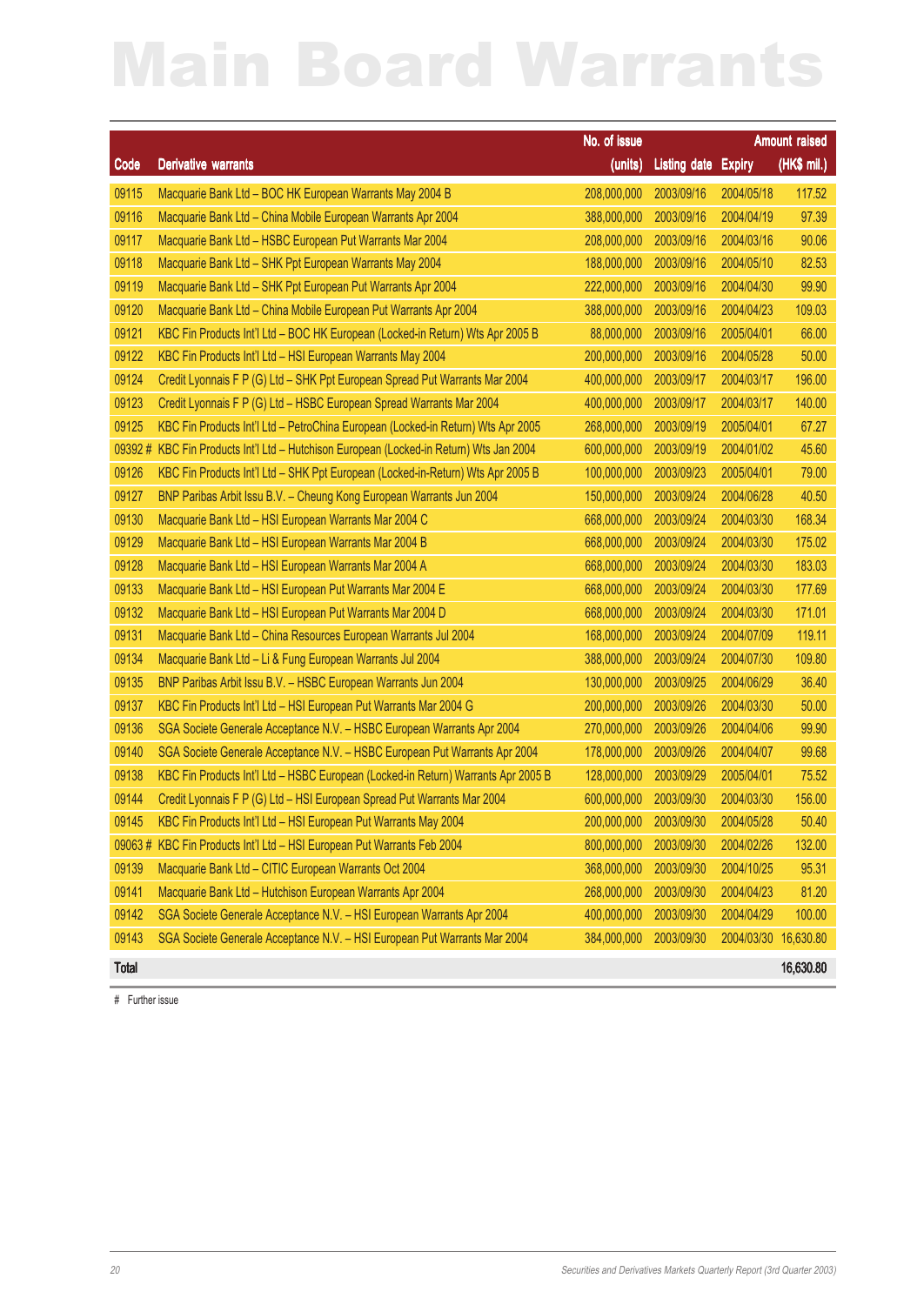# Main Board Equity Linked Instrument

### Equity Linked Instrument Trading Statistics

|      |                | <b>Number</b><br><b>Market value</b><br>(HK\$mil) | <b>Turnover</b><br>(HK\$mil) |
|------|----------------|---------------------------------------------------|------------------------------|
| 2002 | $Q3*$          | 13<br>1,509.22                                    | 140.17                       |
|      | Q4             | 11<br>413.51                                      | 193.60                       |
| 2003 | Q <sub>1</sub> | 12<br>479.39                                      | 206.79                       |
|      | Q <sub>2</sub> | 10<br>387.96                                      | 156.44                       |
|      | Q <sub>3</sub> | 268.56                                            | 70.22                        |

\* Trading for equity linked instrument commenced on 5 August 2002

## New Listing Statistics – Equity Linked Instrument (ELI)

|      |                | No. of newly listed ELI | <b>Amount raised</b> |
|------|----------------|-------------------------|----------------------|
|      |                |                         | (HK\$ mil.)          |
| 2002 | Q <sub>3</sub> | 13                      | 1,642.42             |
|      | Q4             | 12                      | 458.16               |
| 2003 | Q <sub>1</sub> | 8                       | 280.39               |
|      | Q2             | 4                       | 188.55               |
|      | Q <sub>3</sub> | C                       | 129.04               |

### Newly Listed Equity Linked Instrument (ELI)

for 3rd quarter 2003

|              |                                                                         | <b>Initial issued</b> |                     |               | Amount raised |
|--------------|-------------------------------------------------------------------------|-----------------------|---------------------|---------------|---------------|
| Code         | <b>Equity Linked Instrument (ELI)</b>                                   | (units)               | <b>Listing date</b> | <b>Expiry</b> | (HK\$ mil.)   |
|              | 01835 # KBC Fin Products Int'l Ltd. - HSBC Bull ELI May 2004A           | 624,800               | 2003/07/02          | 2004/05/18    | 49.98         |
| 01838        | SGA Societe Generale Acceptance N.V. - HSBC Bull ELI Feb 2004 A 319,200 |                       | 2003/08/26          | 2004/02/18    | 30.00         |
| 01839        | KBC Fin Products Int'l Ltd. - HSBC Bull ELI Jun 2004 A                  | 129,600               | 2003/09/25          | 2004/06/15    | 49.06         |
| <b>Total</b> |                                                                         |                       |                     |               | 129.04        |

# Further issue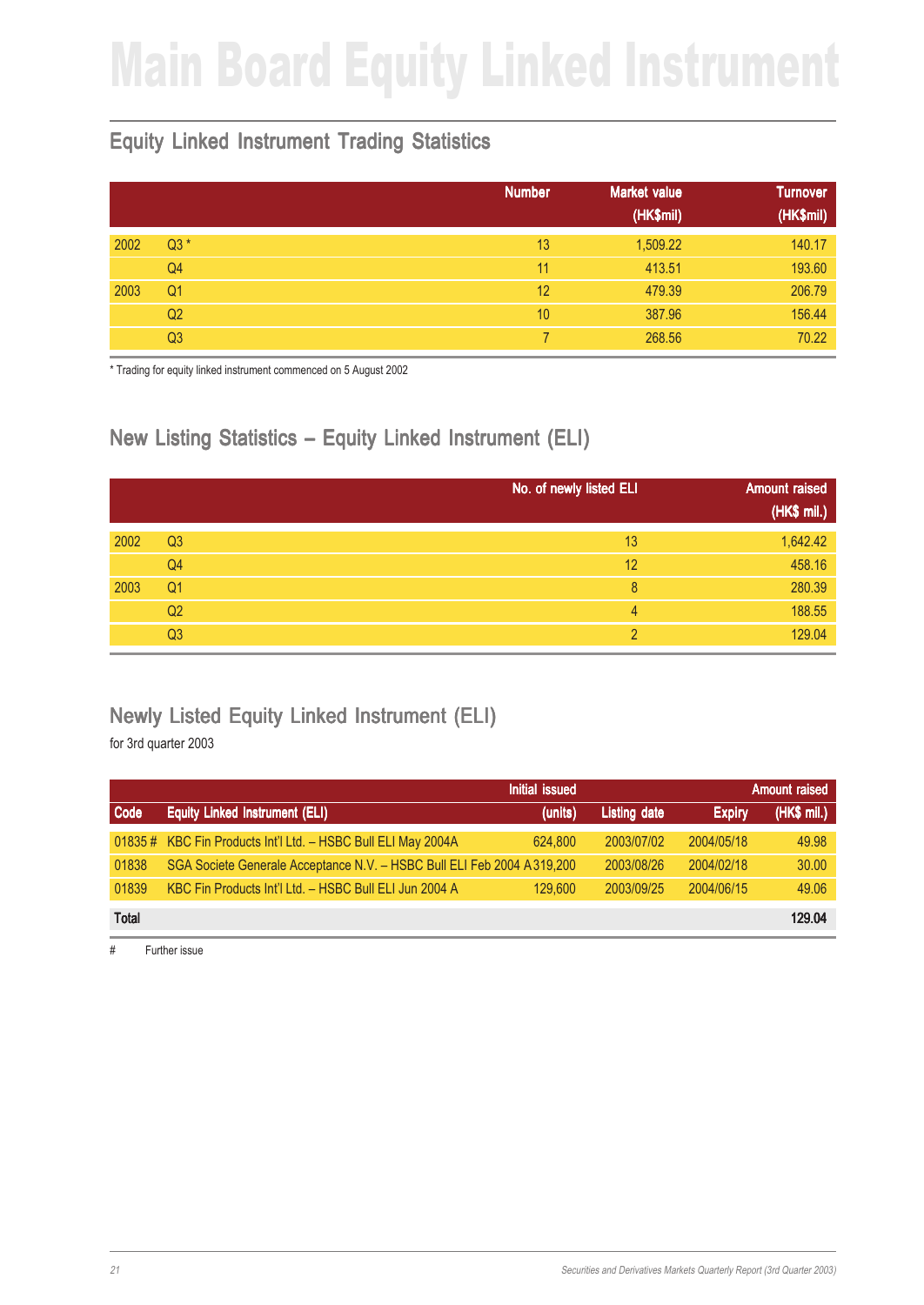# Main Board Debt Securities

#### Debt Securities Trading Statistics

|      |                |                                 | <b>Turnover value</b>    |
|------|----------------|---------------------------------|--------------------------|
|      |                | Exchange fund notes (HK\$ mil.) | Market total (HK\$ mil.) |
| 2002 | Q <sub>3</sub> | 0.47                            | 5.56                     |
|      | Q <sub>4</sub> | -                               | 1.89                     |
| 2003 | Q <sub>1</sub> | -                               | 1.43                     |
|      | Q <sub>2</sub> | -                               | 7.33                     |
|      | Q <sub>3</sub> | -                               | 7.12                     |

#### Debt Securities Nominal Value

|      |                | No. of issues | Nominal value (HK\$ mil.) |
|------|----------------|---------------|---------------------------|
| 2002 | Q <sub>3</sub> | 172           | 524,127.71                |
|      | Q4             | 165           | 516,437.26                |
| 2003 | Q1             | 162           | 516,963.77                |
|      | Q <sub>2</sub> | 160           | 494,971.10                |
|      | Q3             | 158           | 479,008.63                |

### New Listing Statistics – Debt Securities

|      |                | No. of newly listed debt securities | Amount raised (HK\$ mil.) |
|------|----------------|-------------------------------------|---------------------------|
| 2002 | Q <sub>3</sub> | 3                                   | 2,999.88                  |
|      | Q4             | 4                                   | 4,224.88                  |
| 2003 | Q1             | 4                                   | 15,347.05                 |
|      | Q <sub>2</sub> | 5                                   | 5,020.01                  |
|      | Q <sub>3</sub> | 5                                   | 7,512.73                  |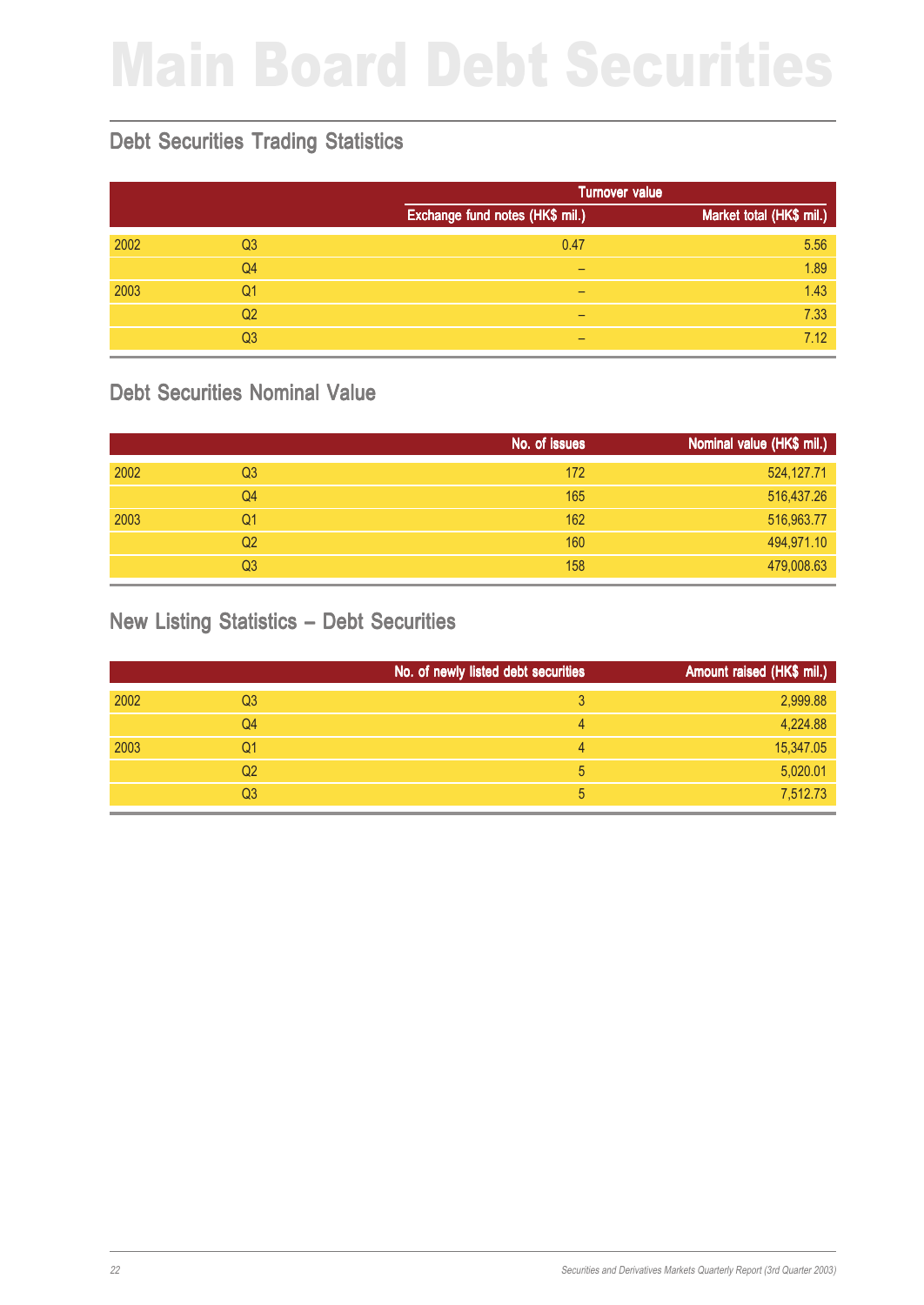# Main Board Debt Securities

#### Newly Listed Debt Securities

for 3rd quarter 2003

|              |                                    |                  |                     |                 | <b>Amount raised</b> |
|--------------|------------------------------------|------------------|---------------------|-----------------|----------------------|
| Code         | <b>Debt securities</b>             | <b>Principal</b> | <b>Listing date</b> | <b>Maturity</b> | (HK\$ mil.)          |
| 04086#       | Hong Kong Monetary Authority 4.88% | HKD1,200,000,000 | 2003/07/17          | 2006/09/18      | 1,301.88             |
|              | Exchange Fund Notes due 2006       |                  |                     |                 |                      |
|              |                                    |                  |                     |                 |                      |
| 04112        | Hong Kong Monetary Authority 1.68% |                  |                     |                 |                      |
|              | Exchange Fund Notes 2005           | HKD1,200,000,000 | 2003/08/14          | 2005/08/15      | 1,196.16             |
|              |                                    |                  |                     |                 |                      |
| 04113        | Hong Kong Monetary Authority 3.92% |                  |                     |                 |                      |
|              | Exchange Fund Notes 2010           | HKD600,000,000   | 2003/08/21          | 2010/08/20      | 594.18               |
|              |                                    |                  |                     |                 |                      |
| 02567        | CNOOC Finance (2003) Ltd. 4.125%   |                  |                     |                 |                      |
|              | <b>Guaranteed Notes 2013</b>       | USD200,000,000   | 2003/08/27          | 2013/05/21      | 1,538.75             |
|              |                                    |                  |                     |                 |                      |
| 02568        | CNOOC Finance (2003) Ltd. 5.500%   |                  |                     |                 |                      |
|              | <b>Guaranteed Notes 2033</b>       | USD300,000,000   | 2003/08/27          | 2033/05/21      | 2,279.00             |
|              |                                    |                  |                     |                 |                      |
| 04114        | Hong Kong Monetary Authority 3.27% |                  |                     |                 |                      |
|              | Exchange Fund Notes 2008           | HKD600,000,000   | 2003/09/25          | 2008/09/25      | 602.76               |
| <b>Total</b> |                                    |                  |                     |                 | 7,512.73             |

# Further issue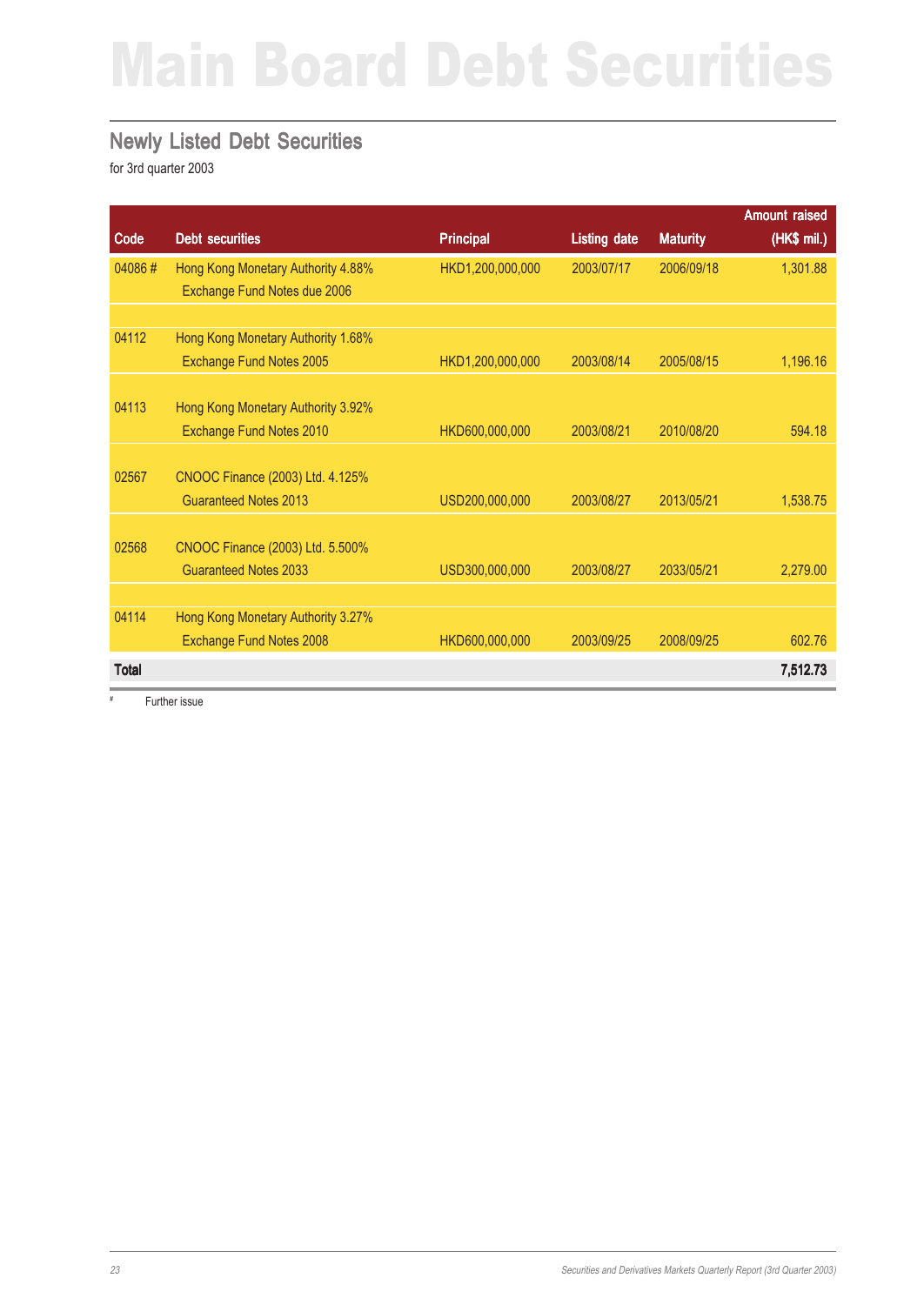# Main Board Unit Trusts and Mutual Funds

### Unit Trusts Trading Statistics

|      |                | No. of issues | Turnover value (HK\$ mil.) |
|------|----------------|---------------|----------------------------|
| 2002 | Q <sub>3</sub> | 11            | 3,418.40                   |
|      | Q4             | 9             | 2,686.97                   |
| 2003 | Q1             | 9             | 2,020.69                   |
|      | Q2             | 9             | 2,588.15                   |
|      | Q <sub>3</sub> | 9             | 3,809.21                   |

#### New Listing Unit Trusts and Mutual Funds Statistics

|      |                | No. of newly listed<br>unit trust and mutual funds | <b>Funds raised</b><br>(HK\$ mil.) |
|------|----------------|----------------------------------------------------|------------------------------------|
| 2002 | Q <sub>3</sub> | -                                                  |                                    |
|      | Q4             | -                                                  |                                    |
| 2003 | Q1             |                                                    |                                    |
|      | Q <sub>2</sub> |                                                    |                                    |
|      | Q <sub>3</sub> |                                                    |                                    |

#### Newly Listed Unit Trusts and Mutual Funds

| Code       | Unit trust and Mutual funds | <b>Fund manager</b> | <b>Issue price (HK\$)</b> | <b>Listing date</b> |
|------------|-----------------------------|---------------------|---------------------------|---------------------|
| <b>Nil</b> |                             |                     |                           |                     |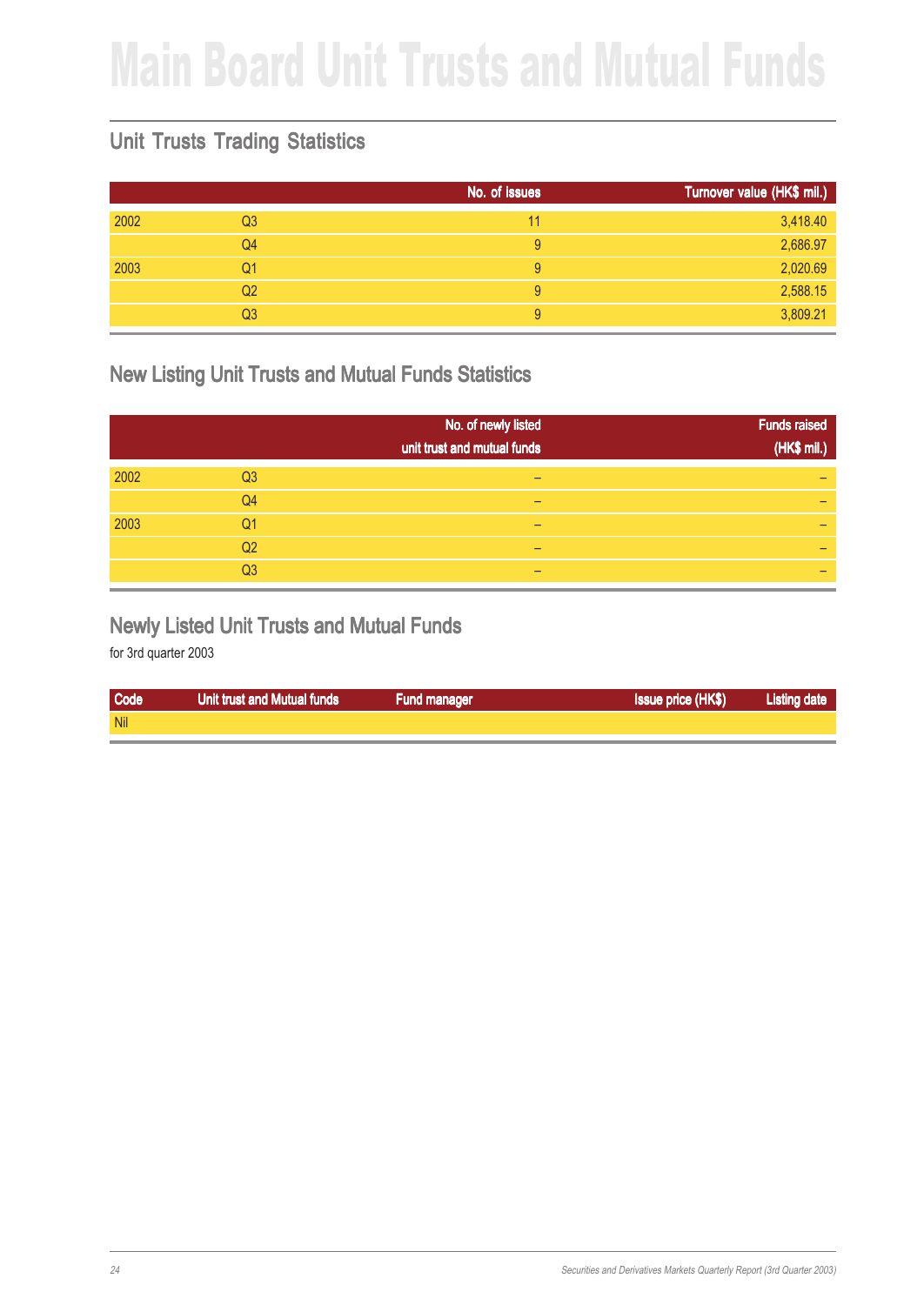# Trading Only Stocks

### NASDAQ Stocks

|      |                | No. of issues | Turnover value (HK\$ mil.) |
|------|----------------|---------------|----------------------------|
| 2002 | Q <sub>3</sub> |               | 9.43                       |
|      | Q4             |               | 6.49                       |
| 2003 | Q1             |               | 7.15                       |
|      | Q <sub>2</sub> |               | 6.17                       |
|      | Q <sub>3</sub> |               | 8.09                       |

#### iShares

|      |                | No. of issues | Turnover value (HK\$ mil.) |
|------|----------------|---------------|----------------------------|
| 2002 | Q <sub>3</sub> |               | 4.04                       |
|      | Q4             |               | 12.21                      |
| 2003 | Q <sub>1</sub> |               | 5.21                       |
|      | Q2             |               | 1.11                       |
|      | Q3             |               | 15.23                      |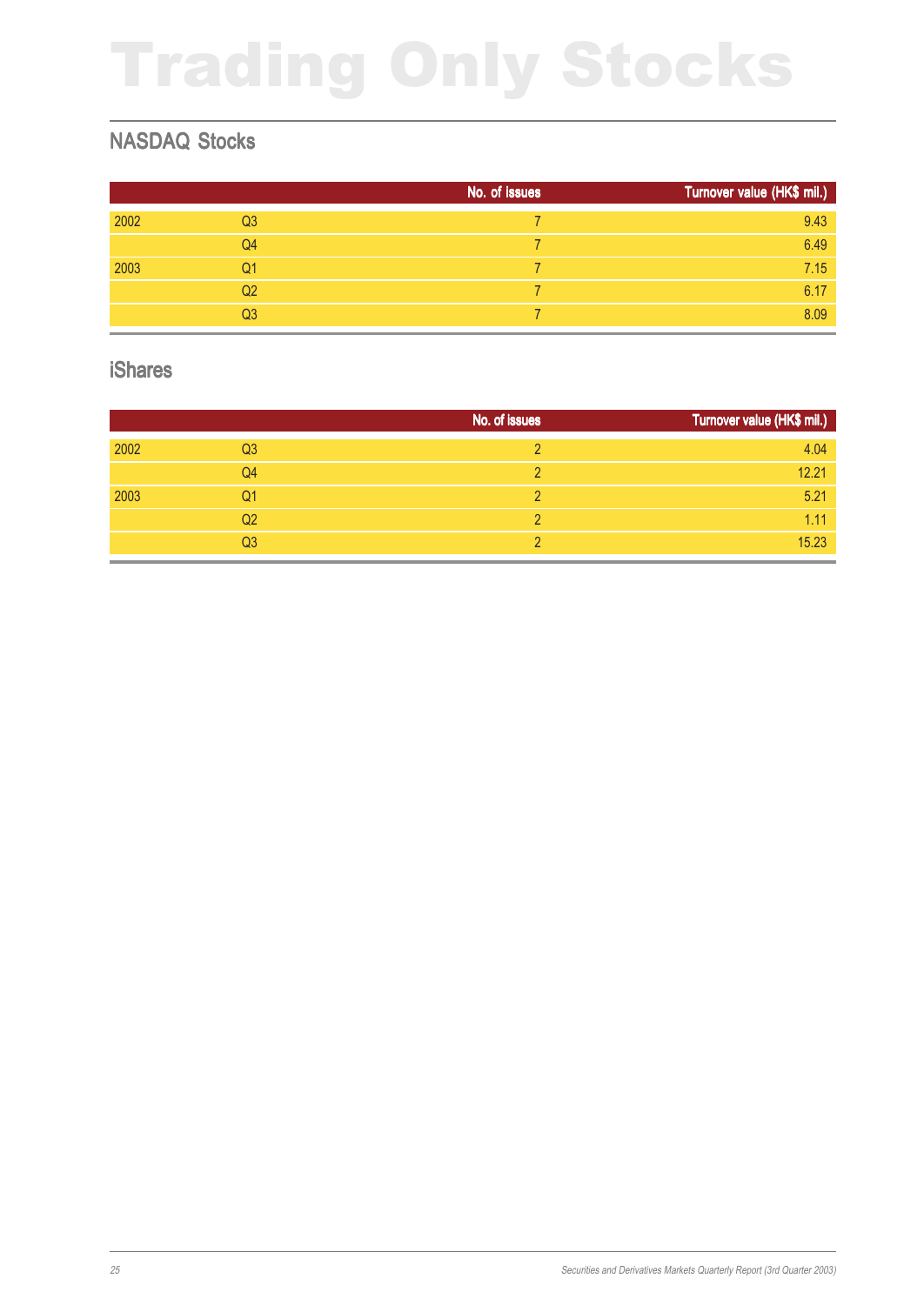# Stock Market Indices

### Hong Kong Stock Market Indices

|                                               | End of Sep 2003 | End of Jun 2003 |              |
|-----------------------------------------------|-----------------|-----------------|--------------|
| Index                                         | <b>Close</b>    | <b>Close</b>    | Change %     |
| S&P/HKEx LargeCap Index                       | 12330.88        | 10394.59        | $+ 18.63%$   |
|                                               |                 |                 |              |
| <b>S&amp;P/HKEx GEM Index</b>                 | 1185.27         | 1095.94         | 8.15%<br>$+$ |
|                                               |                 |                 |              |
| <b>HANG SENG INDEX</b>                        | 11229.87        | 9577.12         | + 17.26%     |
| <b>SECTORIAL INDICES</b>                      |                 |                 |              |
| <b>Finance</b>                                | 22341.94        | 19419.78        | $+ 15.05\%$  |
| <b>Utilities</b>                              | 22944.41        | 22802.61        | 0.62%<br>$+$ |
| <b>Properties</b>                             | 14383.37        | 10224.51        | $+ 40.68%$   |
| Commerce & Industry                           | 4820.33         | 4134.81         | $+ 16.58%$   |
|                                               |                 |                 |              |
| HANG SENG COMPOSITE INDEX                     | 1418.92         | 1193.87         | $+ 18.85%$   |
| HANG SENG CHINA-AFFILIATED CORPORATIONS INDEX | 1208.13         | 1054.41         | $+ 14.58%$   |
| HANG SENG CHINA ENTERPRISES INDEX             | 3221.21         | 2726.43         | $+ 18.15%$   |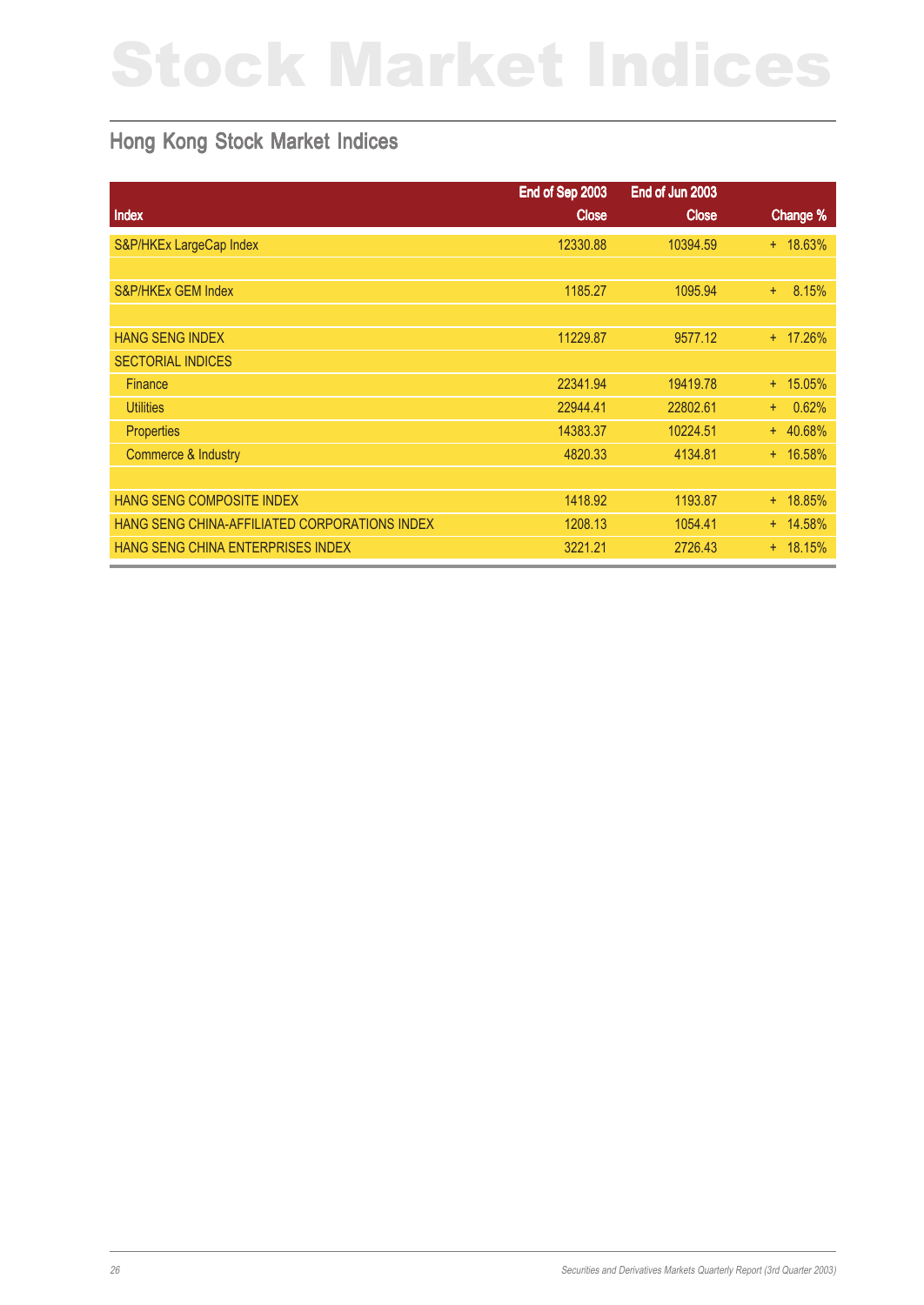# Stock Market Indices

#### Hang Seng Index (2002/07/02 - 2003/09/30)



#### S&P/HKEx Large Cap Index (2002/07/02 – 2003/09/30) Large Cap Index – 2003/09/30)



#### S&P/HKEx GEM Index (2002/07/02 – 2003/09/30)

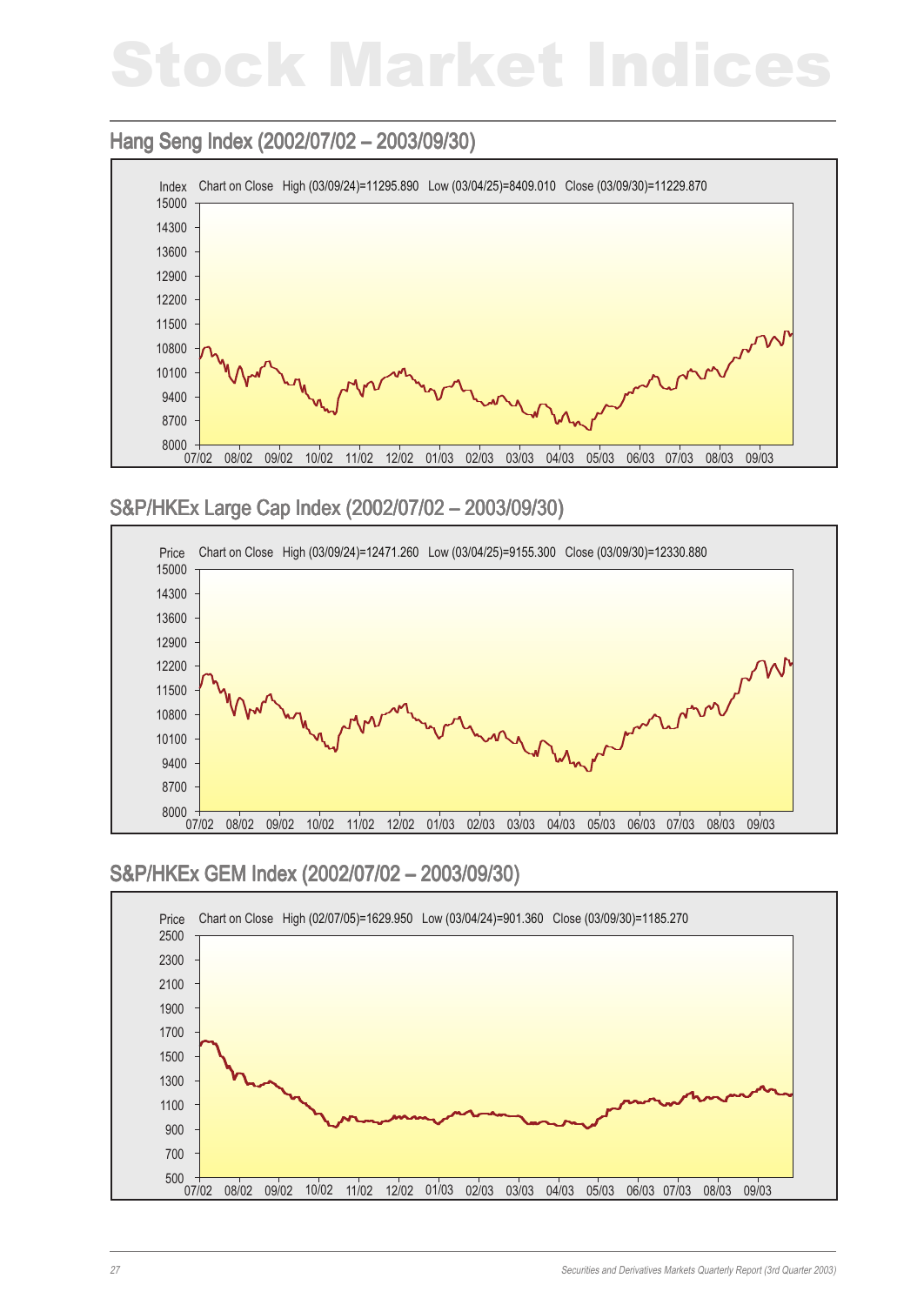# Stock Market Indices

#### World Indices

|                                | End of Sep 2003 | End of Jun 2003 |                            |
|--------------------------------|-----------------|-----------------|----------------------------|
| Index                          | <b>Close</b>    | <b>Close</b>    | Change %                   |
| <b>HONG KONG</b>               |                 |                 |                            |
| S&P/HKEx LargeCap Index        | 12330.88        | 10394.59        | $+ 18.63%$                 |
| <b>Hang Seng Index</b>         | 11229.87        | 9577.12         | + 17.26%                   |
| <b>AUSTRALIA</b>               |                 |                 |                            |
| All Ordinaries Index           | 3176.20         | 2999.70         | 5.88%<br>÷                 |
| <b>JAKARTA</b>                 |                 |                 |                            |
| <b>Composite Index</b>         | 597.65          | 505.50          | $+ 18.23%$                 |
| <b>JAPAN</b>                   |                 |                 |                            |
| <b>Nikkei (225)</b>            | 10219.05        | 9083.11         | $+ 12.51%$                 |
| <b>KOREA</b>                   |                 |                 |                            |
| <b>Composite Index</b>         | 697.52          | 669.93          | 4.12%<br>÷                 |
| <b>KUALA LUMPUR</b>            |                 |                 |                            |
| <b>Composite Index</b>         | 733.45          | 691.96          | 6.00%<br>÷                 |
| <b>MANILA</b>                  |                 |                 |                            |
| <b>Composite Index</b>         | 1297.42         | 1222.80         | 6.10%<br>÷.                |
| <b>NEW ZEALAND</b>             |                 |                 |                            |
| <b>NZSE (40)</b>               | 2180.49         | 2142.27         | 1.78%<br>÷                 |
| <b>SHANGHAI</b>                |                 |                 |                            |
| A Shares Index                 | 1432.36         | 1555.91         | 7.94%<br>$\equiv$          |
| <b>B</b> Shares Index          | 99.12           | 112.30          | $-11.74%$                  |
| <b>SHENZHEN</b>                |                 |                 |                            |
| A Shares Index                 | 392.23          | 428.32          | 8.43%<br>$\qquad \qquad -$ |
| <b>B Shares Index</b>          | 227.48          | 215.74          | 5.44%<br>÷.                |
| <b>SINGAPORE</b>               |                 |                 |                            |
| <b>Straits Times Index</b>     | 1630.80         | 1447.89         | $+ 12.63%$                 |
| <b>TAIWAN</b>                  |                 |                 |                            |
| Taipei Weighted Stock Index    | 5611.41         | 4872.15         | $+ 15.17%$                 |
| <b>THAILAND</b>                |                 |                 |                            |
| <b>SET Index</b>               | 578.98          | 461.82          | $+ 25.37%$                 |
| <b>NEW YORK</b>                |                 |                 |                            |
| <b>DJIA</b>                    | 9275.06         | 8985.44         | 3.22%<br>$+$               |
| Nasdaq Composite Index         | 1786.94         | 1622.80         | $+ 10.11\%$                |
| <b>TORONTO</b>                 |                 |                 |                            |
| S&P/TSX Composite Index        | 7421.13         | 6983.14         | 6.27%<br>$\pm$             |
| <b>GERMANY</b>                 |                 |                 |                            |
| <b>DAX Capital Value Index</b> | 2347.28         | 2321.19         | 1.12%<br>÷                 |
| <b>LONDON</b>                  |                 |                 |                            |
| <b>FTSE (100)</b>              | 4091.30         | 4031.17         | 1.49%<br>$\ddot{}$         |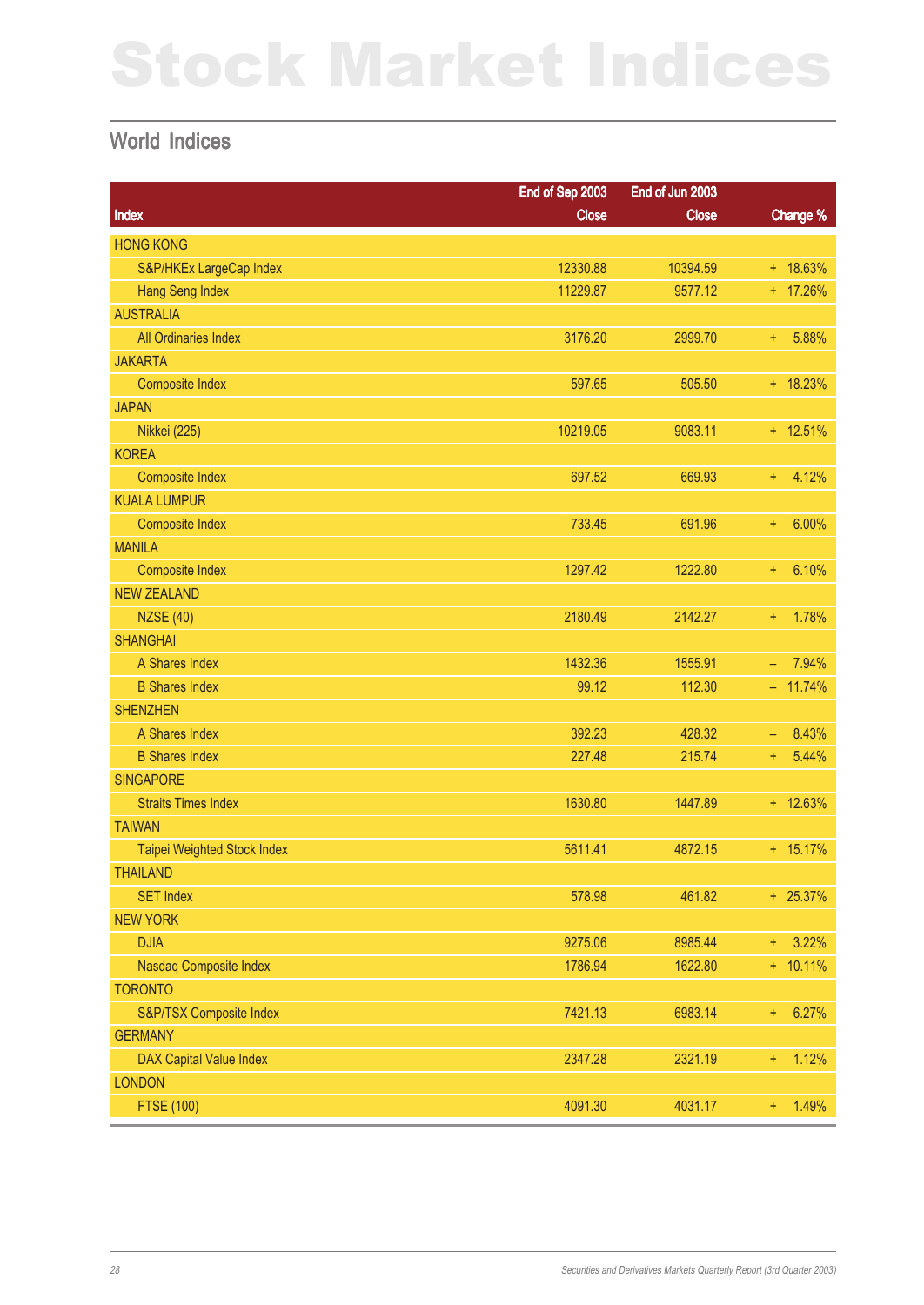### Equity Turnover – GEM

|      |    | Share (Mil. shs) | Value (HK\$ mil.) | No. of deals |
|------|----|------------------|-------------------|--------------|
| 2002 | Q3 | 13,361.75        | 10,030.55         | 240,364      |
|      | Q4 | 9,224.83         | 5,798.28          | 169,297      |
| 2003 | Q1 | 8,084.79         | 4,785.99          | 124,163      |
|      | Q2 | 10,703.49        | 7,637.77          | 187,852      |
|      | Q3 | 18,191.94        | 14,170.05         | 283,400      |

## Equity Trading Statistics – GEM

|      |                | No. of<br>trading days | Average daily turnover<br>(HK\$ mil.) | Average value<br>per deal |
|------|----------------|------------------------|---------------------------------------|---------------------------|
| 2002 | Q <sub>3</sub> | 65                     | 154.32                                | 41,731                    |
|      | Q4             | 62                     | 93.52                                 | 34,249                    |
| 2003 | Q <sub>1</sub> | 61                     | 78.46                                 | 38,546                    |
|      | Q <sub>2</sub> | 60                     | 127.30                                | 40,658                    |
|      | Q <sub>3</sub> | 64                     | 221.41                                | 50,000                    |

#### 20 Most Advanced GEM Stocks

|                |       | <b>Closing price</b>   |                 |                 |          |
|----------------|-------|------------------------|-----------------|-----------------|----------|
| Rank           | Code  | <b>Stock</b>           | End of Sep 2003 | End of Jun 2003 | % Up     |
| 1              | 08089 | PROACTIVE TECH         | 0.550           | 0.046           | 1,095.65 |
| $\overline{2}$ | 08122 | <b>CASH FIN SER GP</b> | 1.030           | 0.175           | 488.57   |
| 3              | 08013 | PINE TECHNOLOGY        | 0.345           | 0.060           | 475.00   |
| 4              | 08175 | <b>KANHAN TECH</b>     | 0.610           | 0.215           | 183.72   |
| 5              | 08048 | <b>EXCEL TECH</b>      | 0.200           | 0.080           | 150.00   |
| $6\phantom{1}$ | 08022 | <b>ARGOS ENT</b>       | 0.213           | 0.096           | 121.88   |
| $\overline{7}$ | 08072 | <b>MEDIA PARTNERS</b>  | 0.375           | 0.170           | 120.59   |
| 8              | 08143 | <b>GRANDY ENVIRO</b>   | 0.077           | 0.038           | 102.63   |
| 9              | 08156 | <b>B&amp;B NATURAL</b> | 0.920           | 0.480           | 91.67    |
| 10             | 08211 | YONGLONG- H SHARES     | 0.470           | 0.250           | 88.00    |
| 11             | 08103 | <b>SYSTEK INFOTECH</b> | 0.030           | 0.016           | 87.50    |
| 12             | 08101 | <b>VC HOLDINGS</b>     | 0.750           | 0.400           | 87.50    |
| 13             | 08005 | <b>YUXING INFOTECH</b> | 0.425           | 0.230           | 84.78    |
| 14             | 08131 | <b>ABC MULTIACTIVE</b> | 0.018           | 0.010           | 80.00    |
| 15             | 08186 | <b>MEDICAL CHI</b>     | 0.118           | 0.066           | 78.79    |
| 16             | 08137 | <b>JESSICA</b>         | 0.450           | 0.255           | 76.47    |
| 17             | 08100 | <b>INWORLD GROUP</b>   | 0.084           | 0.048           | 75.00    |
| 18             | 08065 | <b>INNOVIS HOLD</b>    | 0.680           | 0.390           | 74.36    |
| 19             | 08178 | <b>XTEAM SOFTWARE</b>  | 0.190           | 0.109           | 74.31    |
| 20             | 08129 | Q9 TECHNOLOGY          | 0.045           | 0.026           | 73.08    |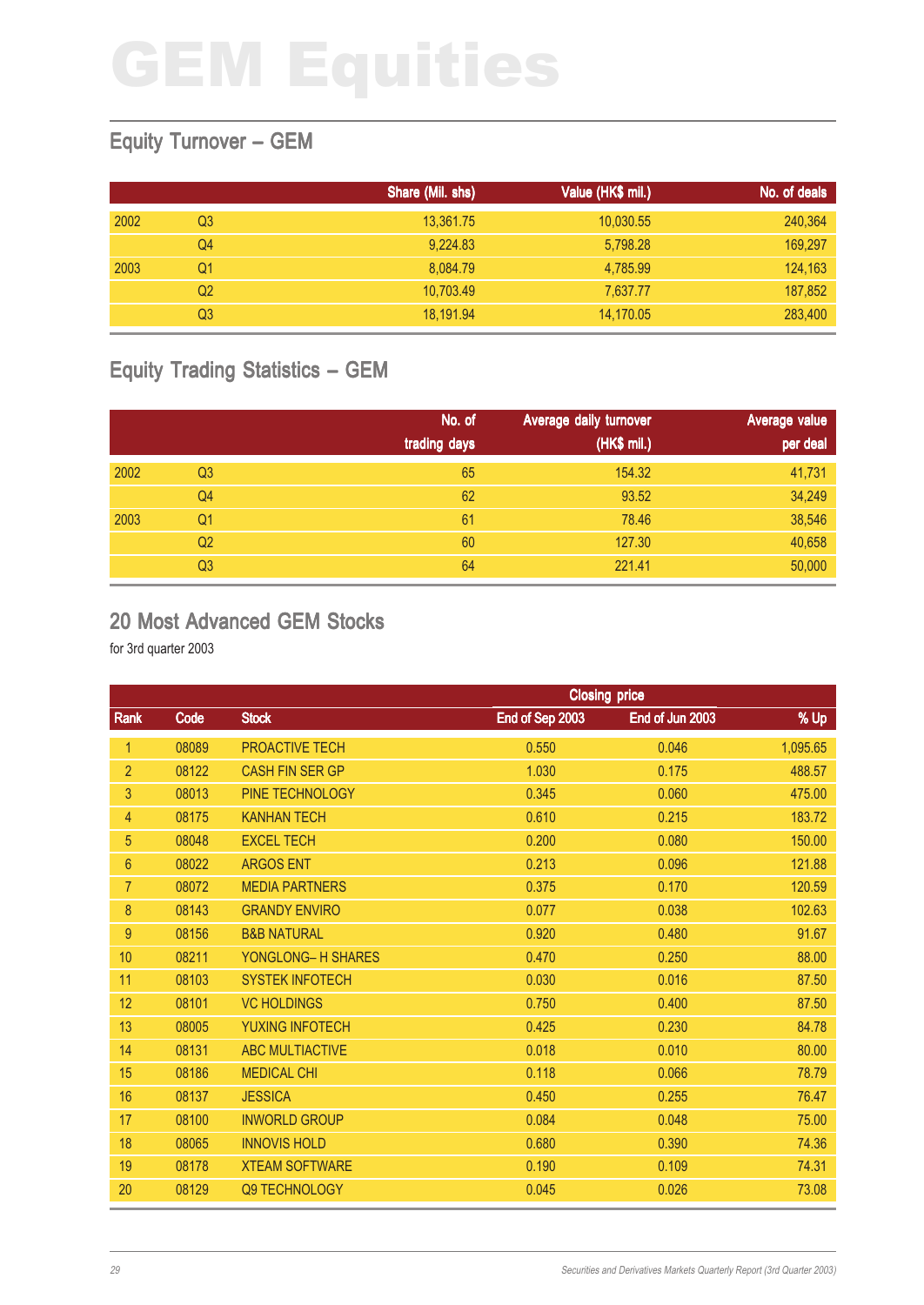#### 20 Most Declined GEM Stocks

|                |       |                        |                 | <b>Closing price</b> |          |
|----------------|-------|------------------------|-----------------|----------------------|----------|
| Rank           | Code  | <b>Stock</b>           | End of Sep 2003 | End of Jun 2003      | % Down   |
| $\overline{1}$ | 08060 | <b>GLOBAL LINK</b>     | 0.395           | 1.470                | $-73.13$ |
| $\overline{2}$ | 08202 | <b>INNO-TECH HOLD</b>  | 0.149           | 0.395                | $-62.28$ |
| 3              | 08228 | <b>VERTEX GROUP</b>    | 0.163           | 0.400                | $-59.25$ |
| 4              | 08046 | <b>TIGER TECH</b>      | 0.620           | 1.400                | $-55.71$ |
| 5              | 08220 | <b>VASO DIGITAL</b>    | 0.120           | 0.243                | $-50.62$ |
| $6\phantom{.}$ | 08010 | <b>LEADERSHIP PGL</b>  | 0.350           | 0.650                | $-46.15$ |
| $\overline{7}$ | 08192 | <b>AGL MEDIATECH</b>   | 0.460           | 0.830                | $-44.58$ |
| 8              | 08158 | <b>BM INTELLIGENCE</b> | 0.040           | 0.070                | $-42.86$ |
| $9\,$          | 08172 | <b>SATELLITEDEVICE</b> | 0.033           | 0.057                | $-42.11$ |
| 10             | 08076 | <b>SING LEE</b>        | 0.300           | 0.480                | $-37.50$ |
| 11             | 08150 | <b>FAST SYSTEMS</b>    | 0.053           | 0.075                | $-29.33$ |
| 12             | 08213 | <b>ARMITAGE TECH</b>   | 0.650           | 0.910                | $-28.57$ |
| 13             | 08041 | <b>INTCERA</b>         | 0.097           | 0.135                | $-28.15$ |
| 14             | 08096 | <b>THINSOFT</b>        | 0.260           | 0.360                | $-27.78$ |
| 15             | 08171 | <b>QUASAR COMM TEC</b> | 0.460           | 0.630                | $-26.98$ |
| 16             | 08066 | <b>CARDLINK TECH</b>   | 0.060           | 0.082                | $-26.83$ |
| 17             | 08032 | <b>G CHINA TECH</b>    | 0.150           | 0.198                | $-24.24$ |
| 18             | 08127 | <b>RIVERHILL HOLD</b>  | 0.108           | 0.141                | $-23.40$ |
| 19             | 08040 | <b>FORTUNE TELECOM</b> | 0.550           | 0.690                | $-20.29$ |
| 20             | 08017 | <b>CYBERM</b>          | 0.120           | 0.150                | $-20.00$ |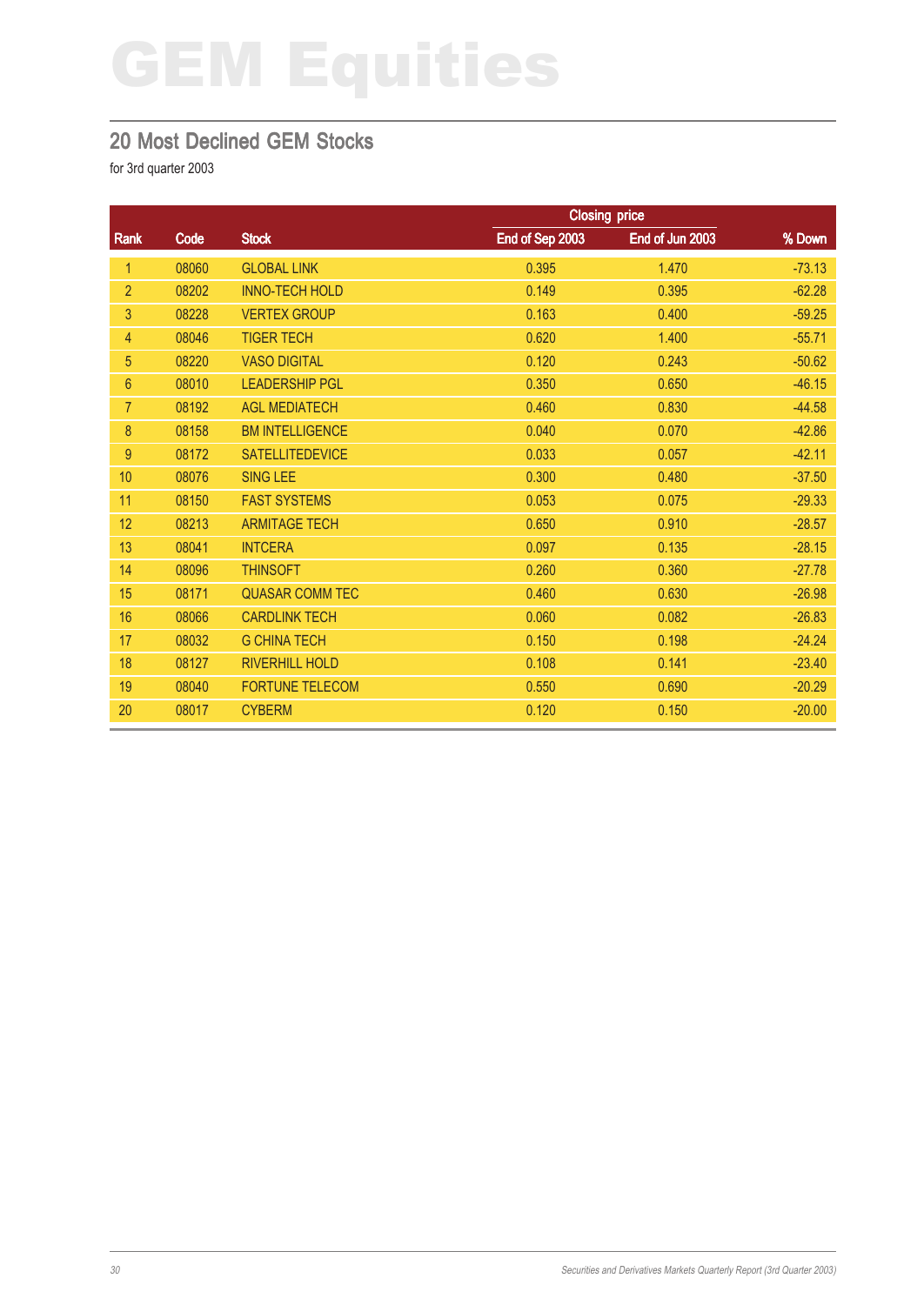### 20 Most Active GEM Stocks by Value

| Rank           | Code  | <b>Stock</b>                  | Turnover (HK\$ mil.) | % of Total |
|----------------|-------|-------------------------------|----------------------|------------|
| 1              | 08001 | <b>TOM.COM</b>                | 4,921.08             | 34.46      |
| $\overline{2}$ | 08222 | <b>CKLIFE SCIENCES</b>        | 1,348.74             | 9.44       |
| 3              | 08006 | HONGKONG.COM                  | 957.30               | 6.70       |
| 4              | 08060 | <b>GLOBAL LINK</b>            | 465.19               | 3.26       |
| 5              | 08035 | <b>WAH SANG GAS</b>           | 427.29               | 2.99       |
| $6\phantom{1}$ | 08008 | <b>SUNEVISION</b>             | 405.27               | 2.84       |
| $\overline{7}$ | 08065 | <b>INNOVIS HOLD</b>           | 392.71               | 2.75       |
| 8              | 08132 | <b>PANVA GAS HOLD</b>         | 344.76               | 2.41       |
| $9\,$          | 08180 | <b>GOLDEN MEDITECH</b>        | 298.06               | 2.09       |
| 10             | 08011 | <b>KANSTAR ENVTECH</b>        | 285.75               | 2.00       |
| 11             | 08133 | <b>KINGDEE INT'L</b>          | 273.44               | 1.91       |
| 12             | 08069 | TONG REN TANG - H SHARES      | 244.78               | 1.71       |
| 13             | 08196 | <b>LAUNCH TECH - H SHARES</b> | 217.33               | 1.52       |
| 14             | 08216 | <b>CHINASOFT</b>              | 215.49               | 1.51       |
| 15             | 08002 | <b>PHOENIX TV</b>             | 205.72               | 1.44       |
| 16             | 08046 | <b>TIGER TECH</b>             | 201.13               | 1.41       |
| 17             | 08239 | <b>MP LOGISTICS</b>           | 182.07               | $1.27$     |
| 18             | 08229 | <b>TUNGDA LIGHTING</b>        | 174.90               | 1.22       |
| 19             | 08201 | <b>WANYOU FIRE</b>            | 157.23               | 1.10       |
| 20             | 08211 | <b>YONGLONG - H SHARES</b>    | 148.58               | 1.04       |
| <b>Total</b>   |       |                               | 11,866.82            | 83.10      |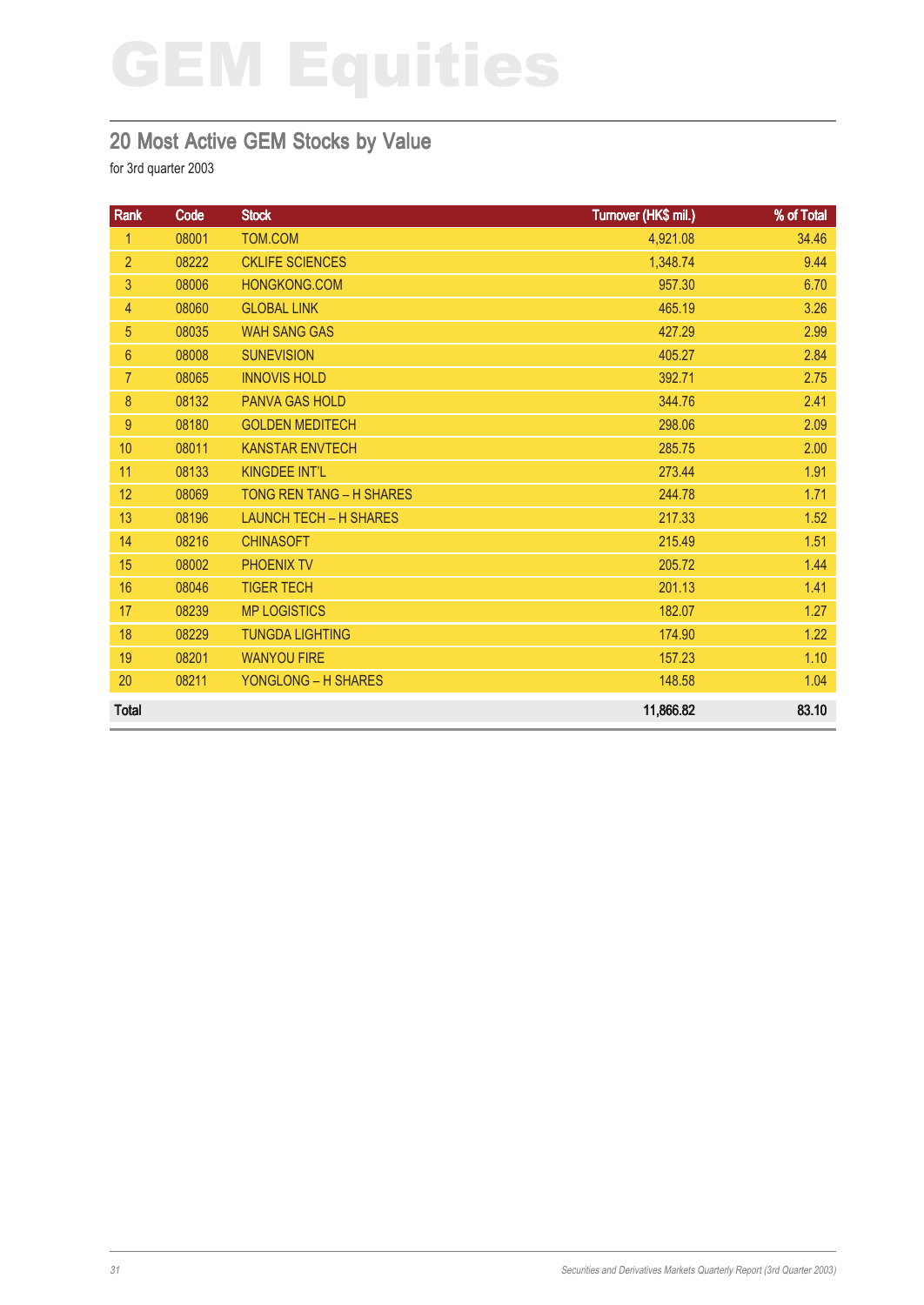#### 20 Most Active GEM Stock by Shares

for 3rd quarter 2003

| <b>Rank</b>     | Code  | <b>Stock</b>           | Turnover (Mil. shs) | % of Total |
|-----------------|-------|------------------------|---------------------|------------|
| $\mathbf{1}$    | 08001 | TOM.COM                | 2,125.71            | 11.62      |
| $\overline{2}$  | 08006 | <b>HONGKONG.COM</b>    | 1,127.37            | 6.16       |
| 3               | 08065 | <b>INNOVIS HOLD</b>    | 901.09              | 4.93       |
| $\overline{4}$  | 08222 | <b>CKLIFE SCIENCES</b> | 758.26              | 4.14       |
| 5               | 08166 | <b>LINEFAN TECH</b>    | 617.12              | 3.37       |
| $6\overline{6}$ | 08130 | <b>MILKYWAY IMAGE</b>  | 586.09              | 3.20       |
| $\overline{7}$  | 08080 | <b>ISTEELASIA HOLD</b> | 556.03              | 3.04       |
| 8               | 08110 | <b>FIRST MOBILE</b>    | 532.47              | 2.91       |
| 9               | 08229 | <b>TUNGDA LIGHTING</b> | 517.38              | 2.83       |
| 10              | 08035 | <b>WAH SANG GAS</b>    | 460.02              | 2.51       |
| 11              | 08201 | <b>WANYOU FIRE</b>     | 456.89              | 2.50       |
| 12              | 08216 | <b>CHINASOFT</b>       | 398.58              | 2.18       |
| 13              | 08178 | <b>XTEAM SOFTWARE</b>  | 367.86              | 2.01       |
| 14              | 08270 | <b>SHINE TECH</b>      | 365.58              | 2.00       |
| 15              | 08258 | NW INDUSTRY - H SHS    | 360.80              | 1.97       |
| 16              | 08060 | <b>GLOBAL LINK</b>     | 343.04              | 1.88       |
| 17              | 08108 | <b>GRANDMASS</b>       | 330.14              | 1.80       |
| 18              | 08211 | YONGLONG - H SHARES    | 326.48              | 1.78       |
| 19              | 08100 | <b>INWORLD GROUP</b>   | 306.53              | 1.68       |
| 20              | 08011 | <b>KANSTAR ENVTECH</b> | 268.89              | 1.47       |
| <b>Total</b>    |       |                        | 11,706.31           | 63.99      |

## Market Capitalisation of Listed Companies for GEM

as at the quarter end

|      |                | HK\$ mil. |
|------|----------------|-----------|
| 2002 | Q3             | 53,398.08 |
|      | Q4             | 52,220.06 |
| 2003 | Q <sub>1</sub> | 51,356.92 |
|      | Q <sub>2</sub> | 60,965.10 |
|      | Q <sub>3</sub> | 67,986.89 |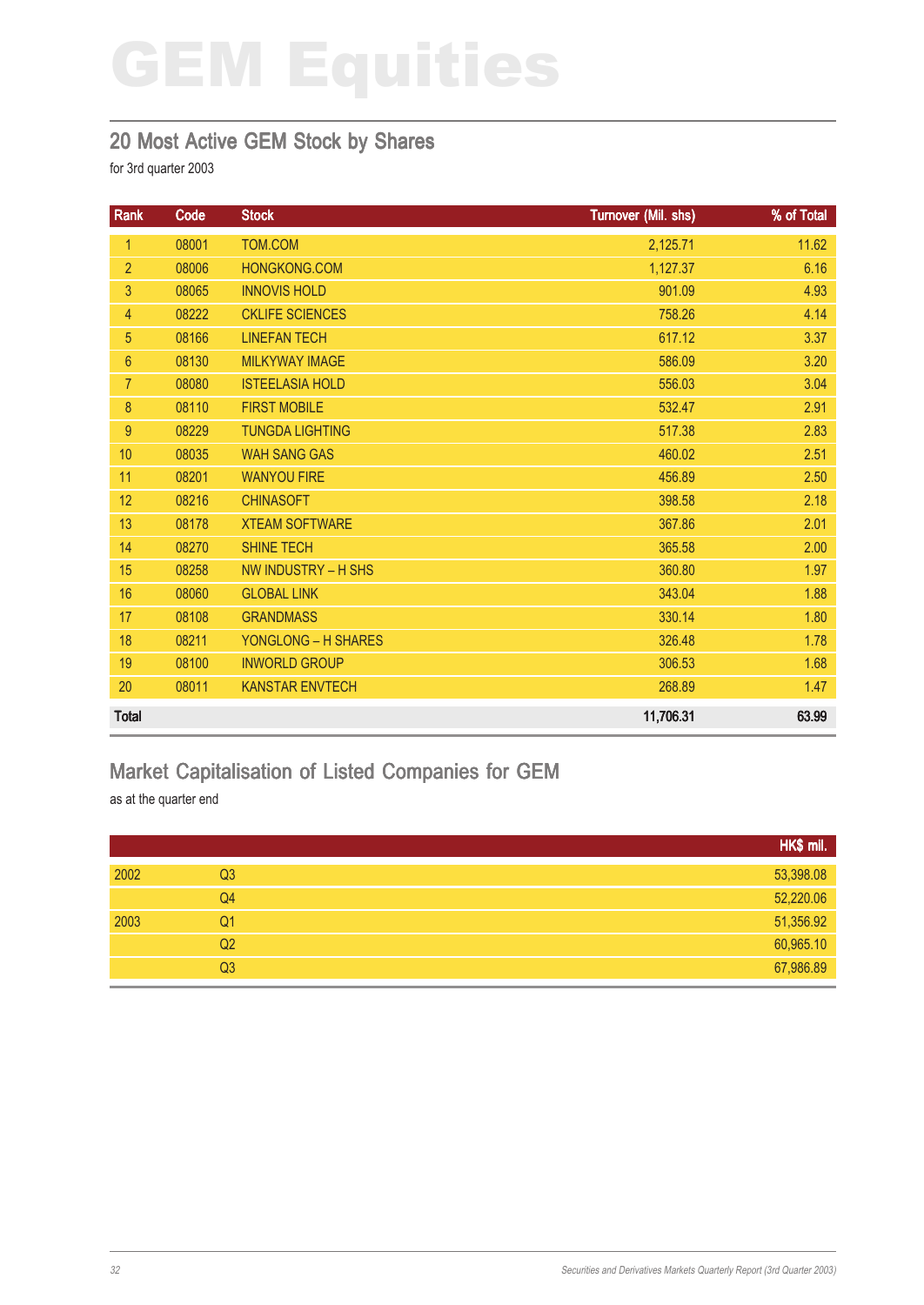#### 50 Leading Companies in Market Capitalisation – GEM

#### as at the 3rd quarter end 2003

| Rank                | <b>Company</b>                            | <b>Market capitalisation (HK\$ mil.)</b> | % of market total |
|---------------------|-------------------------------------------|------------------------------------------|-------------------|
| 1                   | CK Life Sciences Int'l (H) Inc            | 11,404.46                                | 16.77             |
| $\overline{2}$      | tom.com limited                           | 9,713.56                                 | 14.29             |
| 3                   | Phoenix Satellite TV HIdgs Ltd            | 4,093.34                                 | 6.02              |
| 4                   | <b>Sunevision Holdings Ltd</b>            | 3,991.61                                 | 5.87              |
| 5                   | hongkong.com Corporation                  | 3,183.99                                 | 4.68              |
| $6\phantom{a}$      | Panva Gas Holdings Ltd                    | 2,223.65                                 | 3.27              |
| $\overline{7}$      | Wah Sang Gas Holdings Ltd                 | 1,860.61                                 | 2.74              |
| 8                   | Convenience Retail Asia Ltd               | 1,487.46                                 | 2.19              |
| 9                   | China Data Broadcasting H Ltd             | 1,272.00                                 | 1.87              |
| 10                  | <b>Henderson Cyber Ltd</b>                | 1,225.00                                 | 1.80              |
| 11                  | Golden Meditech Co Ltd                    | 911.80                                   | 1.34              |
| 12                  | Kingdee Int'l Software Group              | 904.28                                   | 1.33              |
| 13                  | Tong Ren Tang Tech Co Ltd - H Sh          | 884.52                                   | 1.30              |
| 14                  | Sino Biopharmaceutical Ltd                | 854.90                                   | 1.26              |
| 15                  | Wanyou Fire Safety Tech H Ltd             | 840.00                                   | 1.24              |
| 16                  | Kanstar Environ Tech HIdgs Ltd            | 840.00                                   | 1.24              |
| 17                  | <b>Greencool Technology Hidgs Ltd</b>     | 810.00                                   | 1.19              |
| 18                  | Jian ePayment Systems Ltd                 | 724.00                                   | 1.06              |
| 19                  | Far Eastern Polychem Ind Ltd              | 619.55                                   | 0.91              |
| 20                  | <b>Global Digital Creations HIdgs</b>     | 585.00                                   | 0.86              |
| 21                  | AcrossAsia Multimedia Ltd                 | 531.78                                   | 0.78              |
| 22                  | Armitage Technologies HIdg Ltd            | 487.50                                   | 0.72              |
| 23                  | First Mobile Group HIdgs Ltd              | 472.80                                   | 0.70              |
| 24                  | Netel Technology (HIdgs) Ltd              | 459.80                                   | 0.68              |
| 25                  | Zhengzhou Gas Co Ltd - H Share            | 418.50                                   | 0.62              |
| 26                  | <b>MP Logistics Int'l HIdgs Ltd</b>       | 393.00                                   | 0.58              |
| 27                  | Bee & Bee Natural Life Product            | 368.00                                   | 0.54              |
| 28                  | <b>Chinasoft International Ltd</b>        | 332.80                                   | 0.49              |
| 29                  | Beijing Beida Jade Bird - H Sh            | 331.28                                   | 0.49              |
| 30                  | Sino Stride Tech (Hldgs) Ltd              | 325.23                                   | 0.48              |
| 31                  | Media Partners Int'l HIdgs Inc            | 320.18                                   | 0.47              |
| 32                  | KanHan Technologies Group Ltd             | 296.72                                   | 0.44              |
| 33                  | <b>Tungda Innovative Lighting</b>         | 284.16                                   | 0.42              |
| 34                  | <b>MediaNation Inc</b>                    | 277.74                                   | 0.41              |
| 35                  | <b>Vodatel Networks Holdings Ltd</b>      | 270.08                                   | 0.40              |
| 36                  | <b>Aptus Holdings Ltd</b>                 | 268.94                                   | 0.40              |
| 37                  | <b>Global Link Communications</b>         | 256.75                                   | 0.38              |
| 38                  | <b>Innovis Holdings Ltd</b>               | 255.00                                   | 0.38              |
| 39                  | <b>Tiger Tech Holdings Ltd</b>            | 248.00                                   | 0.36              |
| 40                  | Capinfo Co Ltd - H Shares                 | 247.84                                   | 0.36              |
| 41                  | Ko Yo Eco Agrotech (Group) Ltd            | 243.60                                   | 0.36              |
| 42                  | <b>Goldigit Atom-tech HIdgs Ltd</b>       | 239.68                                   | 0.35              |
| 43                  | <b>Pine Technology Holdings Ltd</b>       | 235.56                                   | 0.35              |
| 44                  | <b>Timeless Software Ltd</b>              | 230.57                                   | 0.34              |
| 45                  | <b>Jessica Publications Ltd</b>           | 227.92                                   | 0.34              |
| 46                  | <b>AGL MediaTech Holdings Ltd</b>         | 220.80                                   | 0.32              |
| 47                  | A - S China Plumbing Products             | 219.00                                   | 0.32              |
| 48                  | <b>Billybala Holdings Ltd</b>             | 217.80                                   | 0.32              |
| 49                  | <b>B&amp;S Entertainment Holdings Ltd</b> | 216.00                                   | 0.32              |
| 50                  | Shanghai Fudan - H Shares                 | 201.98                                   | 0.30              |
| <b>Total</b>        |                                           | 57,528.73                                | 84.62             |
| <b>Market total</b> |                                           | 67,986.89                                | 100.00            |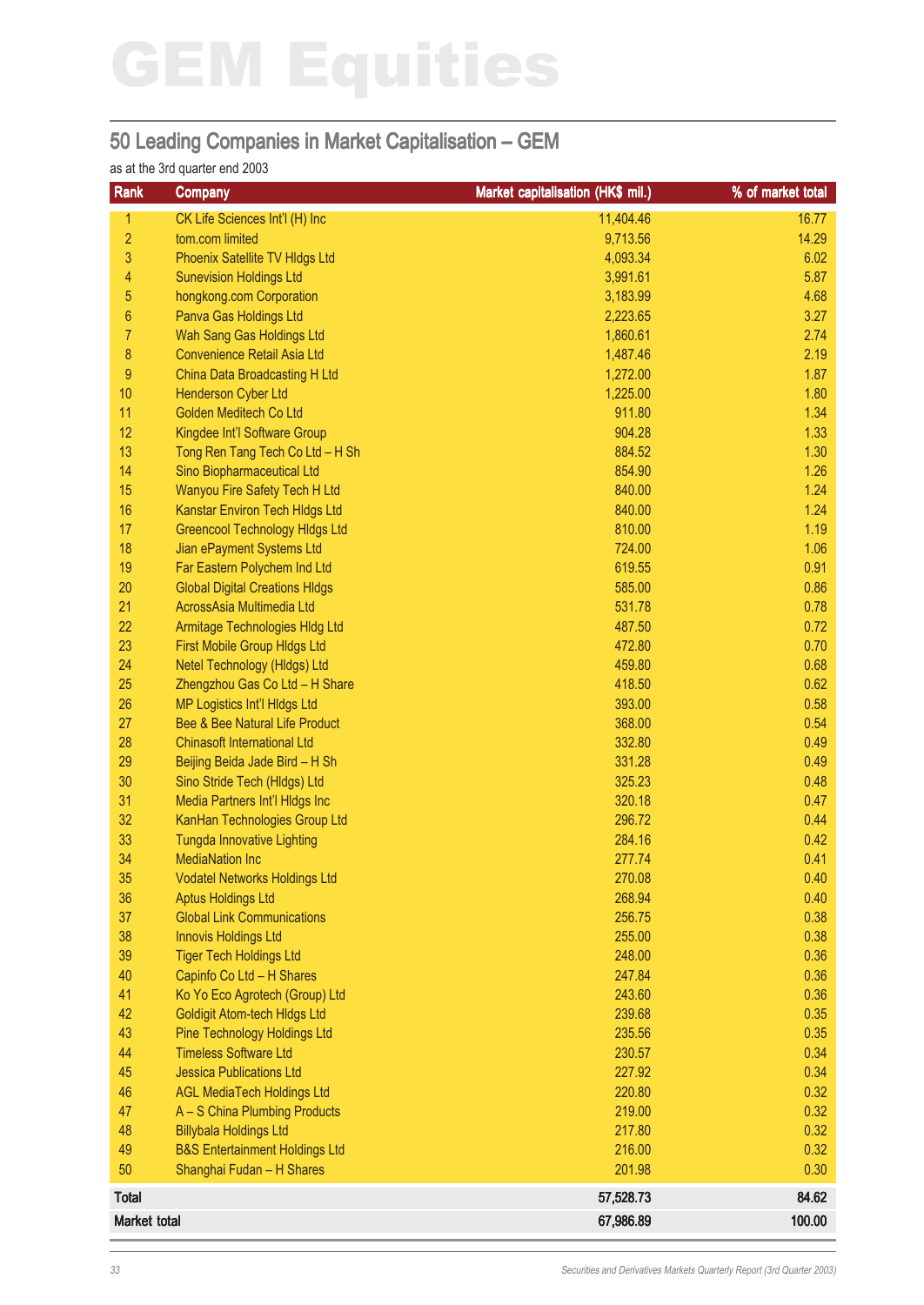### New Listing Companies Statistics for GEM

|      |    | No. of newly listed companies | Funds raised (HK\$ mil.) |
|------|----|-------------------------------|--------------------------|
| 2002 | Q3 | 16                            | 3,995.29                 |
|      | Q4 | 13                            | 706.88                   |
| 2003 | Q1 | 5                             | 229.95                   |
|      | Q2 |                               | 346.97                   |
|      | Q3 | 6                             | 247.38                   |

### Newly Listed Companies for GEM

| Code         | Company name                                 | <b>Listing date</b> |             | No. of issued shares Funds raised (HK\$ mil.) |
|--------------|----------------------------------------------|---------------------|-------------|-----------------------------------------------|
| 08258        | <b>Shaanxi Northwest New Technology</b>      |                     |             |                                               |
|              | Industry Co Ltd - H Shares                   | 2003/07/03          | 230,000,000 | 57.50                                         |
| 08042        | Ko Yo Ecological Agrotech (Group) Ltd        | 2003/07/10          | 420,000,000 | 51.20                                         |
| 08225        | Venturepharm Laboratories Ltd                | 2003/07/10          | 360,000,000 | 36.90                                         |
| 08262        | A - S China Plumbing Products Ltd            | 2003/07/11          | 151,034,000 | n.a.                                          |
| 08271        | <b>Global Digital Creations Holdings Ltd</b> | 2003/08/04          | 780,000,000 | 66.30                                         |
| 08270        | Shine Science & Technology (Holdings) Ltd    | 2003/08/12          | 473,000,000 | 35.48                                         |
| <b>Total</b> |                                              |                     |             | 247.38                                        |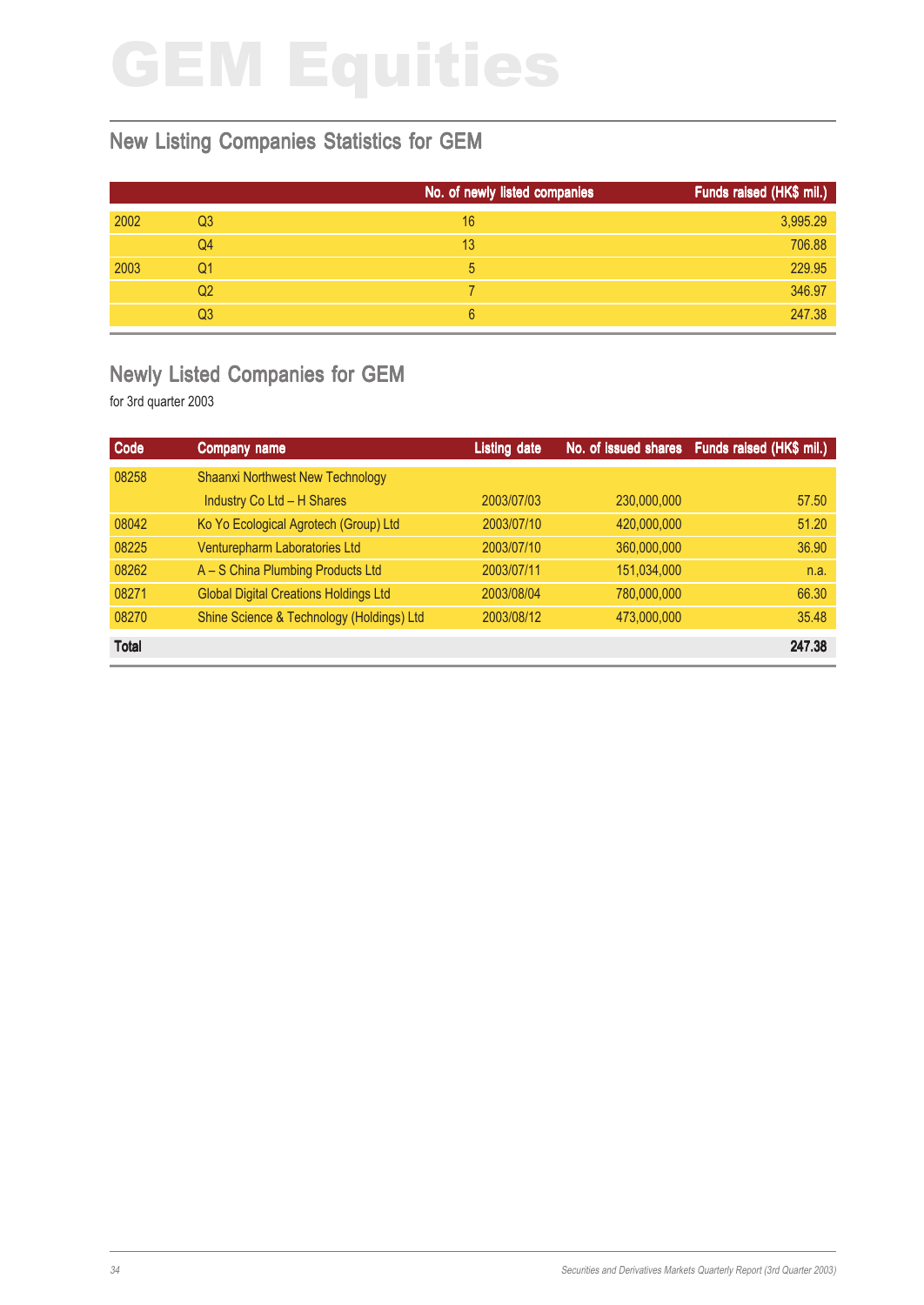# GEM Warrants

#### Warrant Trading and Market Value Statistics – GEM

|      |                | <b>Number</b> | Turnover value (HK\$ mil.) | Market value (HK\$ mil.) |
|------|----------------|---------------|----------------------------|--------------------------|
| 2002 | Q <sub>3</sub> | 4             | 0.22                       | 60.64                    |
|      | Q4             | 4             | 0.06                       | 19.46                    |
| 2003 | Q1             | Δ             | 0.00                       | 19.46                    |
|      | Q <sub>2</sub> |               | 0.10                       | 9.89                     |
|      | Q3             |               | 7.11                       | 21.74                    |

## Newly Listed Equity GEM Warrants

|              |                        | <b>Initial issued</b> |                     |               | <b>Amount raised</b> |
|--------------|------------------------|-----------------------|---------------------|---------------|----------------------|
| Code         | <b>Equity warrants</b> | amount (HK\$)         | <b>Listing date</b> | <b>Expiry</b> | (HK\$ mil.)          |
|              |                        |                       |                     |               |                      |
|              | n.a.                   |                       |                     |               | -                    |
|              |                        |                       |                     |               |                      |
| <b>Total</b> |                        |                       |                     |               | -                    |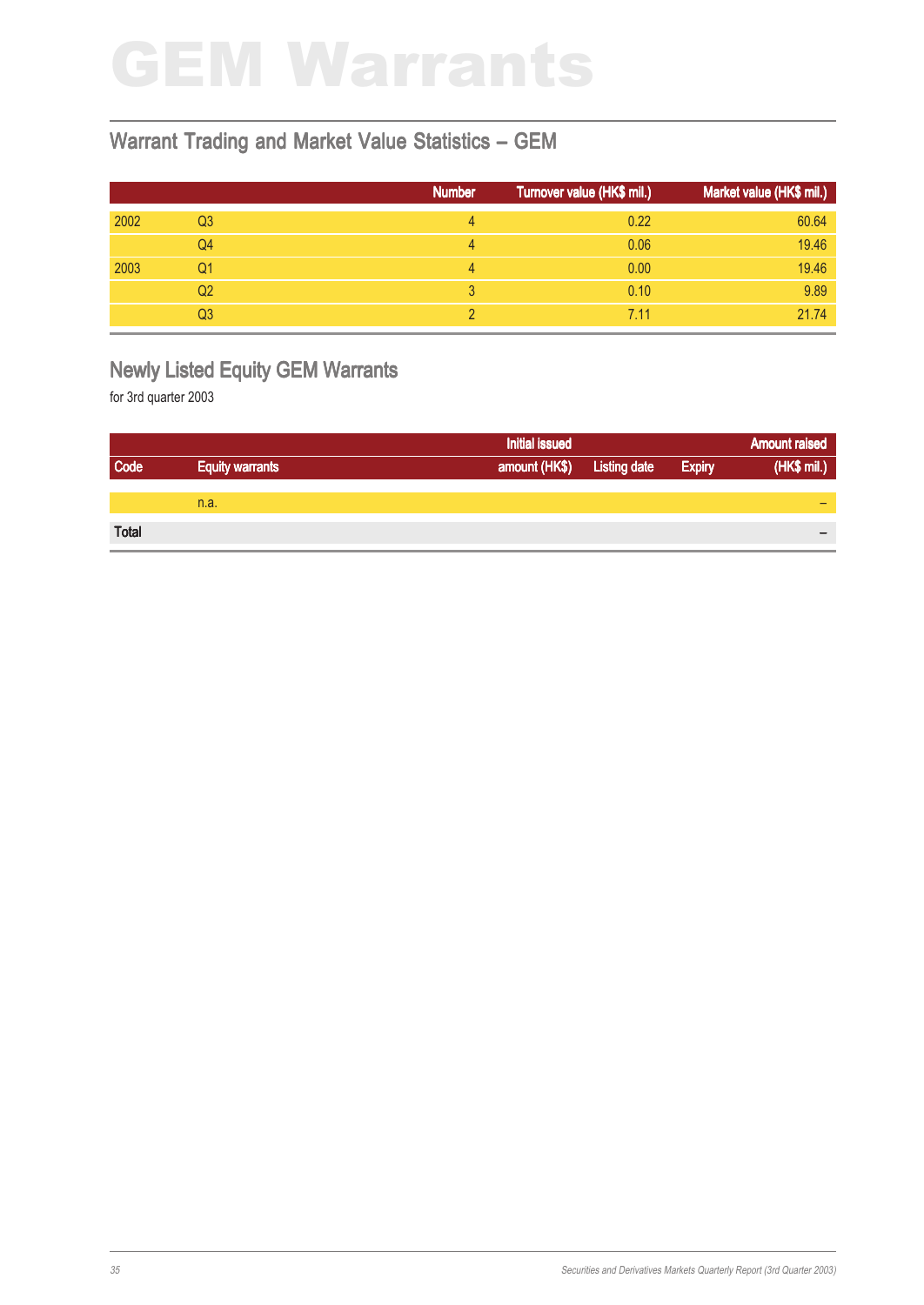### Contract Volume by Derivatives Products

|                                           |                  | <b>Contracts</b> |
|-------------------------------------------|------------------|------------------|
| <b>Derivatives product</b>                | 3rd Quarter 2003 | 3rd Quarter 2002 |
| <b>Hang Seng Index futures</b>            | 1,922,855        | 1,357,935        |
| <b>Hang Seng Index options</b>            | 604,791          | 300,060          |
| Mini-Hang Seng Index futures              | 343,764          | 318,198          |
| Mini-Hang Seng Index options <sup>1</sup> | 5,973            |                  |
| <b>MSCI China Free Index futures</b>      | 34               | 328              |
| Dow Jones Industrial Average futures      | 2,429            | 2,771            |
| <b>Stock futures</b>                      | 5,807            | 4,828            |
| <b>Stock options</b>                      | 1,035,891        | 1,111,055        |
| International Stock futures <sup>2</sup>  | -                | $\overline{0}$   |
| International Stock options <sup>2</sup>  |                  | $\overline{0}$   |
| <b>Three-month HIBOR futures</b>          | 6,142            | 25,712           |
| One-month HIBOR futures                   | 35               | 85               |
| Three-year Exchange Fund Note futures     | 50               | 275              |
| <b>Total</b>                              | 3,927,771        | 3,121,247        |

1 Trading in Mini Hang Seng Index options commenced on 18 November 2002.

2 Trading in International Stock futures and International Stock options suspended with effect from 30 May 2003.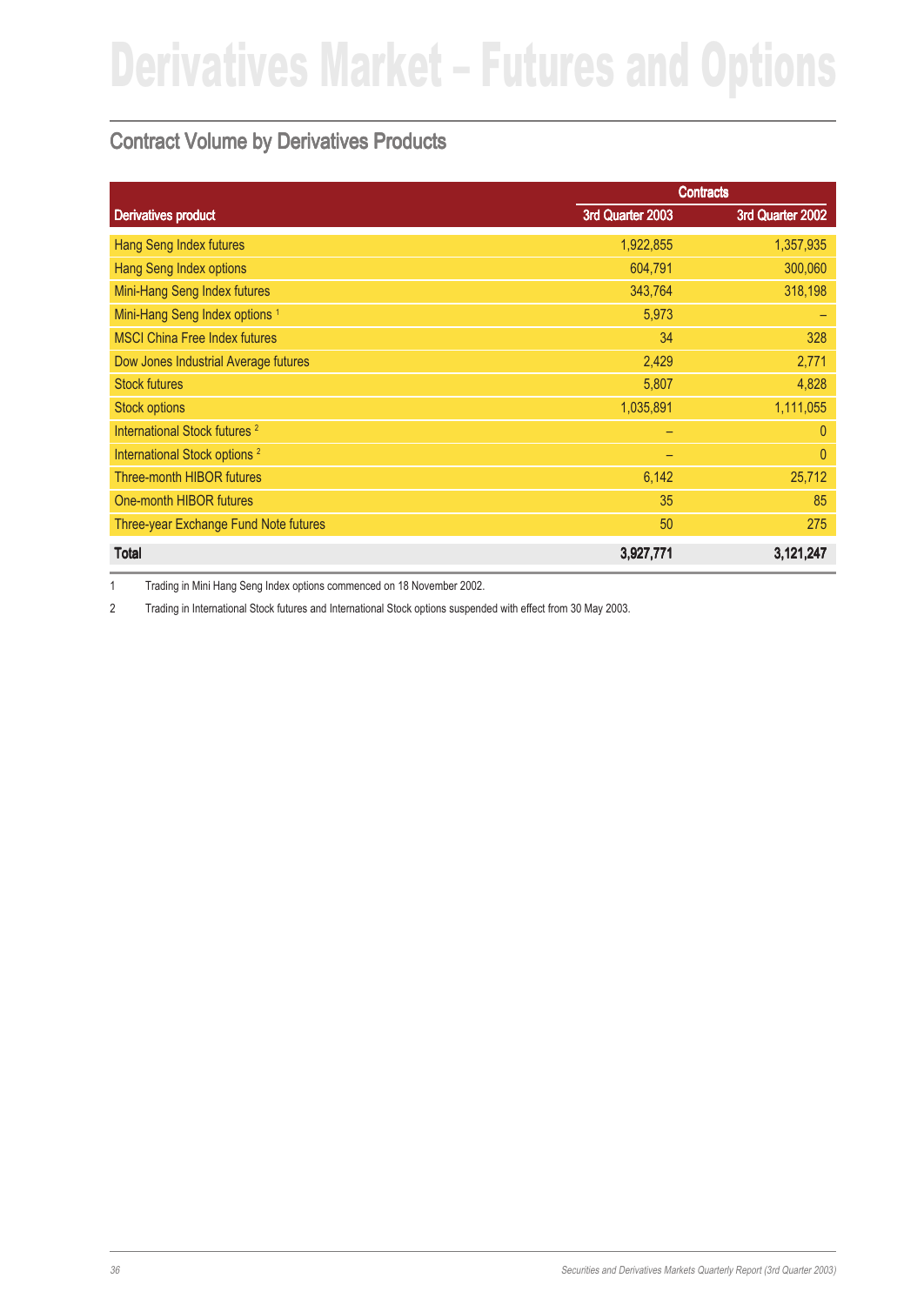### Open Interest by Derivatives Products

|                                           |                  | <b>Contracts</b> |
|-------------------------------------------|------------------|------------------|
| <b>Derivatives product</b>                | 3rd Quarter 2003 | 3rd Quarter 2002 |
| Hang Seng Index futures                   | 80,403           | 48,167           |
| Hang Seng Index options                   | 70,868           | 51,463           |
| Mini-Hang Seng Index futures              | 1,888            | 2,623            |
| Mini-Hang Seng Index options <sup>1</sup> | 302              | -                |
| <b>MSCI China Free Index futures</b>      | $\overline{2}$   | 30               |
| Dow Jones Industrial Average futures      | 194              | 91               |
| <b>Stock futures</b>                      | 715              | 497              |
| <b>Stock options</b>                      | 382,895          | 430,494          |
| International Stock futures <sup>2</sup>  | -                | $\theta$         |
| International Stock options <sup>2</sup>  |                  | $\overline{0}$   |
| <b>Three-month HIBOR futures</b>          | 3,925            | 13,919           |
| One-month HIBOR futures                   | 30               | 55               |
| Three-year Exchange Fund Note futures     | 25               | $\theta$         |
| <b>Total</b>                              | 541,247          | 547,339          |

1 Trading in Mini Hang Seng Index options commenced on 18 November 2002.

2 Trading in International Stock futures and International Stock options suspended with effect from 30 May 2003.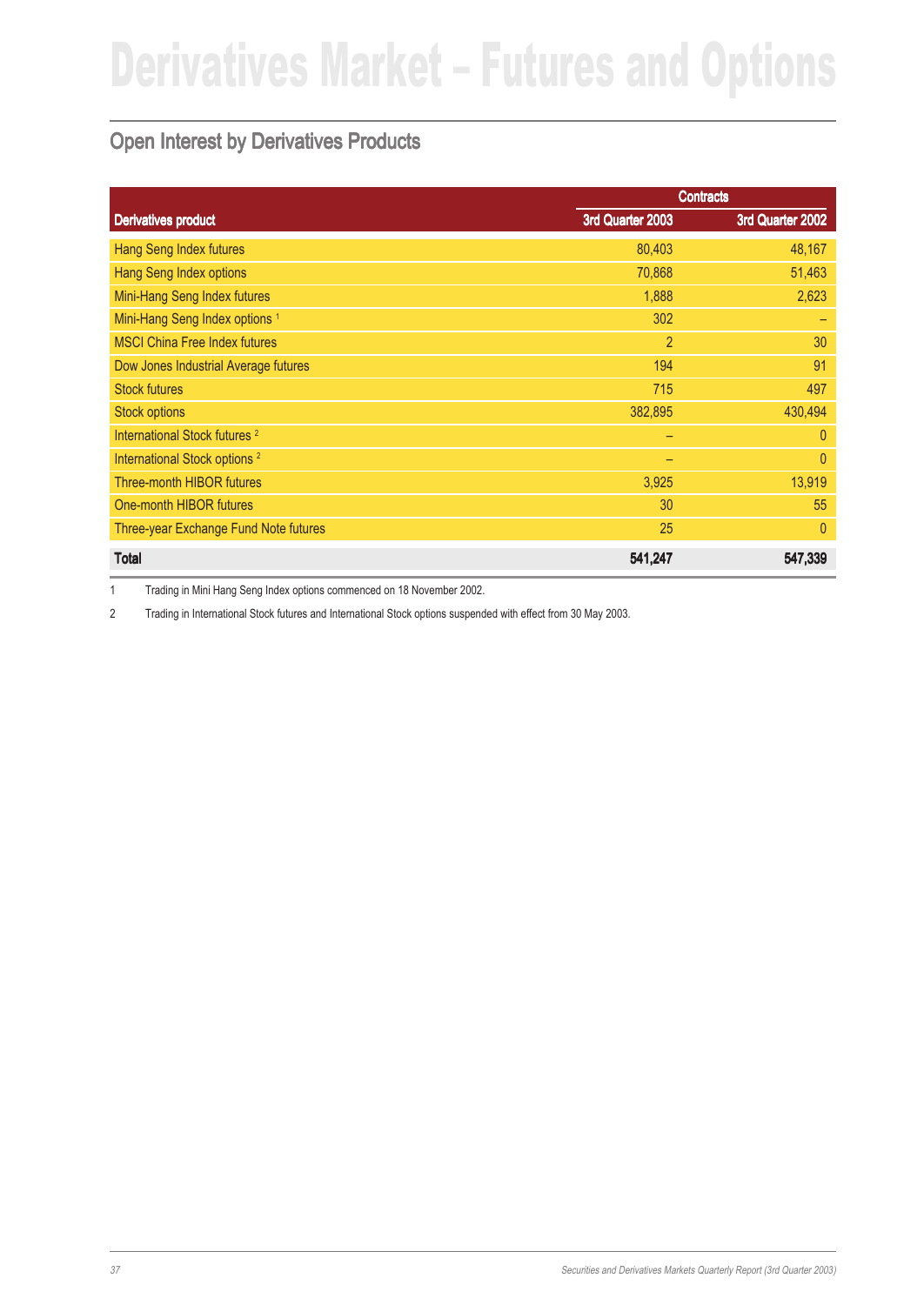### Hang Seng Index Futures – Contract Volume and Open Interest (contracts)

|      |                | <b>Total</b>    | Quarter-end   |
|------|----------------|-----------------|---------------|
|      |                | contract volume | open interest |
| 2002 | Q <sub>3</sub> | 1,357,935       | 48,167        |
|      | Q4             | 1,250,973       | 48,469        |
| 2003 | Q <sub>1</sub> | 1,366,915       | 56,346        |
|      | Q <sub>2</sub> | 1,629,142       | 68,828        |
|      | Q <sub>3</sub> | 1,922,855       | 80,403        |

### Hang Seng Index Options – Contract Volume and Open Interest (contracts)

|      |                | <b>Total</b>    | Quarter-end   |
|------|----------------|-----------------|---------------|
|      |                | contract volume | open interest |
| 2002 | Q <sub>3</sub> | 300,060         | 51,463        |
|      | Q4             | 380,791         | 66,813        |
| 2003 | Q <sub>1</sub> | 526,627         | 85,571        |
|      | Q <sub>2</sub> | 584,770         | 89,670        |
|      | Q <sub>3</sub> | 604,791         | 70,868        |

### Three-month HIBOR Futures – Contract Volume and Open Interest (contracts)

|      |                | <b>Total</b>    | Quarter-end   |
|------|----------------|-----------------|---------------|
|      |                | contract volume | open interest |
| 2002 | Q <sub>3</sub> | 25,712          | 13,919        |
|      | Q4             | 18,419          | 13,806        |
| 2003 | Q <sub>1</sub> | 13,615          | 11,851        |
|      | Q <sub>2</sub> | 11,114          | 7,686         |
|      | Q <sub>3</sub> | 6,142           | 3,925         |

Stock Options Market Turnover and Open Interest (contracts)

|      |                | <b>Total</b>        | <b>Total</b>    | Quarter-end   |
|------|----------------|---------------------|-----------------|---------------|
|      |                | Premium (HK\$ mil.) | contract volume | open interest |
| 2002 | Q <sub>3</sub> | 1,689.88            | 1,111,055       | 430,494       |
|      | Q <sub>4</sub> | 843.39              | 866,825         | 370,891       |
| 2003 | Q1             | 748.63              | 966,649         | 374,622       |
|      | Q <sub>2</sub> | 671.35              | 801,630         | 367,713       |
|      | Q <sub>3</sub> | 795.34              | 1,035,891       | 382,895       |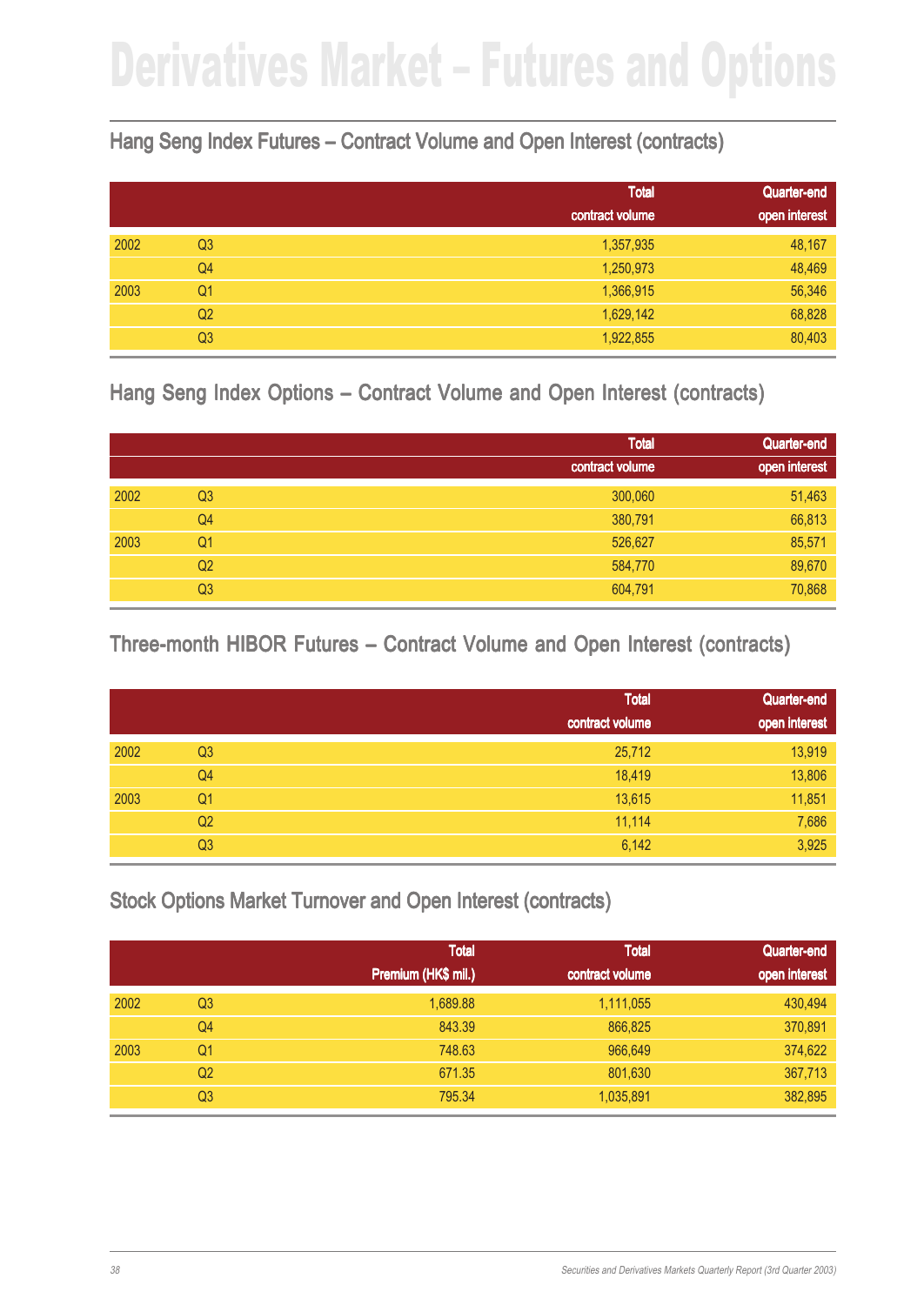### Stock Options Premium by Class

|                                   |            | <b>Premium</b> |            |
|-----------------------------------|------------|----------------|------------|
| <b>Options class</b>              |            | (HK\$ mil.)    | % of total |
| <b>Bank of East Asia</b>          | <b>BEA</b> | 2.66           | 0.33       |
| <b>BOC HONG KONG</b>              | <b>BOC</b> | 28.57          | 3.59       |
| <b>China Mobile</b>               | <b>CHT</b> | 67.29          | 8.46       |
| <b>China Unicom</b>               | <b>CHU</b> | 7.60           | 0.96       |
| <b>CITIC Pacific</b>              | <b>CIP</b> | 5.33           | 0.67       |
| <b>Cheung Kong</b>                | <b>CKH</b> | 80.45          | 10.11      |
| <b>Cheung Kong Infrastructure</b> | <b>CKI</b> | 2.38           | 0.30       |
| <b>CLP Holdings</b>               | <b>CLP</b> | 4.97           | 0.63       |
| <b>China Merchants</b>            | <b>CMH</b> | 3.31           | 0.42       |
| <b>CNOOC</b>                      | <b>CNC</b> | 4.03           | 0.51       |
| <b>COSCO Pacific</b>              | <b>COS</b> | 1.62           | 0.20       |
| <b>Cathay Pacific</b>             | <b>CPA</b> | 6.22           | 0.78       |
| <b>Sinopec Corp</b>               | <b>CPC</b> | 0.00           | 0.00       |
| <b>China Resources</b>            | <b>CRE</b> | 3.19           | 0.40       |
| <b>HK Electric</b>                | <b>HEH</b> | 5.37           | 0.68       |
| <b>Hong Kong Exchanges</b>        | <b>HEX</b> | 0.08           | 0.01       |
| <b>HSBC Holdings</b>              | <b>HKB</b> | 199.90         | 25.13      |
| <b>Hong Kong Gas</b>              | <b>HKG</b> | 1.28           | 0.16       |
| <b>Henderson Land</b>             | <b>HLD</b> | 12.35          | 1.55       |
| <b>Huaneng Power</b>              | <b>HNP</b> | 4.70           | 0.59       |
| Hang Seng Bank                    | <b>HSB</b> | 22.05          | 2.77       |
| <b>Hutchison Whampoa</b>          | <b>HWL</b> | 128.02         | 16.10      |
| <b>Johnson Electric</b>           | <b>JSE</b> | 5.73           | 0.72       |
| <b>Legend Holdings</b>            | LEH        | 2.43           | 0.31       |
| Li & Fung                         | LIF        | 9.16           | 1.15       |
| <b>MTR Corporation</b>            | <b>MTR</b> | 0.68           | 0.09       |
| <b>New World Development</b>      | <b>NWD</b> | 4.10           | 0.52       |
| <b>PCCW</b>                       | <b>PCC</b> | 3.22           | 0.40       |
| PetroChina                        | PEC        | 8.09           | 1.02       |
| <b>SHK Properties</b>             | <b>SHK</b> | 140.88         | 17.71      |
| Shanghai Industrial               | <b>SIH</b> | 2.33           | 0.29       |
| Swire Pacific 'A'                 | <b>SWA</b> | 17.07          | 2.15       |
| <b>Tracker Fund of HK</b>         | <b>TRF</b> | 2.67           | 0.34       |
| <b>Wharf (Holdings)</b>           | <b>WHL</b> | 7.60           | 0.96       |
| <b>Total</b>                      |            | 795.34         | 100.00     |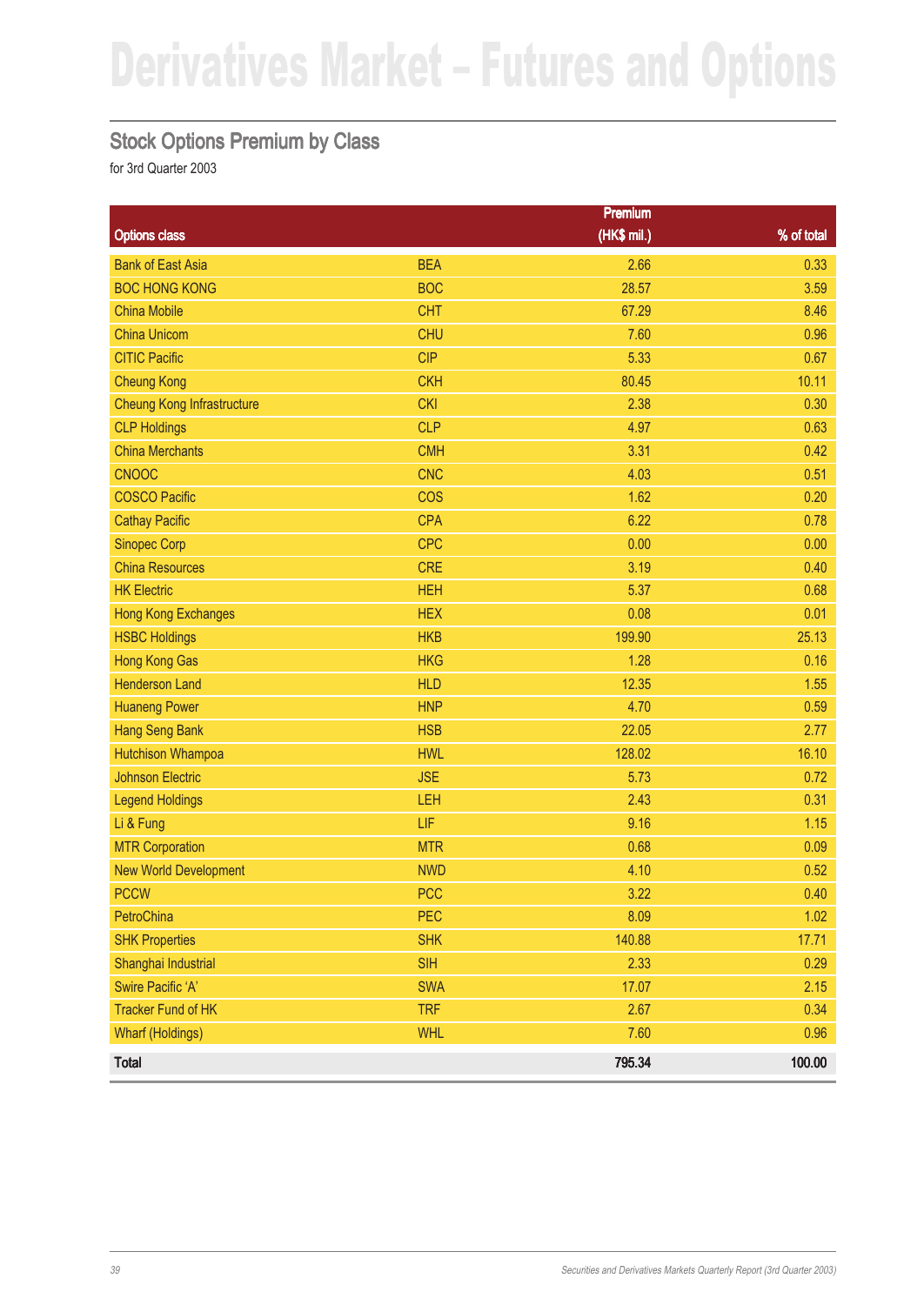#### Stock Options Contract Volume by Class

|                                   |            | <b>Contract</b> |            |
|-----------------------------------|------------|-----------------|------------|
| <b>Options class</b>              |            | volume          | % of total |
| <b>Bank of East Asia</b>          | <b>BEA</b> | 20,076          | 1.94       |
| <b>BOC HONG KONG</b>              | <b>BOC</b> | 133,740         | 12.91      |
| <b>China Mobile</b>               | <b>CHT</b> | 142,630         | 13.77      |
| <b>China Unicom</b>               | <b>CHU</b> | 11,866          | 1.15       |
| <b>CITIC Pacific</b>              | <b>CIP</b> | 7,438           | 0.72       |
| <b>Cheung Kong</b>                | <b>CKH</b> | 30,630          | 2.96       |
| <b>Cheung Kong Infrastructure</b> | <b>CKI</b> | 5,212           | 0.50       |
| <b>CLP Holdings</b>               | <b>CLP</b> | 14,992          | 1.45       |
| <b>China Merchants</b>            | <b>CMH</b> | 3,073           | 0.30       |
| <b>CNOOC</b>                      | <b>CNC</b> | 12,525          | 1.21       |
| <b>COSCO Pacific</b>              | <b>COS</b> | 1,661           | 0.16       |
| <b>Cathay Pacific</b>             | <b>CPA</b> | 7,751           | 0.75       |
| <b>Sinopec Corp</b>               | <b>CPC</b> | $\pmb{0}$       | 0.00       |
| <b>China Resources</b>            | <b>CRE</b> | 4,840           | 0.47       |
| <b>HK Electric</b>                | <b>HEH</b> | 22,805          | 2.20       |
| <b>Hong Kong Exchanges</b>        | <b>HEX</b> | 31              | 0.00       |
| <b>HSBC Holdings</b>              | <b>HKB</b> | 210,431         | 20.31      |
| <b>Hong Kong Gas</b>              | <b>HKG</b> | 9,958           | 0.96       |
| <b>Henderson Land</b>             | <b>HLD</b> | 7,575           | 0.73       |
| <b>Huaneng Power</b>              | <b>HNP</b> | 2,489           | 0.24       |
| <b>Hang Seng Bank</b>             | <b>HSB</b> | 153,585         | 14.83      |
| <b>Hutchison Whampoa</b>          | <b>HWL</b> | 48,745          | 4.71       |
| <b>Johnson Electric</b>           | <b>JSE</b> | 8,605           | 0.83       |
| <b>Legend Holdings</b>            | LEH        | 7,942           | 0.77       |
| Li & Fung                         | LIF        | 4,850           | 0.47       |
| <b>MTR Corporation</b>            | <b>MTR</b> | 4,943           | 0.48       |
| <b>New World Development</b>      | <b>NWD</b> | 11,635          | 1.12       |
| <b>PCCW</b>                       | <b>PCC</b> | 23,758          | 2.29       |
| PetroChina                        | PEC        | 22,867          | 2.21       |
| <b>SHK Properties</b>             | <b>SHK</b> | 55,938          | 5.40       |
| Shanghai Industrial               | <b>SIH</b> | 2,909           | 0.28       |
| Swire Pacific 'A'                 | <b>SWA</b> | 22,314          | 2.15       |
| <b>Tracker Fund of HK</b>         | <b>TRF</b> | 8,270           | 0.80       |
| <b>Wharf (Holdings)</b>           | <b>WHL</b> | 9,807           | 0.95       |
| Total                             |            | 1,035,891       | 100.00     |